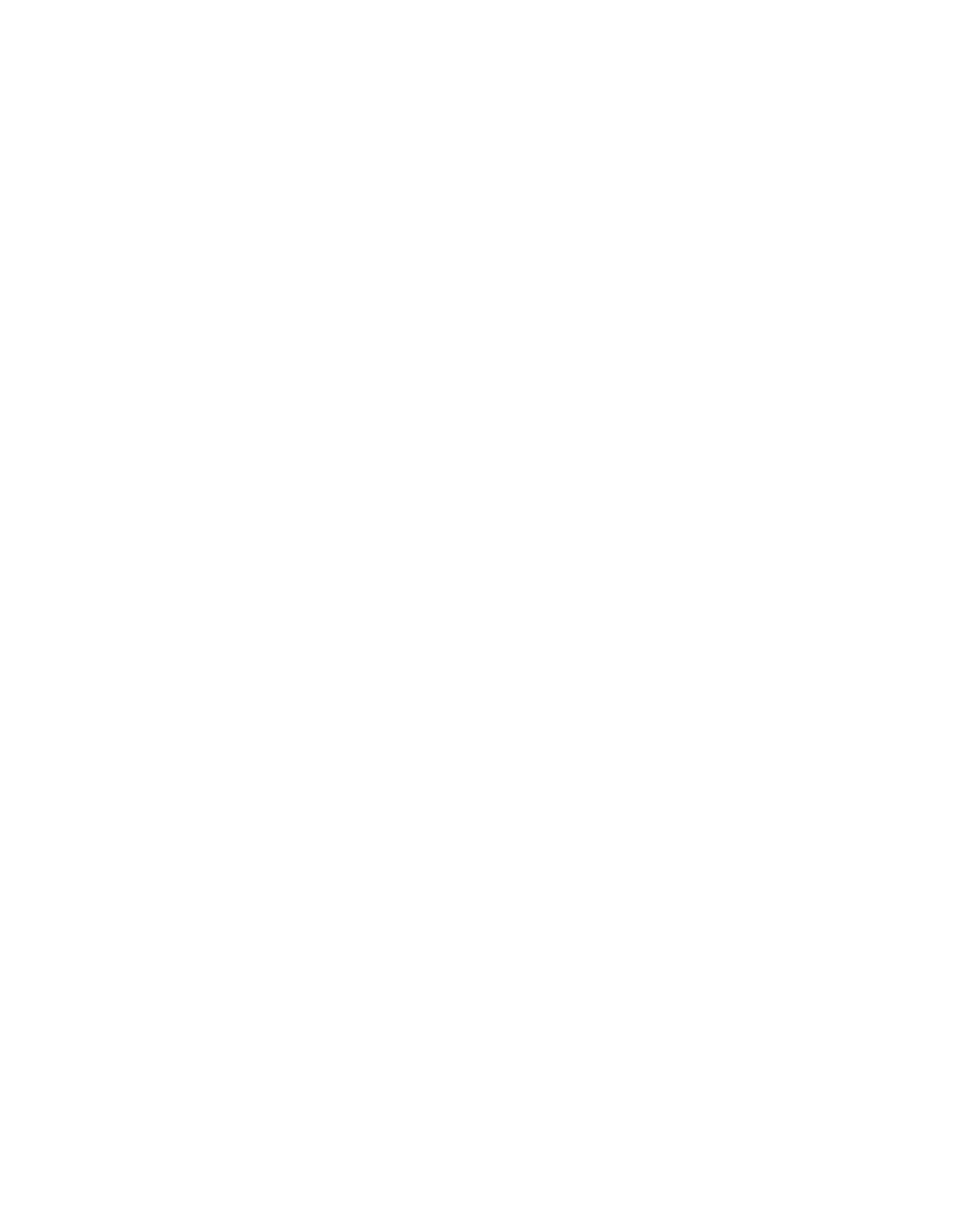

# **Contents**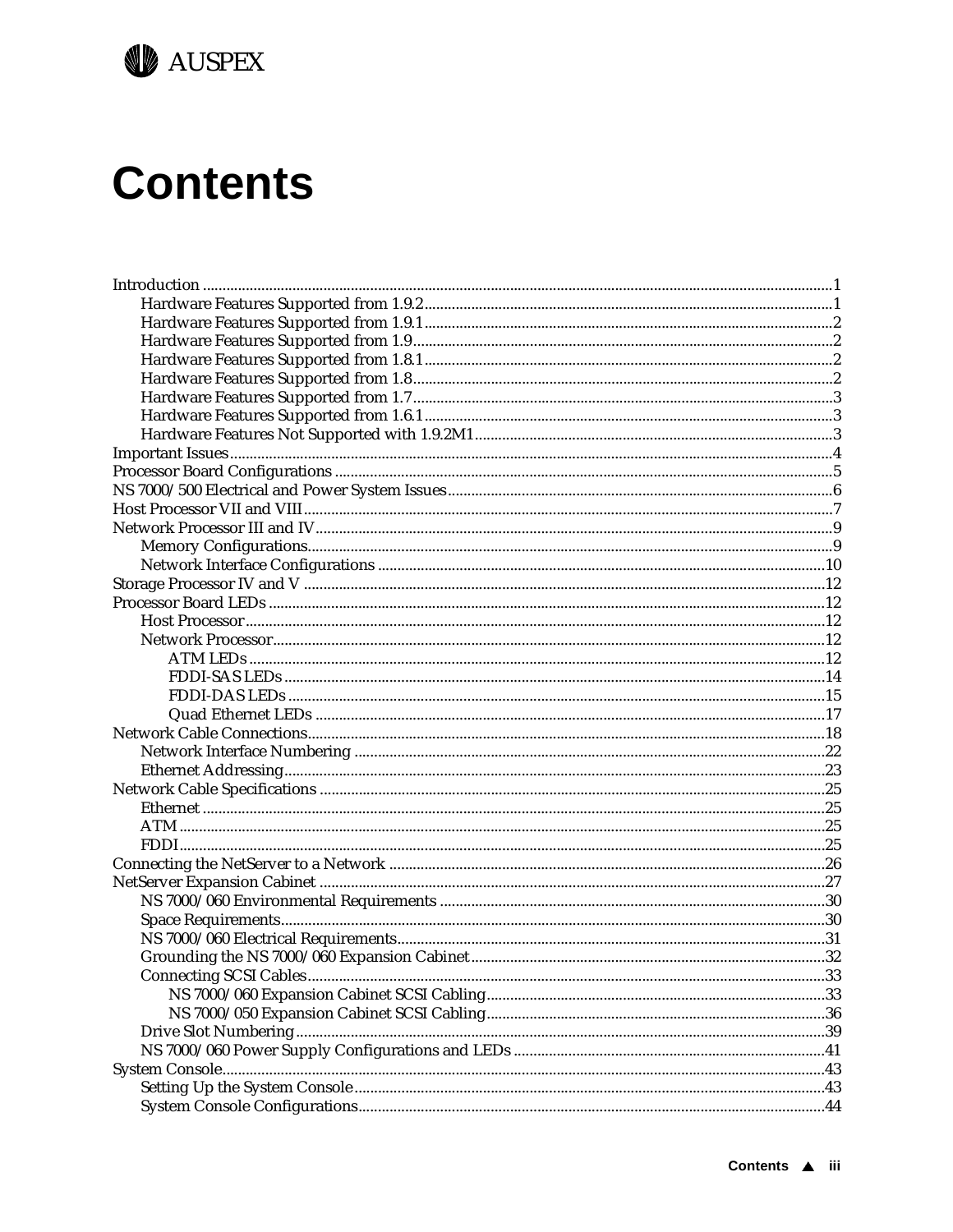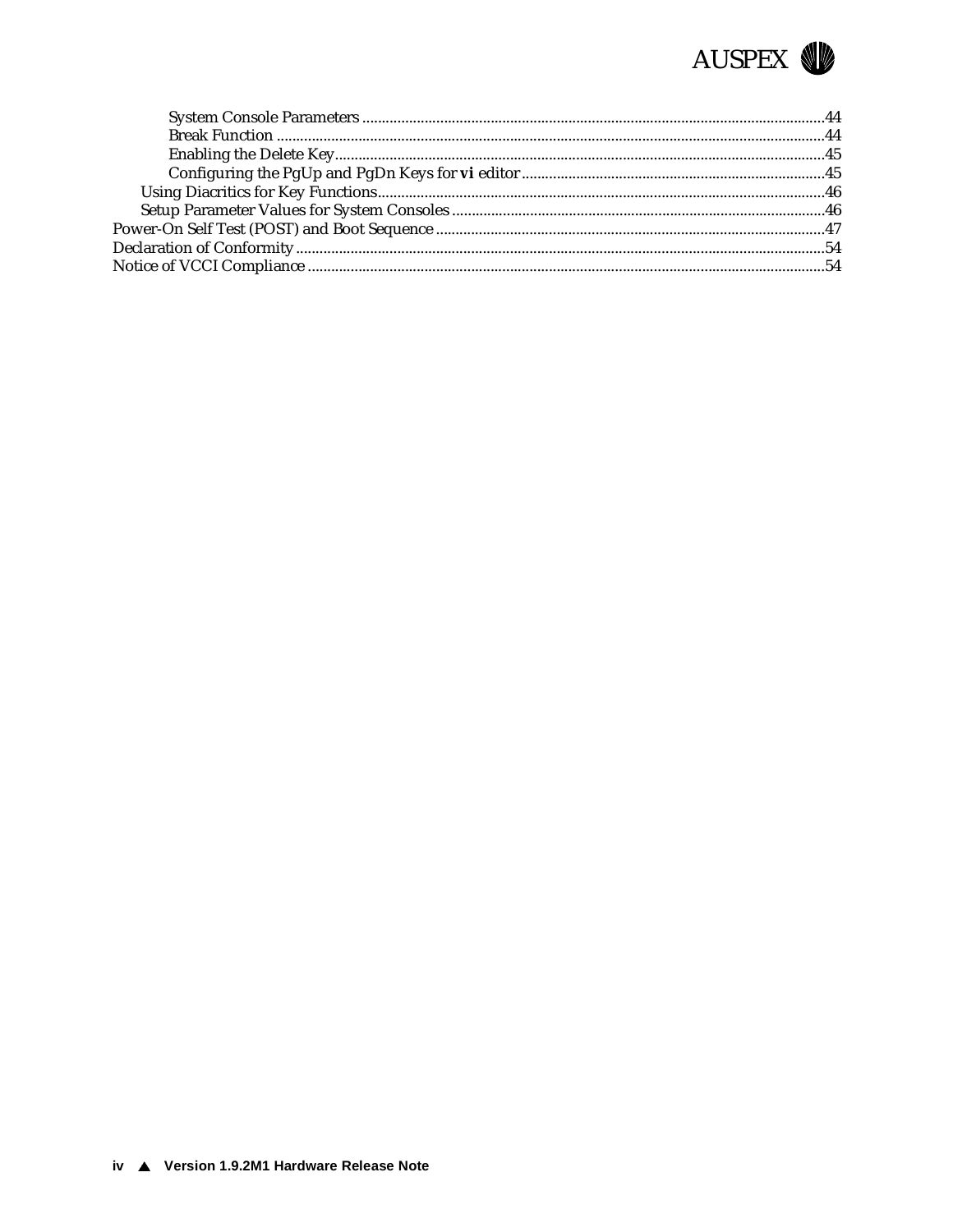<span id="page-4-0"></span>

# **Introduction**

The *Version 1.9.2M1 Hardware Release Note* describes NetServer™ hardware features and configurations supported in software Version 1.9.2M1. This release note updates the hardware information in the *NS 7000 Model 150/250 Series Hardware Manual, NS 7000 Model 500 Series Hardware Manual, NS 7000 Model 650 Series Hardware Manual*, and *NS 7000 Model 700 Series Hardware Manual* for customers upgrading from software Version 1.6.1 and later.

While this document includes hardware supported from previous software versions, not all hardware discussed in this release note is currently available from Auspex.

Additionally, this release note provides the following information:

- **△** Documentation changes to the NS 7000™ family of products
- **△** Declaration of Conformity for the NS 7000 NetServer product line
- $\triangle$  Notice of VCCI Compliance

Refer to the *Version 1.9.2M1 Software Release Note* (part number: 850494 Rev B) for new software features and installation procedures. Refer to the *System Manager's Guide* (part number: 850393 Rev A) for instructions on using the software.

The remainder of this section traces the development of hardware features from software Version 1.6.1 to present, and concludes with a section describing hardware features that are not supported in software Version 1.9.2M1. The remainder of this document provides sections explaining and expanding on the impact of those features, such as in areas of power requirements and network configurations.

Not all sections of this manual may apply to you depending on the software version running on your system. For example, if your NetServer came from the factory with Version 1.8 software, the hardware manuals for that system already include information regarding the NS 7000/060 expansion cabinet, which was first available with software Version 1.6.1.



**Note:** Information in this release note about Host Processor- or Storage Processor-attached extended storage devices is for reference only. Complete information on how to attach and operate extended storage devices ships separately with each device.



**Note:** Version 1.9.2M1 is a software maintenance release only. No new hardware is introduced with software Version 1.9.2M1.

### **Hardware Features Supported from 1.9.2**

The following hardware features from software Version 1.9.2 are supported with software Version 1.9.2M1:

- $\triangle$  Quad 10/100Base-T Ethernet network interface
- ACL 7/100 tape library
- NS 7000/080 expansion cabinet



**Note:** For more information on the NS 7000/080 expansion cabinet, contact your Auspex sales representative.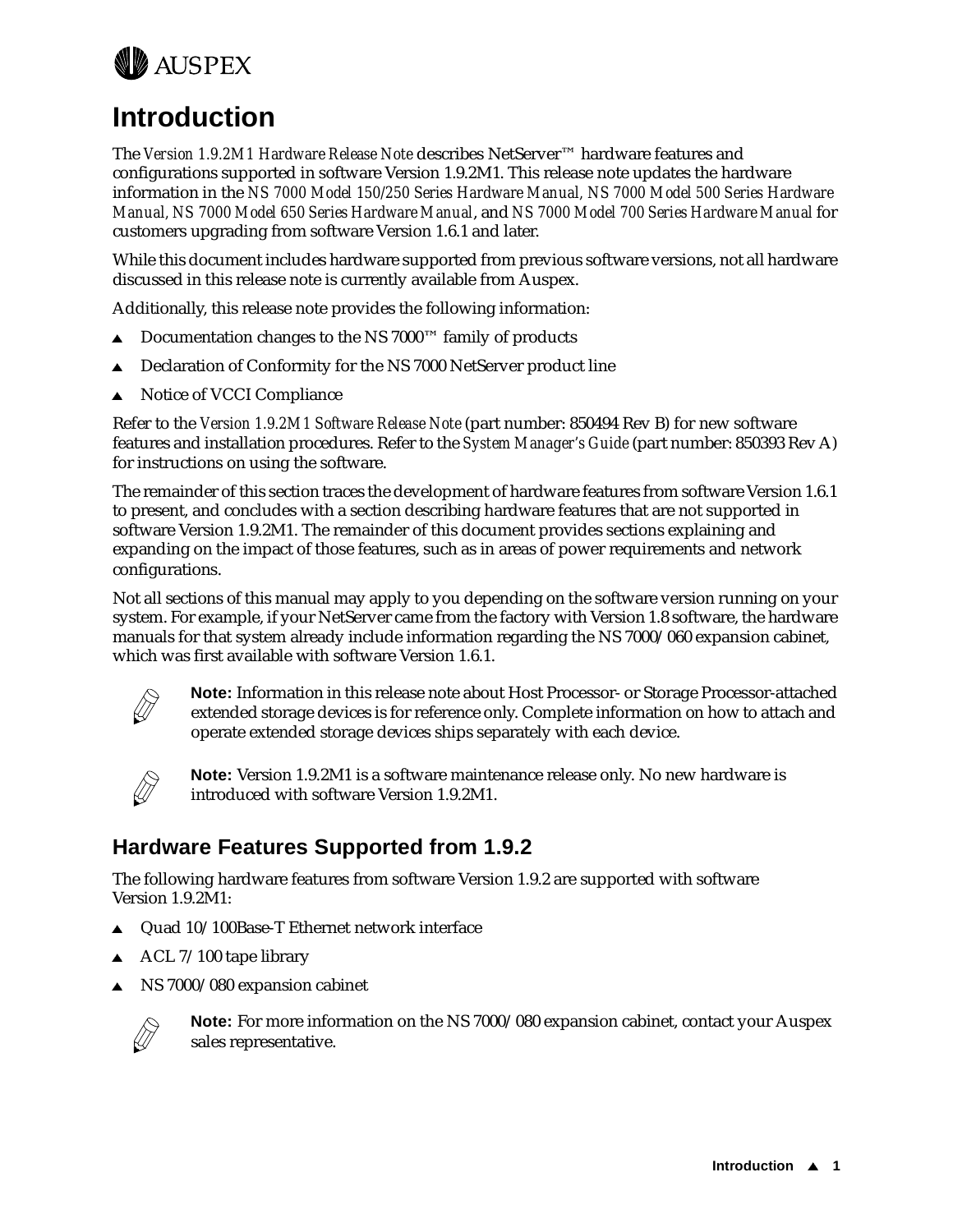

## <span id="page-5-0"></span>**Hardware Features Supported from 1.9.1**

The following hardware features from software Version 1.9.1 are available with software Version 1.9.2M1:

- **ATM Unshielded Twisted Pair (UTP) network interface**
- $\triangle$  Quad Ethernet network interface
- $\triangle$  12x CD-ROM drive

# **Hardware Features Supported from 1.9**

The following hardware features from software Version 1.9 are supported with software Version 1.9.2M1:

- $\blacktriangle$  Host Processor (HP) VIII with 125-MHz SPARC CPU supporting up to 384 MB of memory
- $\triangle$  Write Accelerator III with 8 MB of cache memory (SP V only)
- $\triangle$  Full-duplex 100Base-T Ethernet network interface
- $\triangle$  ACL 4/52 tape library (SP-attachable)
- $\triangle$  DLT4700 mini-library (SP-attachable)

### **Hardware Features Supported from 1.8.1**

The following hardware features from software Version 1.8.1 are supported with software Version 1.9.2M1:

- $\triangle$  Network Processor (NP) IV supporting up 256 MB of memory
- Mixed NP configurations supporting up to 15 FDDI, 100Base-T, and ATM interfaces with the extended VME backplane (NS 7000/700 and NS 7000/800 Series only)
- $\triangle$  4X CD-ROM drive
- $\triangle$  ACL 4/52 tape library (HP-attachable)
- $\triangle$  DLT4000 tape drive (HP-attachable)
- $\triangle$  DLT4700 mini-library (HP-attachable)
- Exabyte 8505XL tape drive

### **Hardware Features Supported from 1.8**

The following hardware features from software Version 1.8 are supported with software Version 1.9.2M1:

- **Solution** NP III supporting up to 256 MB of memory and the MVIC64 chip for increased VME bandwidth
- $\triangle$  SP V with 2 MB of memory
- $\triangle$  SP IV with 1 MB of memory
- $\triangle$  SP III-E with 1 MB of memory



**Note:** The SP III-E is a modified SP III with 1 MB of memory. Contact your authorized Auspex service representative if you need to upgrade your SP III to an SP III-E.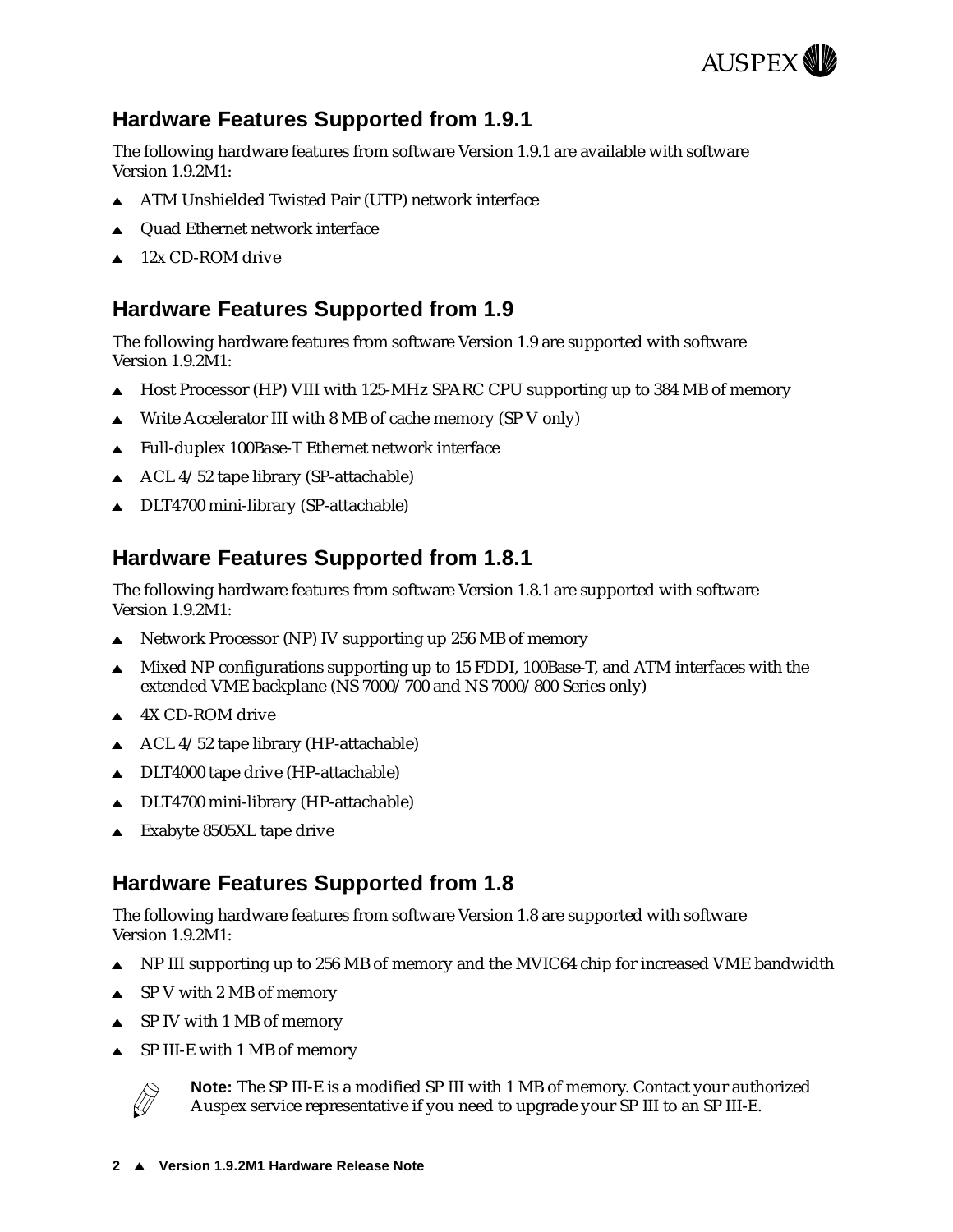<span id="page-6-0"></span>

- Write Accelerator II with 2 MB of memory
- $\triangle$  DLT4000 tape drive (SP-attachable)
- $\triangle$  4-GB disk drive
- $\triangle$  ATM fiber network interface

# **Hardware Features Supported from 1.7**

The following hardware features from software Version 1.7 are supported with software Version 1.9.2M1:

- $\blacktriangle$  WarmStart boot feature that bypasses lengthy power-on board-level hardware and memory test procedures, speeding up overall boot time for the system
- $\triangle$  Support for up to two NS 7000/060 expansion cabinets

# **Hardware Features Supported from 1.6.1**

The following hardware features from software Version 1.6.1 are supported with software Version 1.9.2M1:

- $\triangle$  NS 7000/060 NetServer expansion cabinet with up to 84 drive slots
- DEC VT510 system console

### **Hardware Features Not Supported with 1.9.2M1**

The following hardware features are not supported with software Version 1.9.2M1:

- $\triangle$  Half-duplex 100Base-T Ethernet network interface
- $\triangle$  10Base-T Ethernet (Buf-E) network interface
- A Auspex Primary Memory (APM) boards
- $\triangle$  ATM SBus cards installed in HP boards
- Ethernet Processor (EP) boards
- $\triangle$  File Processor (FP) boards
- $\triangle$  HP II through HP VI boards
- $\triangle$  NP I and NP II boards
- SP I, SP II, and SP III boards

If your NetServer contains these processor boards, the boards must be replaced with the required processor board configurations descri[bed in Table 1 on](#page-8-0) page 5.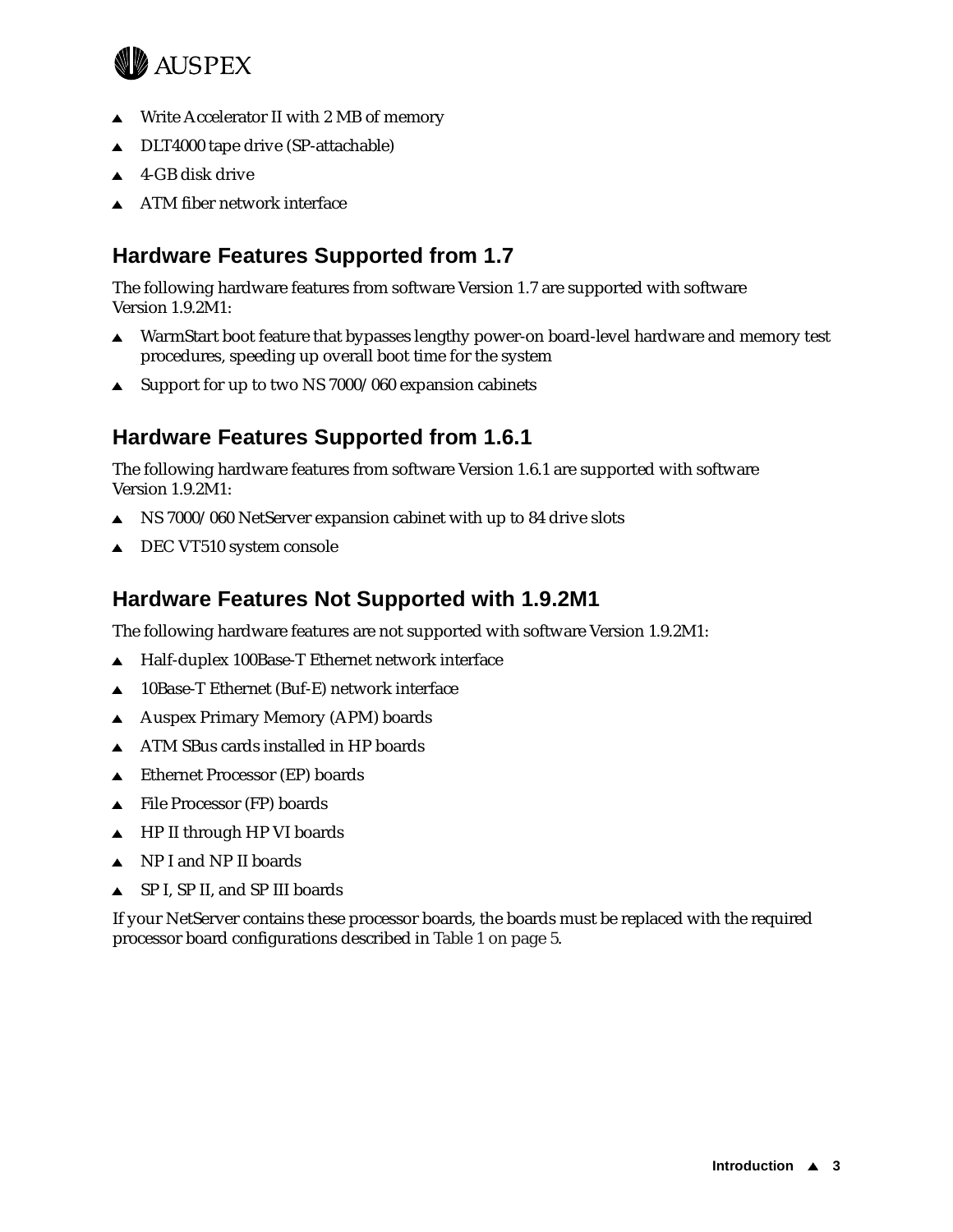

# <span id="page-7-0"></span>**Important Issues**

The following issues apply to servers running software Version 1.9.2M1:

- ▲ The NS 7000/500 Series NetServer can accept a total of three NP boards and three SP boards (see the following note). This is a power subsystem limitation (refer to [section "NS 7000/500 Electrical](#page-9-0)  [and Power System Issues" on pa](#page-9-0)ge 6).
- $\triangle$  The NS 7000/650 Series NetServer can accept a total of four NP boards and four SP boards. This is a card cage slot limitation. However, the NS 7000/650 Series NetServer card cage can be upgraded to increase the total number of NP and SP boards from 8 to 10.
- $\triangle$  The NS 7000/700 Series NetServer can accept a total of 10 NP and SP boards (see the following note).



**Note:** The maximum number of NP and SP boards is five each. This is the maximum configuration and cannot be increased.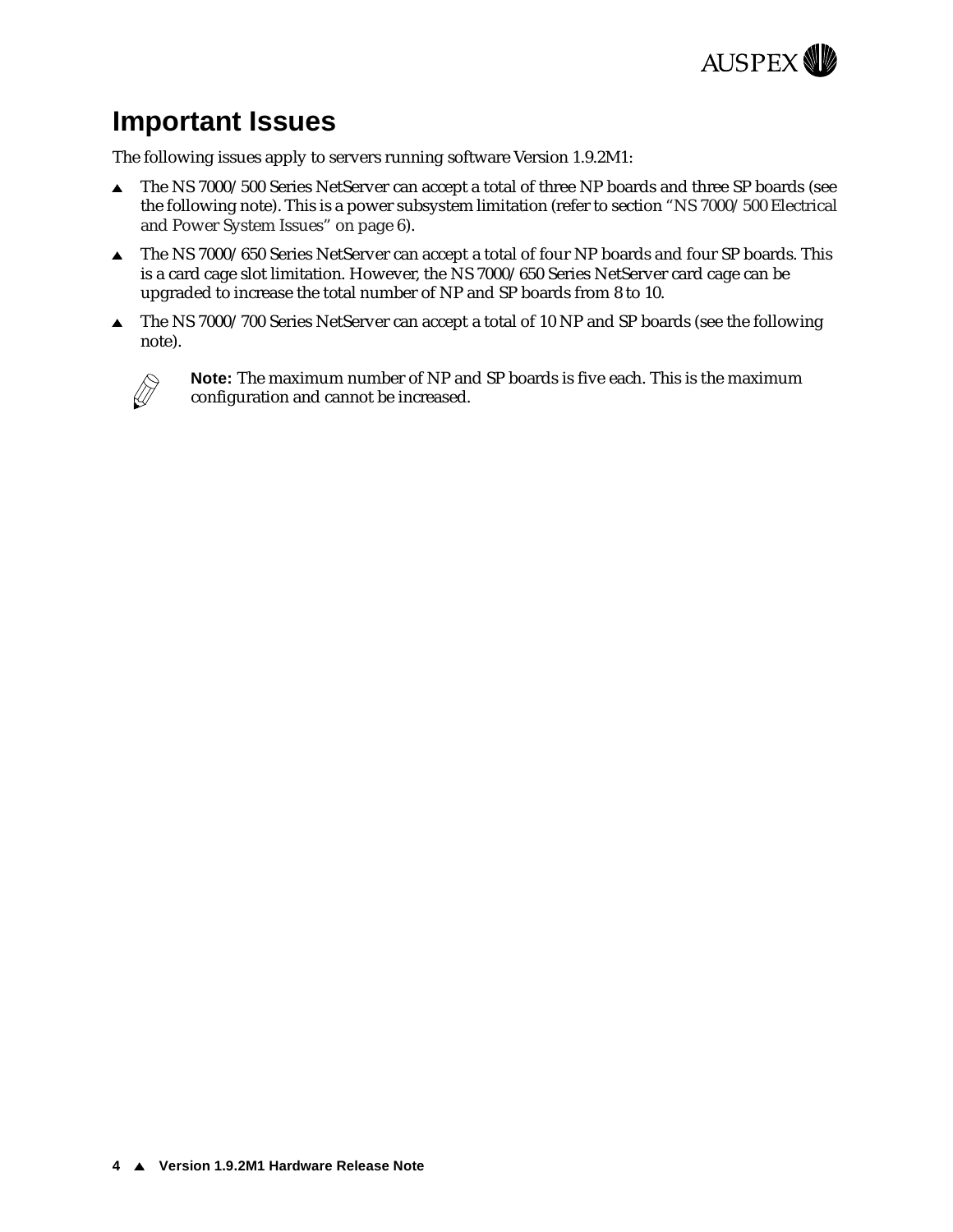<span id="page-8-0"></span>

# **Processor Board Configurations**

This section describes the processor board configurations for the following series of NetServers:

- $\triangle$  NS 7000/800
- $\triangle$  NS 7000/700
- $\triangle$  NS 7000/650
- $\blacktriangle$  NS 7000/500
- $\triangle$  NS 7000/250
- $\triangle$  NS 7000/150

Each processor board is described in the following sections. Systems upgrading to software Version 1.9.2M1 must upgrade hardware to match the configurations listed in Table 1.

| <b>Processor board</b>                          | <b>Minimum</b><br>configuration | <b>Maximum</b><br>configuration | <b>Description</b>                                                                                                                                                                                                 |
|-------------------------------------------------|---------------------------------|---------------------------------|--------------------------------------------------------------------------------------------------------------------------------------------------------------------------------------------------------------------|
| <b>Host Processor</b><br>(HP VIII, HP VII)      | 1                               | 1                               | The HP VIII includes a 125-MHz SPARC<br>CPU. The HP VII includes a 90-MHz<br>SPARC CPU.                                                                                                                            |
|                                                 |                                 |                                 | Each HP supports up to 384 MB of<br>memory. For more information on HP<br>memory configurations, refer to Table 3 on<br>page 7.                                                                                    |
| Network Processor<br>(NP IV, NP III)            | 1                               | 5                               | The NP III and NP IV have 64 to 256 MB of<br>memory for protocol processing, file<br>processing, and I/O cache memory. For<br>more information on NP memory<br>configurations, refer to Table 4 on page 9.         |
|                                                 |                                 |                                 | Each NP supports 100Base-T Ethernet,<br>Quad Ethernet, Quad 10/100Base-T<br>Ethernet, FDDI, and ATM network<br>interfaces. Refer to Table 5 on page 10 for<br>more information on supported network<br>interfaces. |
| Storage Processor<br>(SPV, SPIV,<br>$SP III-E†$ | 1                               | 5                               | The SP V supports the Write Accelerator III<br>board, which has 8 MB of memory. The<br>SP III-E and SP IV support the Write<br>Accelerator II board, which has 2 MB of<br>memory.                                  |
|                                                 |                                 |                                 | Each SP supports disks, tapes, or<br>CD-ROM drives in any combination.                                                                                                                                             |

\* Some interface types require optional software (refer to the documentation provided on the Auspex Premier Software Series CD-ROM for more information).

† The SP III-E supports drives in NS 7000/500 base cabinets and NS 7000/050 expansion cabinets only.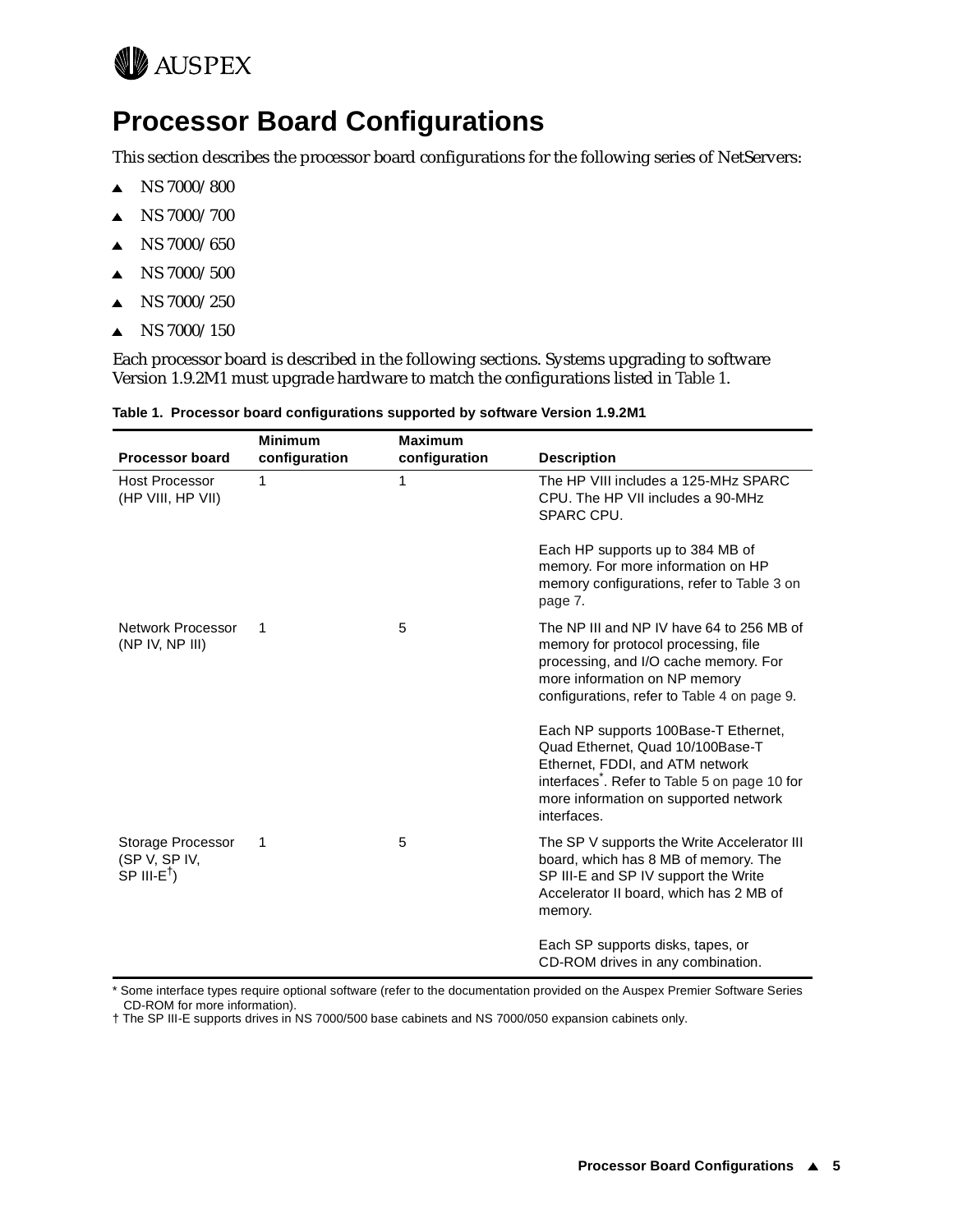

# <span id="page-9-0"></span>**NS 7000/500 Electrical and Power System Issues**

The new Auspex processor boards require more DC power than the NS 7000/500 power subsystem can support, which means certain NS 7000/500 configurations require electrical changes and power system upgrades. Some configurations require changing the AC input voltage, others require upgrading the base cabinet (contact your Auspex service representative for assistance).

Refer to Table 2 for NS 7000/500 upgrades to determine configuration requirements.

|  |  |  | Table 2. NS 7000/500 configuration requirements |
|--|--|--|-------------------------------------------------|
|--|--|--|-------------------------------------------------|

| <b>AC Input Current</b><br>(When $V_{IN}$ = 100V)    |                                     |                                                                          |
|------------------------------------------------------|-------------------------------------|--------------------------------------------------------------------------|
| +5VDC<br>Output Current $\leq 16$ Amps               |                                     | $>16$ Amps                                                               |
| $\leq$ 130 Amps<br>(seven or fewer processor boards) | No action<br>required               | Change AC input voltage from 100 VAC<br>to 200 VAC (200-240 VAC nominal) |
| $>130$ Amps<br>(eight or more processor boards)      | Upgrade base cabinet to NS 7000/550 |                                                                          |

To improve the NS 7000/500 power subsystem, Auspex recommends changing the voltage from 100 VAC (100 to 120 VAC nominal range) to 200 VAC (200 to 240 VAC nominal). Increasing the voltage decreases the input current, which reduces stress on the AC input section of the power subsystem, wiring, and connections.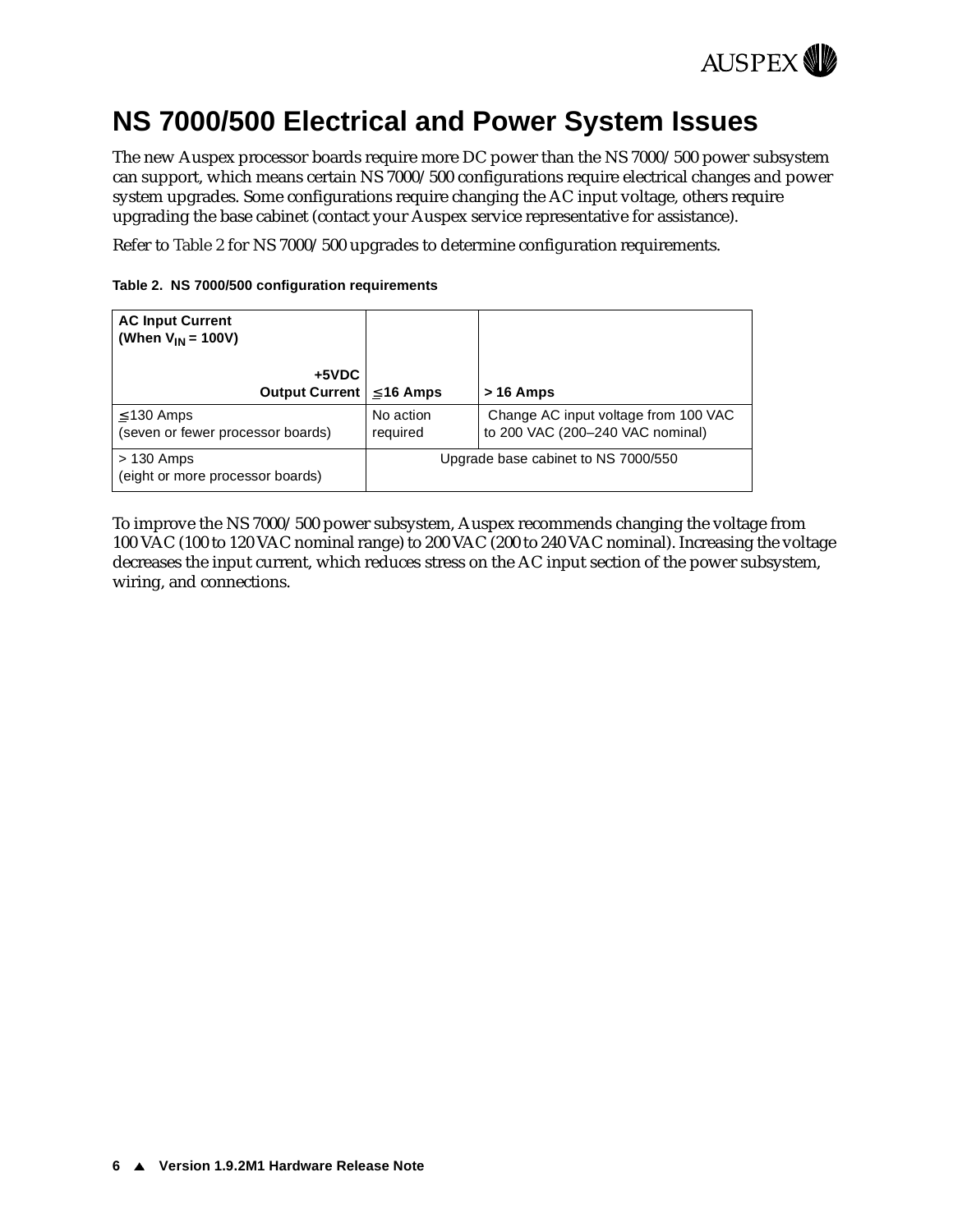<span id="page-10-0"></span>

# **Host Processor VII and VIII**

The HP VII and HP VIII have the following features:

- ▲ 90-MHz (HP VII) and 125-MHz (HP VIII) SPARC CPU
- $\triangle$  Up to 384 MB of memory (see Table 3 for HP memory configurations).
- $\triangle$  Support for up to three SBus cards (except ATM)



**Note:** The HP supports three single, one double and one single, or one triple SBus card.

- ▲ Serial connections to the TTYA and TTYB ports.
- <sup>s</sup> Integrated Mbus design allowing future upgrades to the CPU
- $\triangle$  Support for up to seven SCSI devices

Table 3 lists the supported HP memory configurations.

| <b>No. of 16-MB</b><br>memory modules | <b>No. of 32-MB</b><br>memory modules | No. of 64-MB<br>memory modules | No. of 128-MB<br>memory modules | <b>Total</b><br>memory (MB) |
|---------------------------------------|---------------------------------------|--------------------------------|---------------------------------|-----------------------------|
| 2                                     | 0                                     | $\Omega$                       | 0                               | 32                          |
| 4                                     | Ω                                     |                                | 0                               | 64                          |
| $\Omega$                              | 2                                     |                                | 0                               | 64                          |
| 2                                     | 2                                     |                                | 0                               | 96                          |
| $\Omega$                              | ი                                     | 2                              | 0                               | 128                         |
| 2                                     | ი                                     | 2                              | 0                               | 160                         |
| 0                                     | 2                                     | 2                              | 0                               | 192                         |
| 0                                     | ი                                     | 4                              | 0                               | 256                         |
| 0                                     | 0                                     | <sup>0</sup>                   | 2                               | 256                         |
| 0                                     | 2                                     | <sup>0</sup>                   | 2                               | 320                         |
| 0                                     |                                       |                                |                                 | 384                         |

#### **Table 3. HP memory configurations**



**Note:** HP memory modules must be installed in pairs of 16, 32, 64, or 128-MB.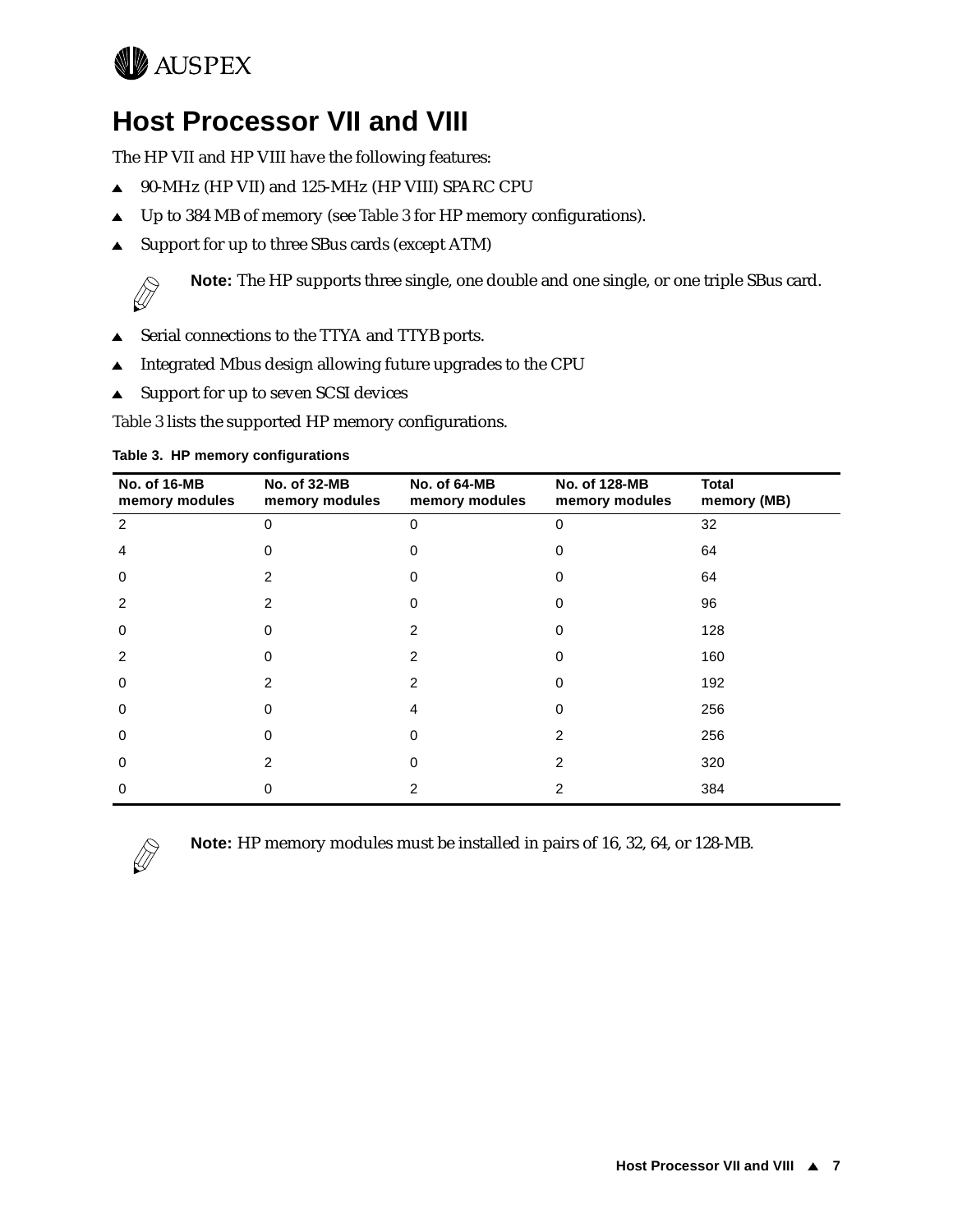#### <span id="page-11-0"></span>Figure 1 illustrates the HP front panel and connections.



**Figure 1. HP front panel**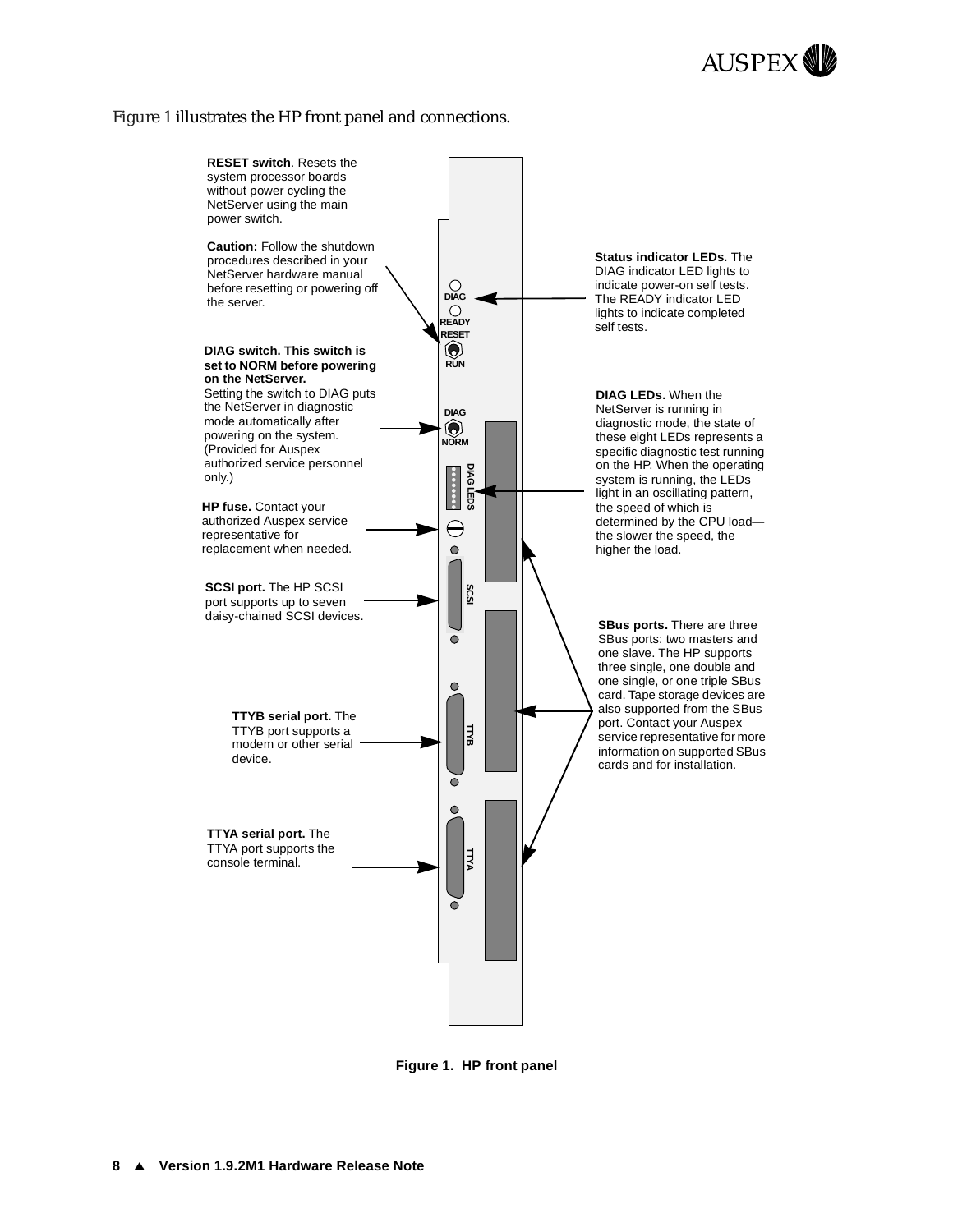<span id="page-12-0"></span>

# **Network Processor III and IV**

The NP III and NP IV have the following features:

- $\triangle$  Up to 256 MB of memory
- $\triangle$  Up to 100 MB-per-second VME transfer speed when operating in conjunction with SP V
- $\triangle$  Support for the following network interfaces:
	- Quad 10/100Base-T Ethernet
	- Quad Ethernet (four 10Base-T Ethernet ports)
	- 100Base-T Ethernet (full-duplex)
	- FDDI-SAS (fiber or MLT-3)
	- FDDI-DAS (fiber)
	- ATM (fiber or UTP)

### **Memory Configurations**

The NP III and NP IV have 64–256 MB of memory for protocol, file processing, and I/O cache memory. Each NP has four or eight SIMMs of either 16 MB or 32 MB each. Refer to Table 4 for a list of memory configurations supported by software Version 1.9.2M1.

|   | No. of 16-MB SIMMs   No. of 32-MB SIMMs   Total memory (MB) |     |
|---|-------------------------------------------------------------|-----|
|   | 0                                                           | 64  |
| 8 | 0                                                           | 128 |
|   | 4                                                           | 128 |
|   | 4                                                           | 192 |
|   | 8                                                           | 256 |

**Table 4. NP III and NP IV memory configurations**



**Note:** SIMMs must be installed in groups of four of the same capacity.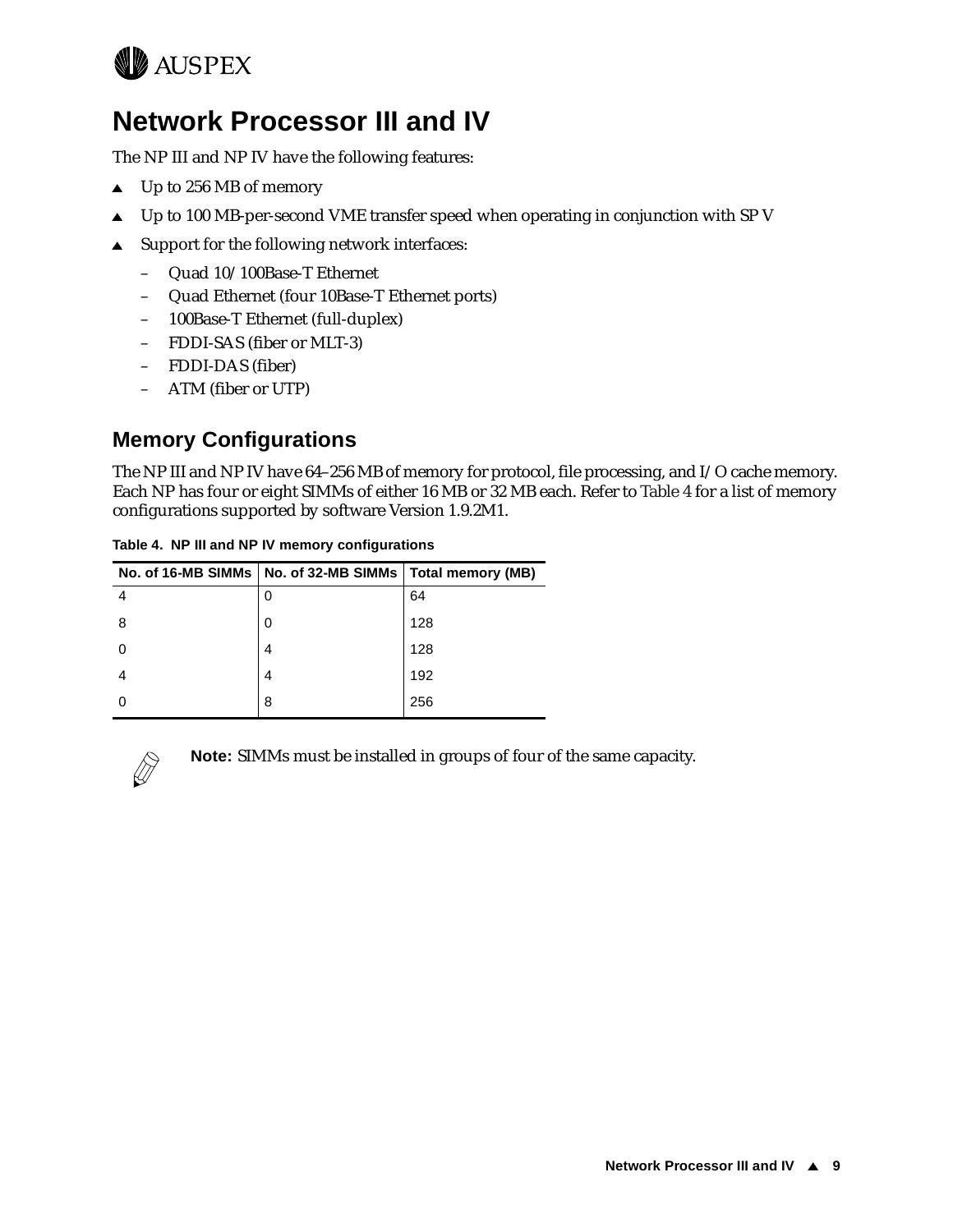

## <span id="page-13-0"></span>**Network Interface Configurations**

Table 5 lists the supported NP network interface configurations.

**Table 5. Network interface configurations supported by software Version 1.9.2M1**

| Number and type of network interfaces supported                                   |
|-----------------------------------------------------------------------------------|
| 1 to 3 FDDI-SAS (fiber or MLT-3)                                                  |
| 1 FDDI-DAS                                                                        |
| 1 to 3 100Base-T Ethernet (full duplex)                                           |
| 1 to 3 ATM (fiber or UTP)                                                         |
| 1 to 3 Quad Ethernet                                                              |
| 1 100Base-T Ethernet (full duplex), 1 Quad Ethernet                               |
| 2 100Base-T Ethernet (full duplex), 1 Quad Ethernet                               |
| 1 FDDI-SAS (fiber or MLT-3), 1 Quad Ethernet                                      |
| 2 FDDI-SAS (fiber or MLT-3), 1 Quad Ethernet                                      |
| 1 FDDI-DAS, 1 Quad Ethernet                                                       |
| 1 ATM (fiber or UTP), 1 Quad Ethernet                                             |
| 2 ATM (fiber or UTP), 1 Quad Ethernet                                             |
| 1 Quad 10/100Base-T Ethernet                                                      |
| 1 Quad 10/100Base-T Ethernet, 1 Quad Ethernet                                     |
| 1 Quad 10/100Base-T Ethernet, 2 Quad Ethernet                                     |
| 1 Quad 10/100Base-T Ethernet, 1 100Base-T Ethernet (full duplex)                  |
| 1 Quad 10/100Base-T Ethernet, 2 100Base-T Ethernet (full duplex)                  |
| 1 Quad 10/100Base-T Ethernet, 1 100Base-T Ethernet (full duplex), 1 Quad Ethernet |

\* Each Quad Ethernet network interface has four 10Base-T ports.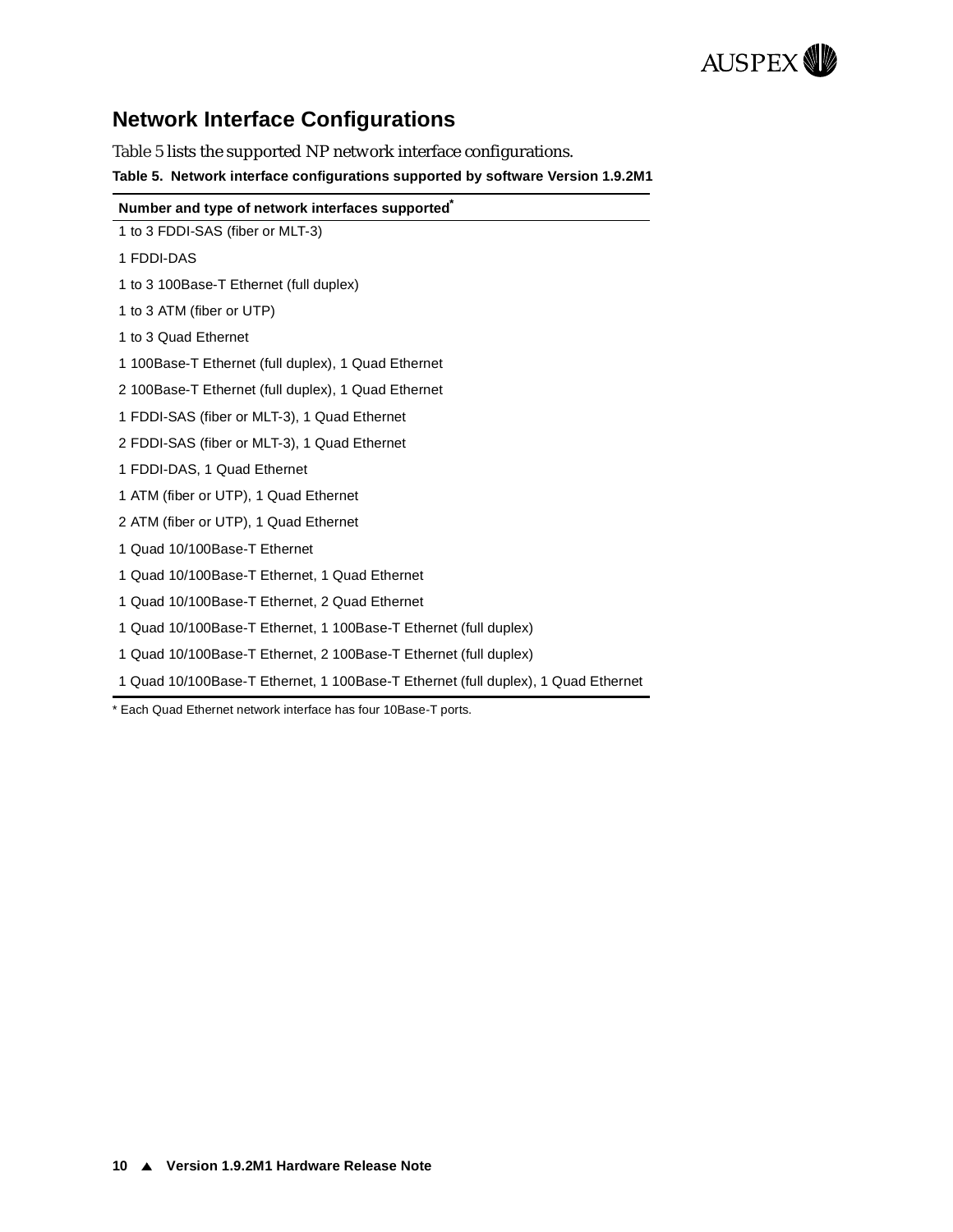

Figure 2 shows an example of network interfaces on NP boards.



**Figure 2. Example of network interfaces on NP boards**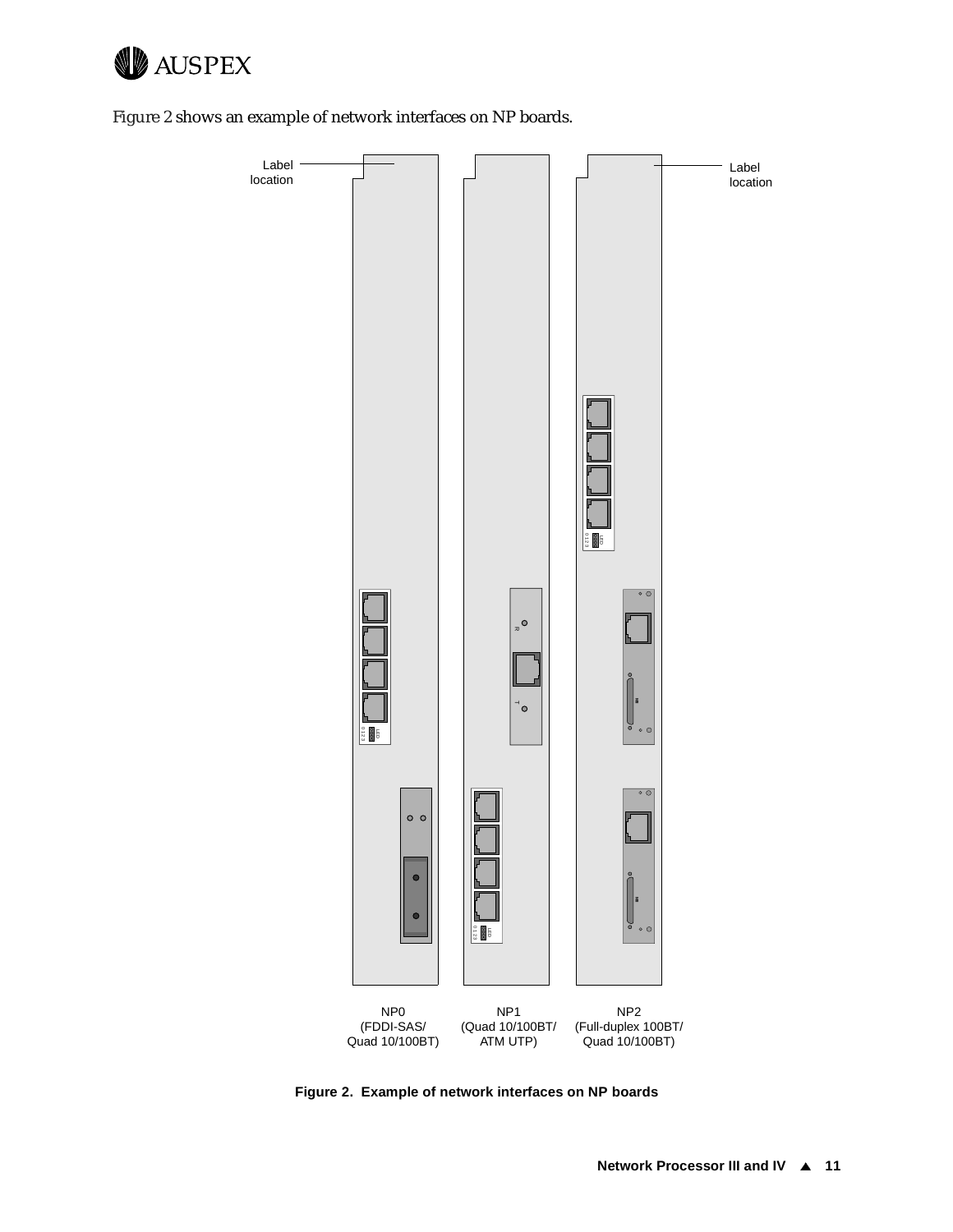

# <span id="page-15-0"></span>**Storage Processor IV and V**

The SP IV and SP V have the following features:

- ▲ Up to 100 MB-per-second VME transfer speed
- $\triangle$  Up to 2 MB of memory
- ▲ Support for Write Accelerator II and III boards

# **Processor Board LEDs**

This section describes the LED functions on the Host Processor and Network Processor boards.

### **Host Processor**

The Host Processor has three LEDs:

- $\triangle$  DIAG
- $\triangle$  READY
- $\triangle$  Diagnostic

The DIAG LED lights green, indicating the system is performing Power-On Self Test (POST).

The READY LED lights green after the system successfully completes self test.

The Diagnostic LEDs light green, representing a specific diagnostic test running on the HP when the NetServer is in diagnostic mode. When the operating system is running, the LEDs light in an oscillating pattern, the speed of which is determined by the CPU load—the slower the speed, the higher the load.

By monitoring these LEDs, you can determine if the HP is functioning proper[ly \(refer to Figure 1 on](#page-11-0)  [page 8](#page-11-0) for location of the HP LEDs).

### **Network Processor**

The ATM, FDDI-SAS, FDDI-DAS, and Quad Ethernet SBus cards on an NP board each have their own set of LEDs. The LEDs and their functions are described as follows.

#### **ATM LEDs**

ATM SBus cards have two LEDs:

- $\triangle$  The Receive Status LED lights green when receiving data or red when there is no carrier. If the light is red, check to see if the cable is properly connected. The normal condition is off, meaning device is idle and ready to receive.
- The Transmit Status LED lights green when transmitting data or yellow when a SONET alarm condition is declared. The SONET alarm indicates trouble with the receiving device. If the light is yellow, check to see if cable is properly connected. The normal condition is off, meaning device is idle and ready to transmit.

[Figure 3](#page-16-0) an[d Figure](#page-16-0) 4 illustrate the LEDs on ATM SBus cards.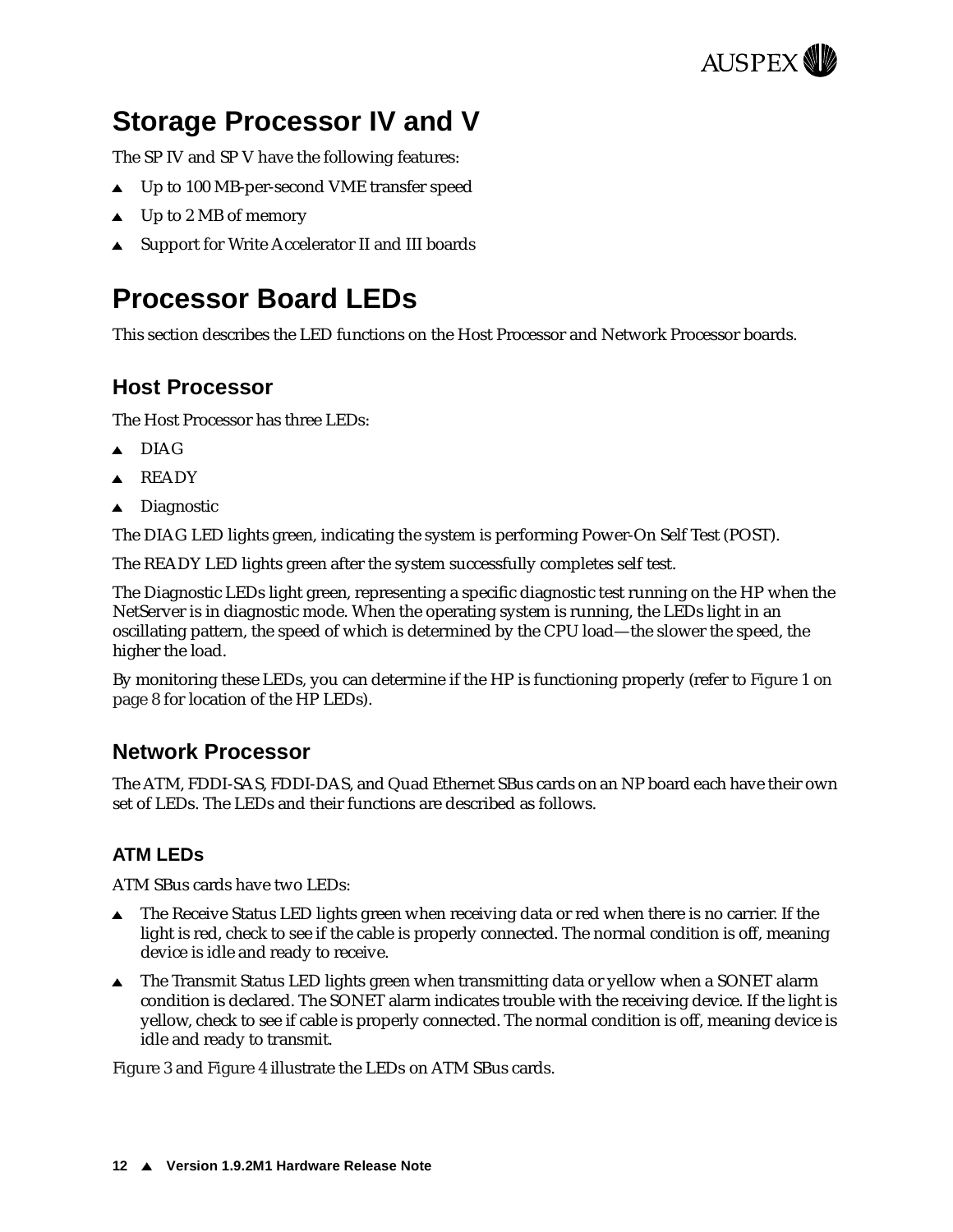<span id="page-16-0"></span>



**Figure 3. ATM (fiber) LEDs**



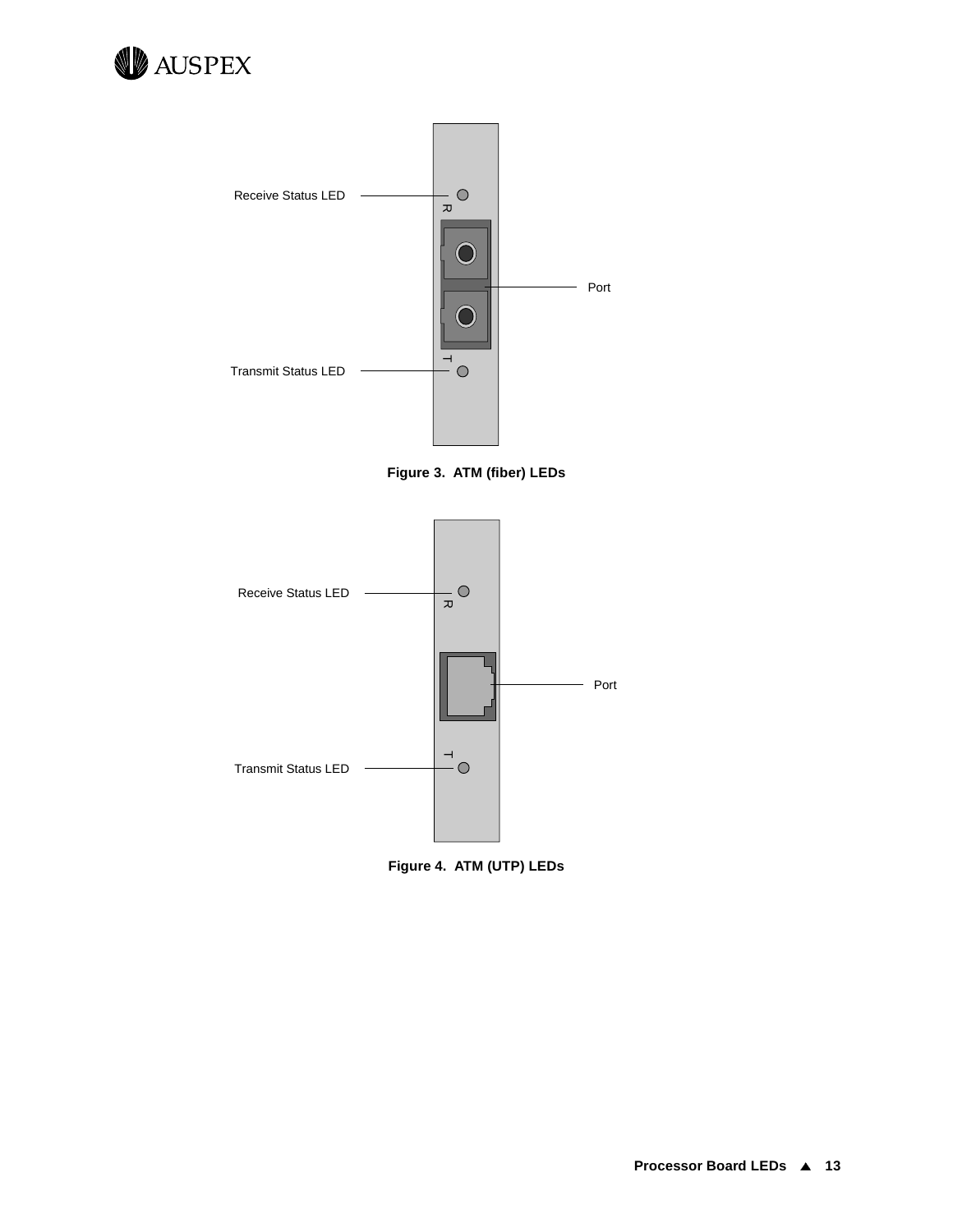

#### <span id="page-17-0"></span>**FDDI-SAS LEDs**

FDDI-SAS SBus cards have two LEDs:

- $\blacktriangle$  The Status LED lights green when the card passes internal diagnostics and is functioning properly.
- $\triangle$  The RingOP LED lights green when the card is connected to the ring. If this LED is not lit, check that cables are properly connected and you have followed the proper procedure for powering on the NetServer.

Figure 5 shows the location of LEDs on the fiber FDDI-SAS SBus cards. Figure 6 shows the location of LEDs on the MLT-3 FDDI-SAS SBus cards.



**Figure 5. FDDI-SAS (fiber) LEDs**



**Figure 6. FDDI-SAS (MLT-3) LEDs**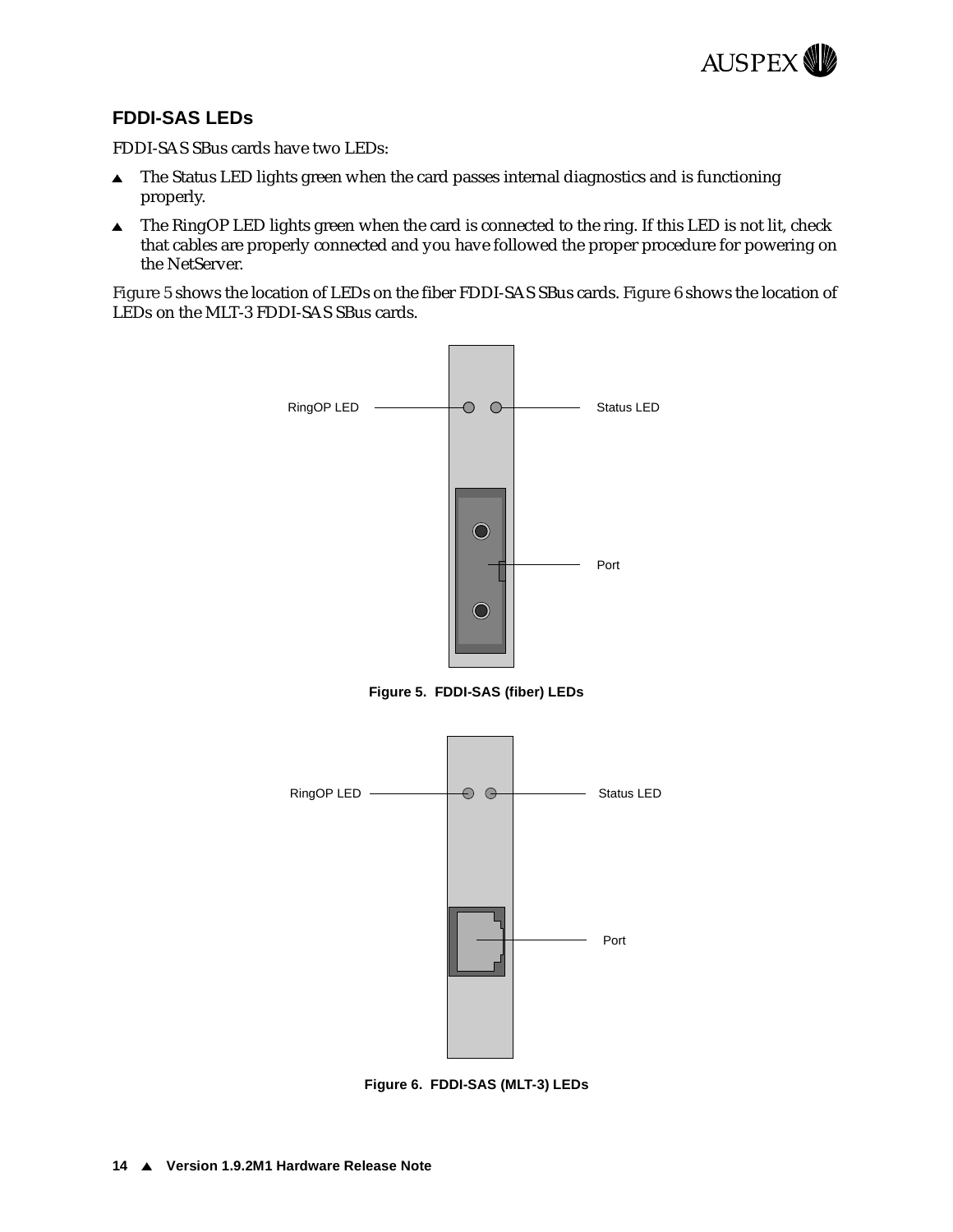<span id="page-18-0"></span>

#### **FDDI-DAS LEDs**

FDDI-DAS SBus cards have two LEDs:

- The STATUS LED lights green when the SBus card passes its internal diagnostics and is functioning properly.
- $\triangle$  The RingOP LED lights green when the card is connected to the ring. If this LED is not lit, check that cables are properly connected and you have followed the proper procedure for powering on the NetServer.

Table 6 lists LED states that can occur during operation.

|                                | RingOP B - Off                                                                                    | <b>RingOP B - Green</b>                                                                        | <b>RingOP B - Orange</b>                                                                                  |
|--------------------------------|---------------------------------------------------------------------------------------------------|------------------------------------------------------------------------------------------------|-----------------------------------------------------------------------------------------------------------|
| RingOP A <sup>*</sup> -<br>Off | Ring is not operational.                                                                          | Station is in WRAP B,<br>ring is operational.                                                  | Ring is not operational.<br>The station connected to<br>the PHY B attempted to<br>connect but failed.     |
| <b>RingOP A -</b><br>Green     | Station is in WRAP A, B<br>is not connected.                                                      | Station is in THRU mode,<br>ring is operational.                                               | Station is in WRAP A.<br>The station connected to<br>PHY B attempted to<br>connect but failed.            |
| <b>RingOP A -</b><br>Orange    | Ring is not operational.<br>The station connected to<br>PHY A attempted to<br>connect but failed. | Station is in WRAP B.<br>The station connected to<br>PHY A attempted to<br>connect but failed. | Ring is not operational.<br>The stations connected to<br>PHYs A and B attempted<br>to connect but failed. |

**Table 6. RingOP LED indicators on the FDDI-DAS SBus card**

\* RingOP A refers to the RingOP LED for port A. RingOP B refers to the RingOP LED for port B.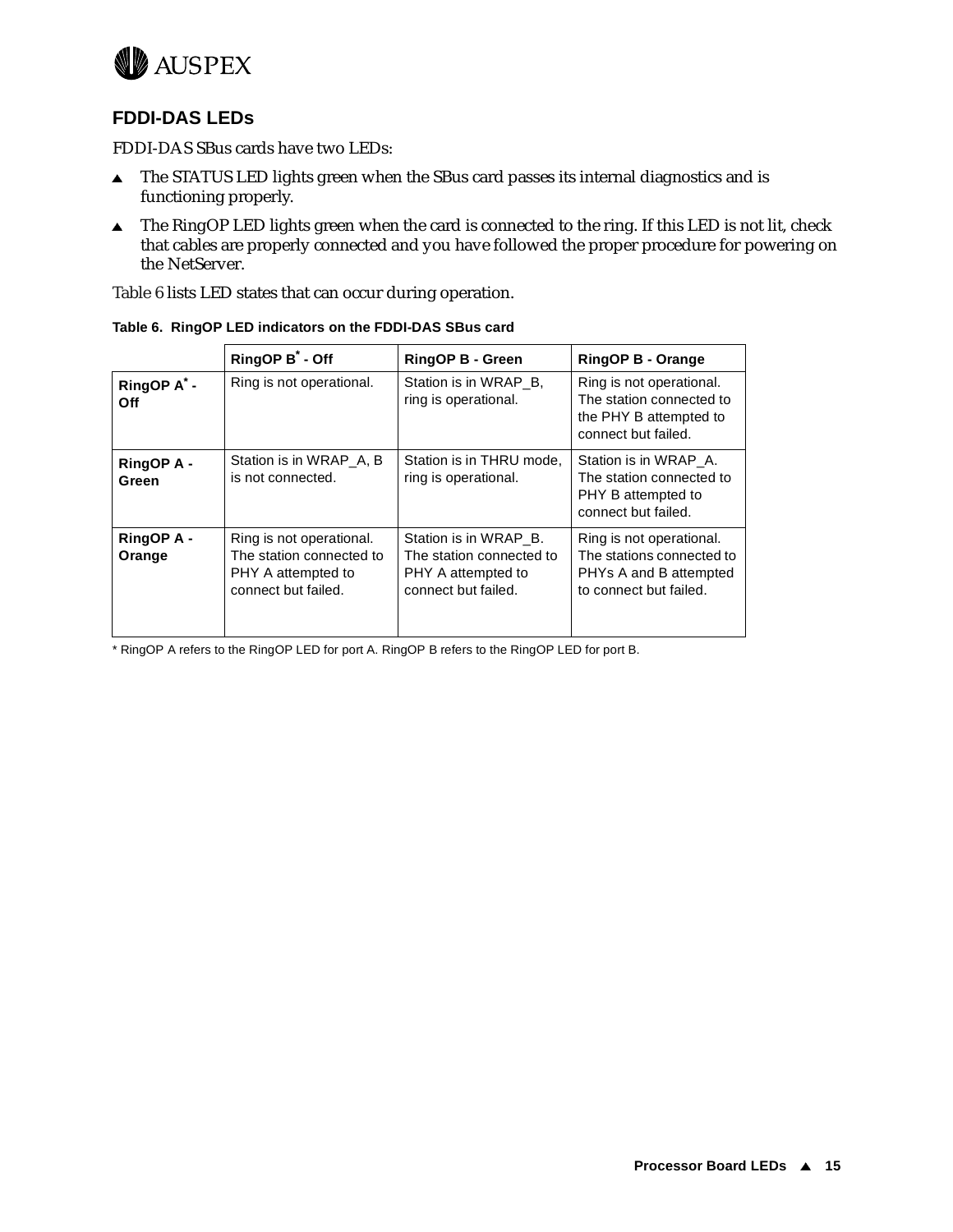



#### Figure 7 shows the location of LEDs on FDDI-DAS SBus cards.

**Figure 7. FDDI-DAS LEDs**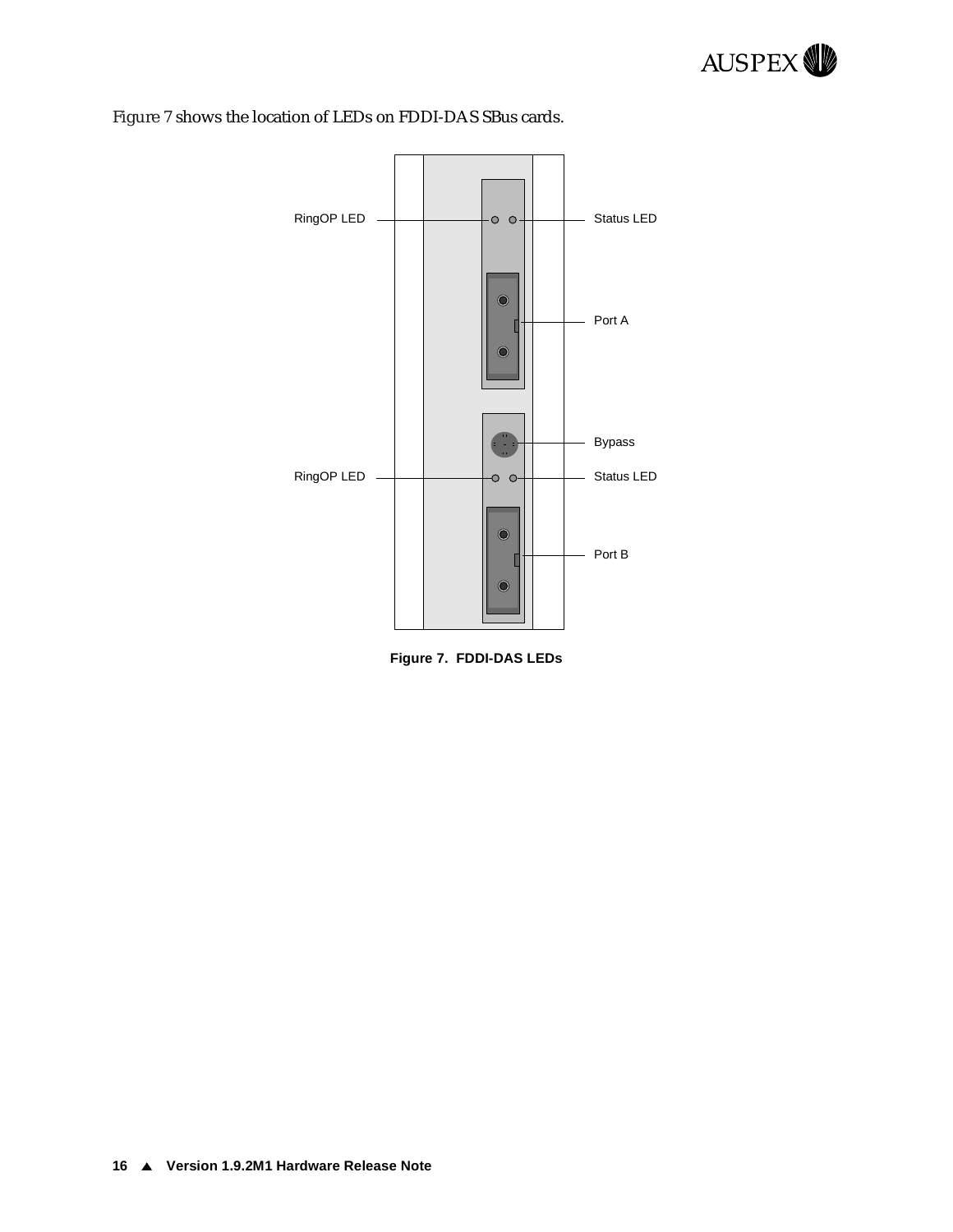<span id="page-20-0"></span>

#### **Quad Ethernet LEDs**

Quad Ethernet and Quad 10/100Base-T Ethernet SBus cards have four green LEDs that light to indicate occurring activity through the ports. The LEDs are labeled **0** through **3**. The LED labeled **0** corresponds with port 3 and the LED labeled **3** corresponds with port 0.



**Note:** Quad Ethernet network interface numbering does not correspond with the LEDs on the SBus card. Refer [to "Network Interface Numbering" on](#page-25-0) page 22 for more information on Quad Ethernet network interface numbering.

Figure 8 shows the location of the LEDs on Quad Ethernet and Quad 10/100Base-T Ethernet SBus cards.

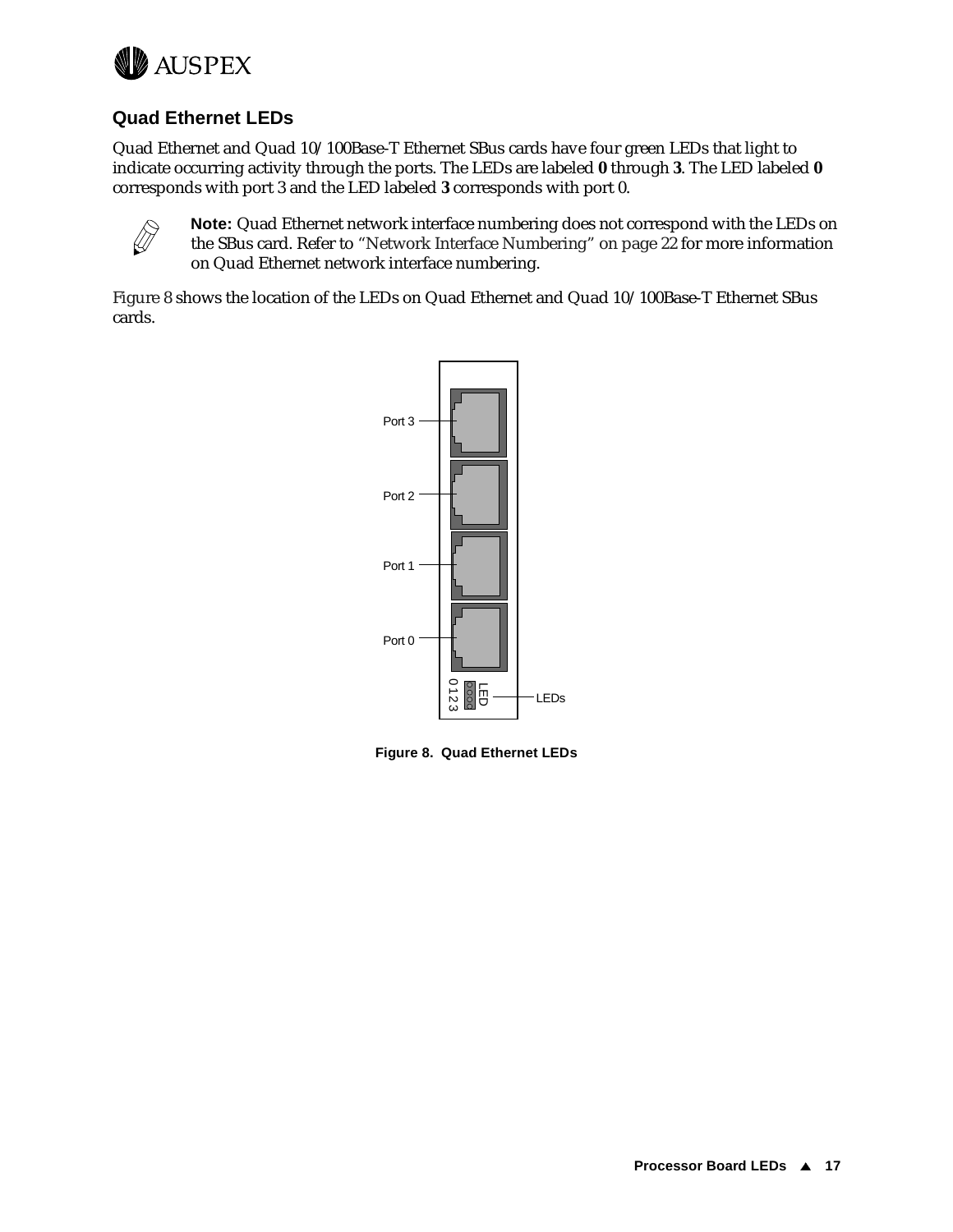

# <span id="page-21-0"></span>**Network Cable Connections**

This section is provided as a reference to show the network cable connections to ATM, Ethernet, and FDDI ports on NP boards.



**Note:** The FDDI-SAS port for a fiber connection is a single-attach station of "Type S." Connect the FDDI-SAS to a "Type M" FDDI concentrator port only.

The FDDI-DAS ports are a dual-attach station. Connect directly to the primary and secondary FDDI rings or to "Type M" ports on two concentrators in a dual-homed configuration.

Figures 9 throu[gh 1](#page-27-0)6 illustrate connections to Ethernet, FDDI and ATM ports on NP boards.



**Figure 9. Connection to Quad 10/100Base-T Ethernet ports**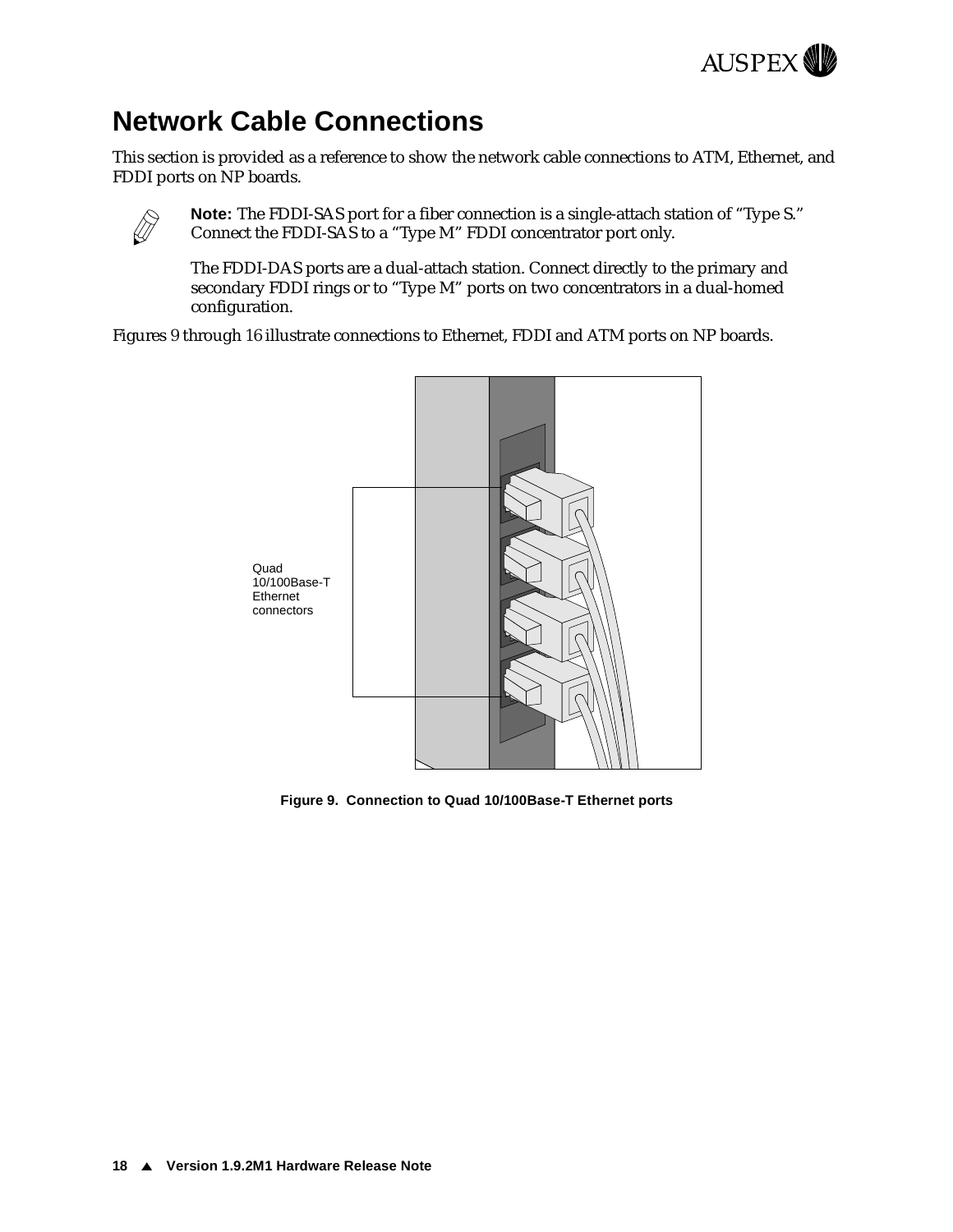



**Figure 10. Connection to Quad Ethernet ports**



**Figure 11. Connection to full-duplex 100Base-T Ethernet ports**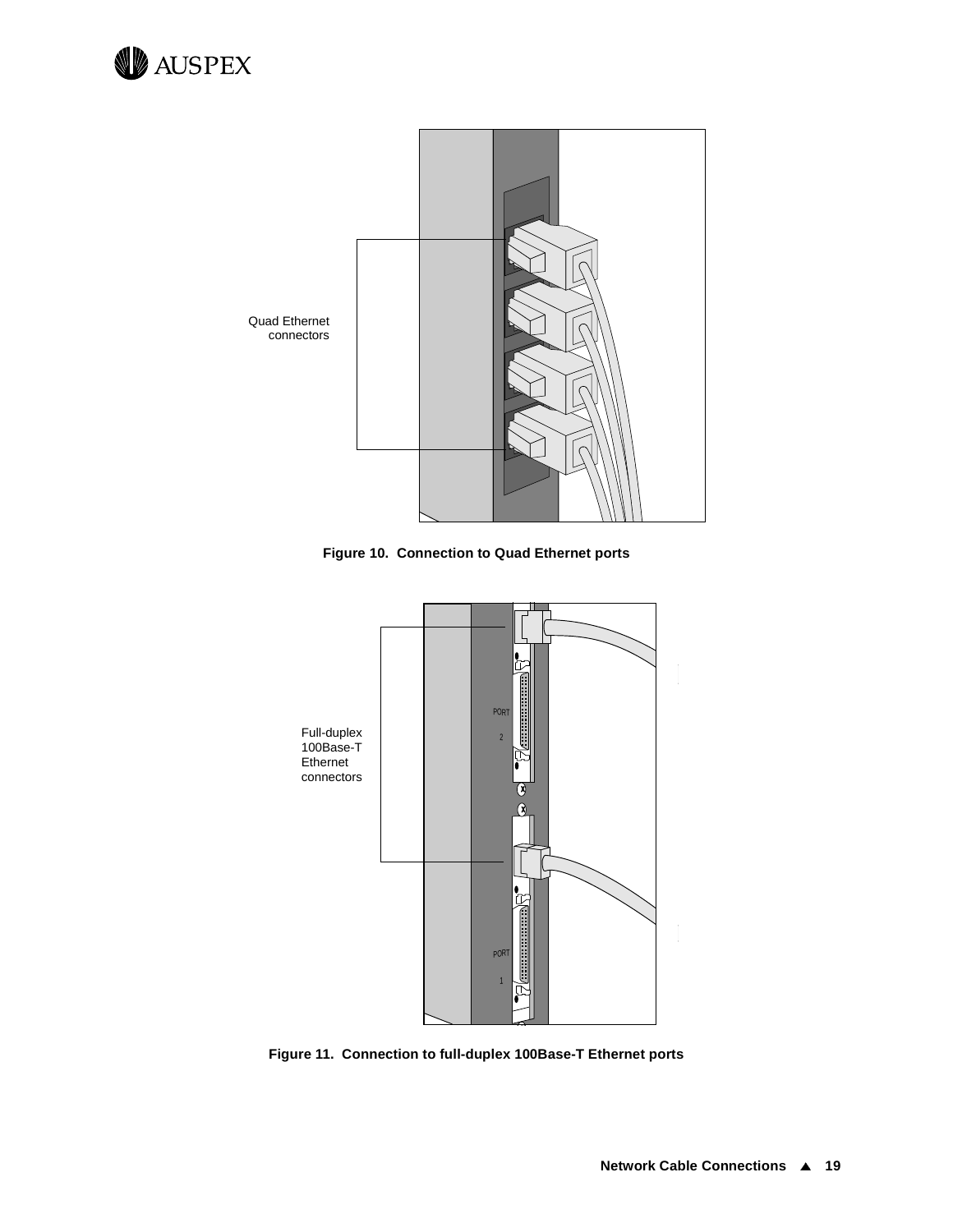

**Figure 12. Connection to FDDI (fiber) ports**



**Figure 13. Connection to FDDI (MLT-3) ports**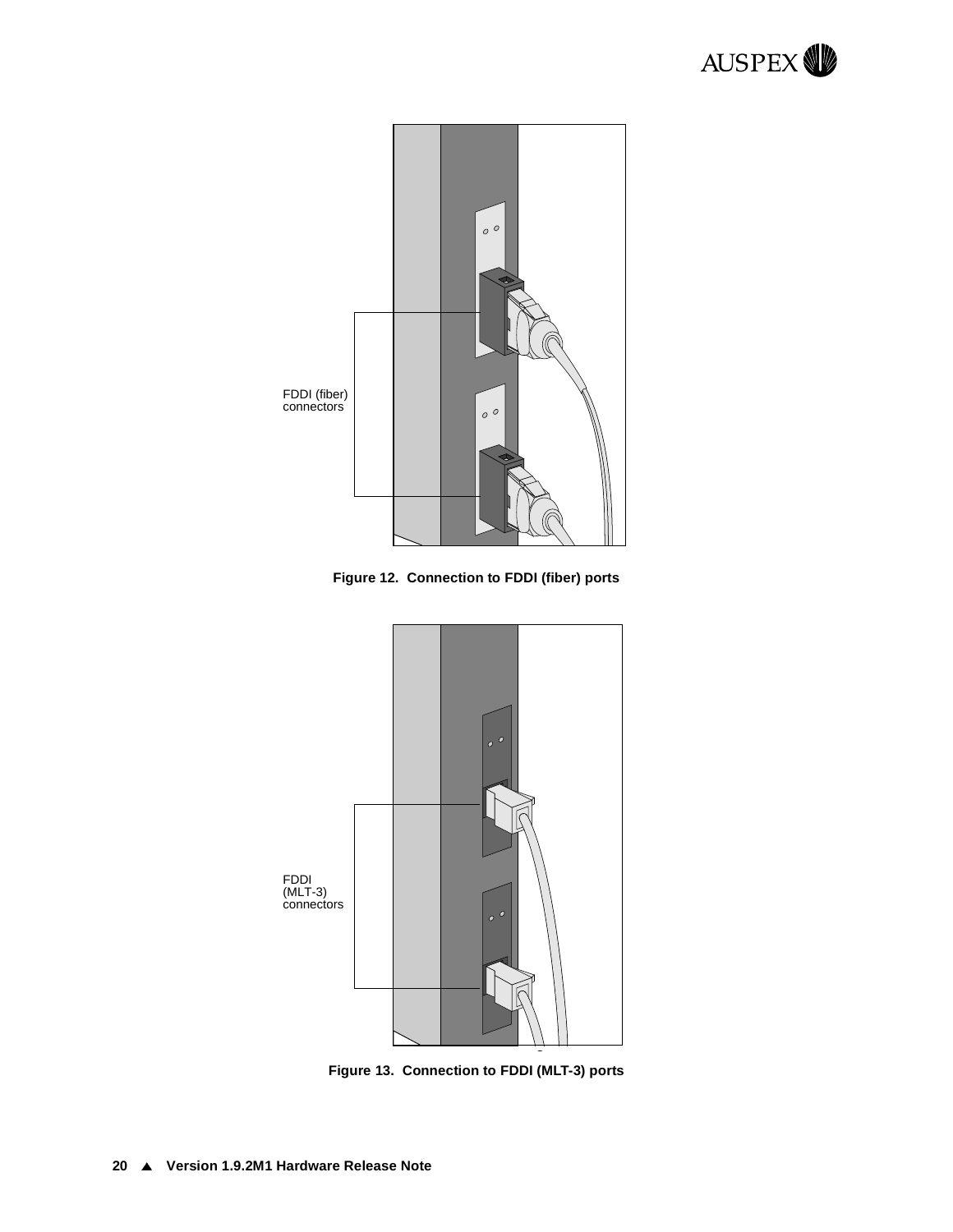



**Figure 14. Connection to ATM (fiber) ports**



**Figure 15. Connection to ATM (UTP) ports**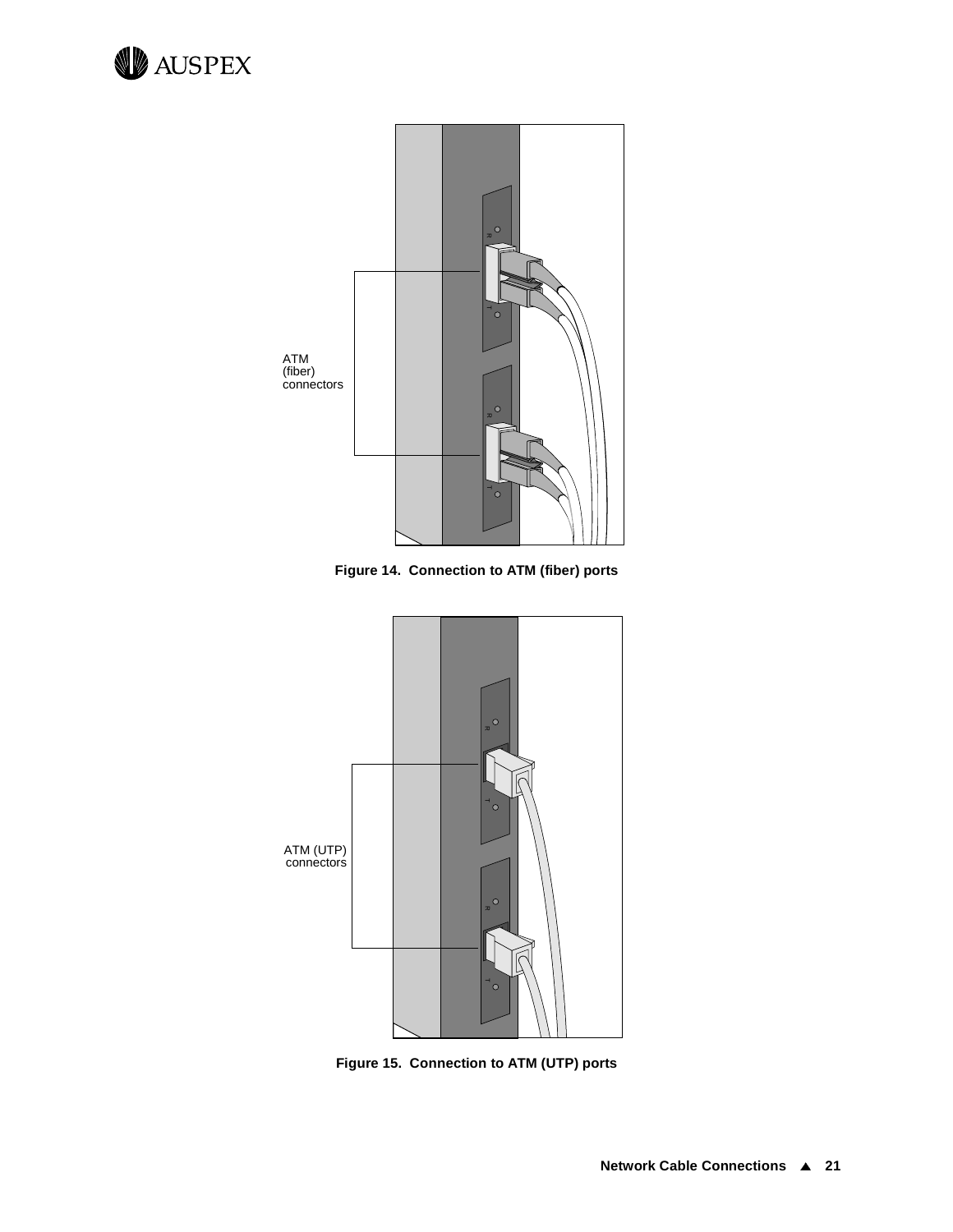

### <span id="page-25-0"></span>**Network Interface Numbering**

Network interface numbering is used to configure the system software. Each interface numbering scheme is described as follows.

| Quad 10/100Base-T Ethernet | Quad 10/100Base-T Ethernet interfaces are numbered ahme0<br>to ahmen, where 0 is the lower Ethernet port closest to the HP,<br>and <i>n</i> is the upper Ethernet port farthest from the HP. |
|----------------------------|----------------------------------------------------------------------------------------------------------------------------------------------------------------------------------------------|
| Quad Ethernet              | Quad Ethernet interfaces are numbered aqe0 to aqen, where 0<br>is the lower Ethernet port closest to the HP, and n is the upper<br>Ethernet port farthest from the HP.                       |
| Full-duplex 100Base-T      | Full-duplex 100Base-T interfaces are numbered ahme0 to<br>ahmen, where 0 is the lower Ethernet port closest to the HP,<br>and <i>n</i> is the upper Ethernet port farthest from the HP.      |
| <b>FDDI</b>                | FDDI interfaces are numbered afddi0 to afddin, where 0 is the<br>lower FDDI port closest to the HP, and n is the upper FDDI port<br>farthest from the HP.                                    |
|                            | <b>Note:</b> In DAS network configurations, only one port is assigned an interface number<br>although two ports exist on the FDDI-DAS SBus card.                                             |
| <b>ATM</b>                 | Each ATM port supports three types of interfaces: 1 FORE IP<br>primary interface, 4 Classical IP virtual interfaces, and 16<br>LANE Client (LEC) interfaces. Refer to Table 7 for an example |

Table 7 shows an example of ATM network interface numbering on a NetServer with two NP boards (NP0, NP1), each having two ATM SBus adapters (0, 1 and 2, 3).

of the network numbering for these interfaces.

| <b>NP</b><br>board no. | <b>ATM SBus</b><br>adapter no. | <b>FORE IP</b><br>primary interfaces | <b>Classical IP</b><br>virtual interfaces | <b>LANE Client</b><br><i>interfaces</i> |
|------------------------|--------------------------------|--------------------------------------|-------------------------------------------|-----------------------------------------|
| $\Omega$               |                                | afa0                                 | aqa0, aqa1, aqa2, aqa3                    | ael $0 - a$ el $15$                     |
| $\Omega$               |                                | afa1                                 | aga4, aga5, aga6, aga7                    | ael $16 -$ ael $31$                     |
| $\overline{1}$         |                                | afa2                                 | aga8, aga9, aga10, aga11                  | ael $32 -$ ael $47$                     |
| $\overline{1}$         | 3                              | afa3                                 | aga12, aga13, aga14, aga15                | $ael48 - ael63$                         |

#### **Table 7. ATM network interface numbering**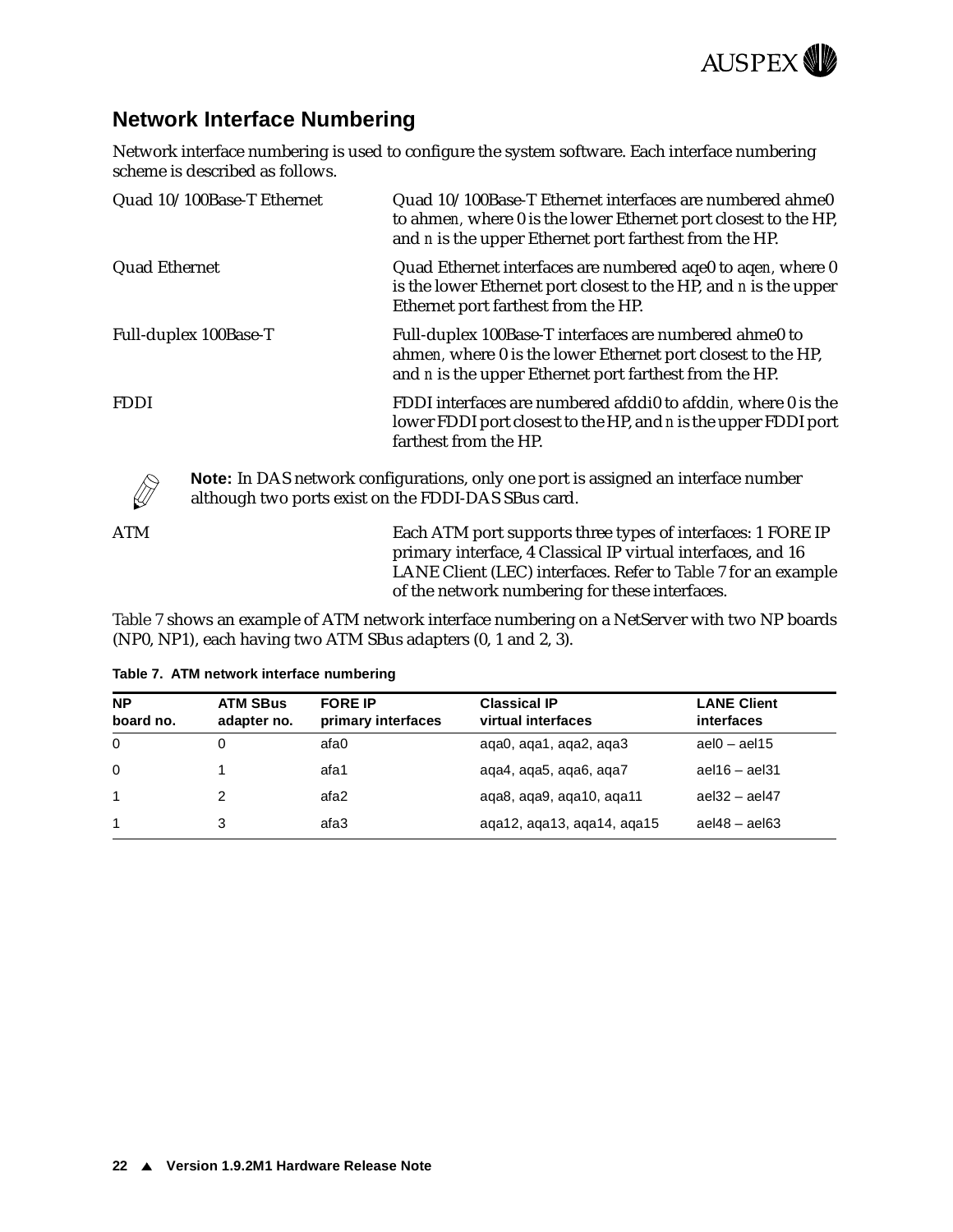<span id="page-26-0"></span>

# **Ethernet Addressing**

Auspex assigns unique network addresses (starting with 00:00:3c) to the Ethernet ports to identify each interface. The interfaces are numbered from bottom to top.

Table 8 shows an example of the Quad 10/100Base-T Ethernet addressing [shown in Figure 16 on](#page-27-0)  [page 24](#page-27-0).

**Table 8. Quad 10/100Base-T Ethernet addressing**

| Interface no. | <b>Network address</b> |
|---------------|------------------------|
| ahme11        | 00:00:3c:99:99:0B      |
| ahme10        | 00:00:3c:99:99:0A      |
| ahme9         | 00:00:3c:99:99:09      |
| ahme8         | 00:00:3c:99:99:08      |
| ahme7         | 00:00:3c:99:98:07      |
| ahme6         | 00:00:3c:99:98:06      |
| ahme5         | 00:00:3c:99:98:05      |
| ahme4         | 00:00:3c:99:98:04      |
| ahme3         | 00:00:3c:99:97:03      |
| ahme2         | 00:00:3c:99:97:02      |
| ahme1         | 00:00:3c:99:97:01      |
| ahme0         | 00:00:3c:99:97:00      |

\* Example of the network address that appears on the NP board label.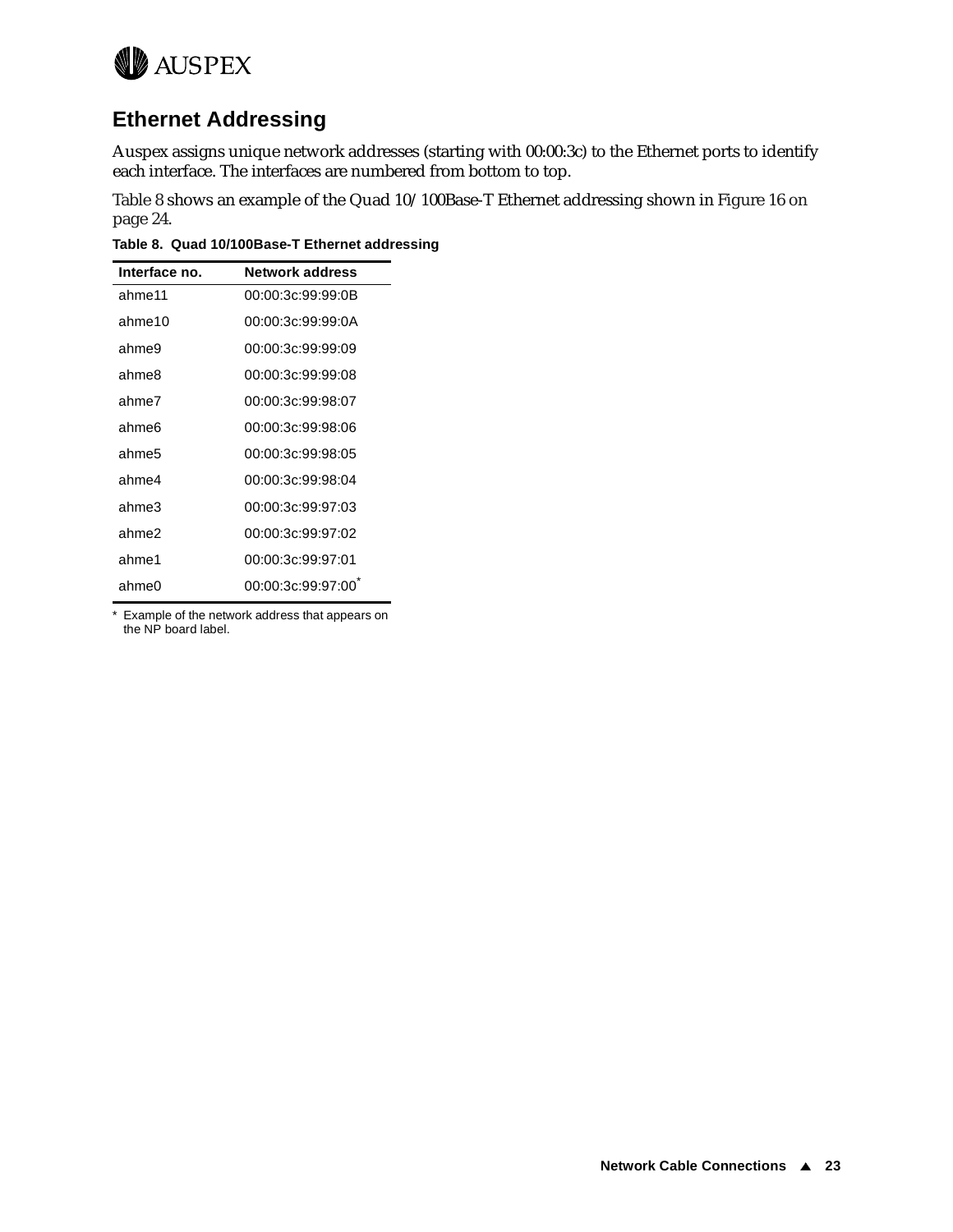

<span id="page-27-0"></span>

**Figure 16. Example network interface numbering on the NP boards**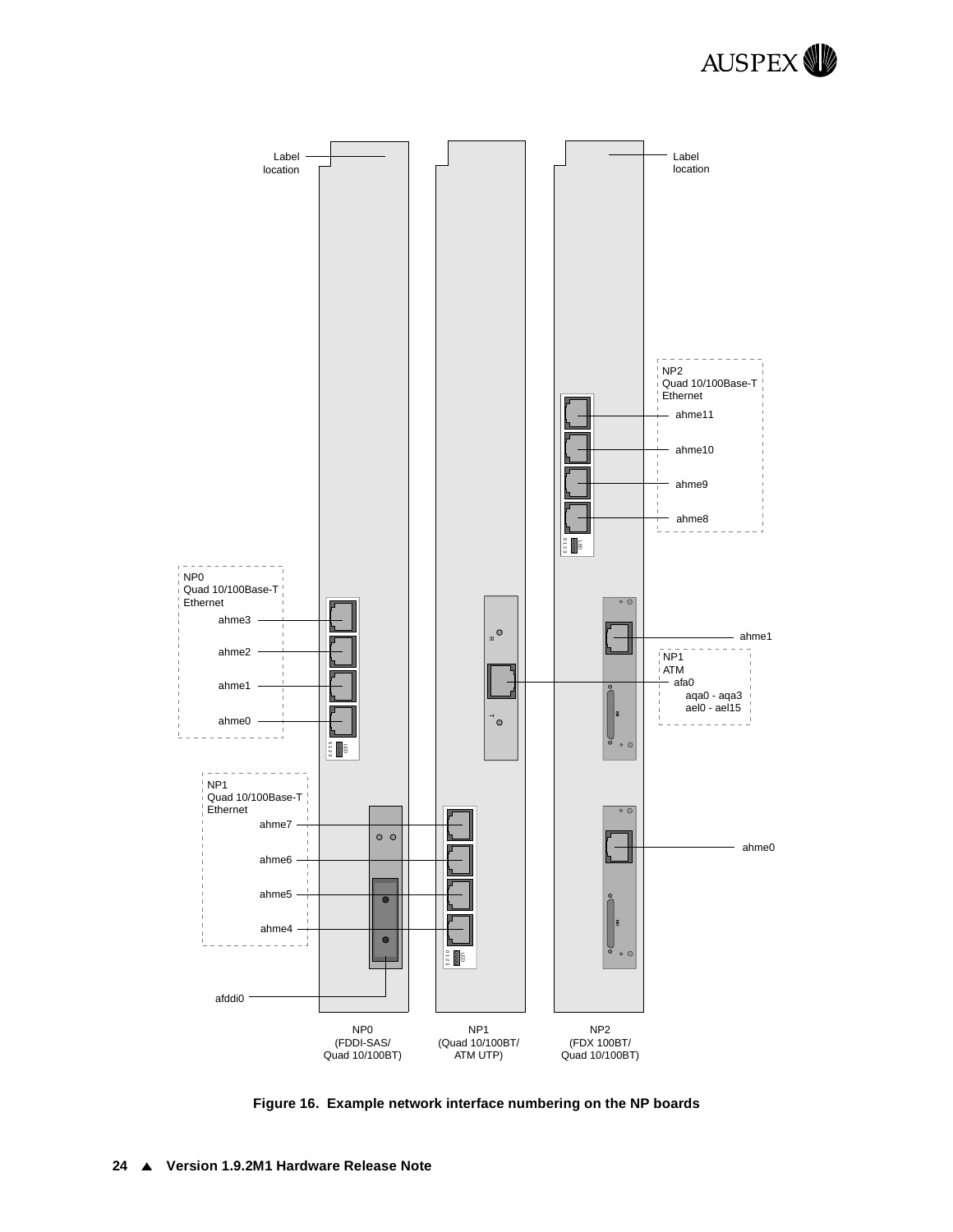<span id="page-28-0"></span>

# **Network Cable Specifications**

The following network cable specifications are provided for reference only. Auspex does not supply network cables.

# **Ethernet**

Ethernet connectors use data grade, Shielded Twisted Pair (STP) or Unshielded Twisted Pair (UTP) cables with RJ-45 connectors, or fiber cables with Media Independent Interface (MII) connectors.

# **ATM**

ATM fiber connectors use 155-Mbps, multimode, OC-3 fiber cables with SC-type connectors, or UTP, category 5 cables with RJ-45 connectors. If your site uses ST-type connectors, you need ST-to-SC converters.

### **FDDI**

FDDI connectors use 50–125-micron, multimode, category 5 cables with standard FDDI MIC connectors; or category 5, STP or UTP cables with RJ-45 connectors.



**Recommendation:** Auspex recommends using cables with EIA/TIA 568B wiring.

Table 9 lists the cable pin and pair assignments for EIA/TIA 568B cable connectors.

| Pin | Pin | Pair | Color        |
|-----|-----|------|--------------|
| 1   | 8   | 2    | white/orange |
| 2   | 7   | 2    | orange       |
| 3   | 6   | 3    | white/green  |
| 4   | 5   | 1    | blue         |
| 5   | 4   | 1    | white/blue   |
| 6   | 3   | 3    | green        |
| 7   | 2   | 4    | white/brown  |
| 8   | 1   | 4    | brown        |

**Table 9. EIA/TIA 568B cable pin and pair assignments**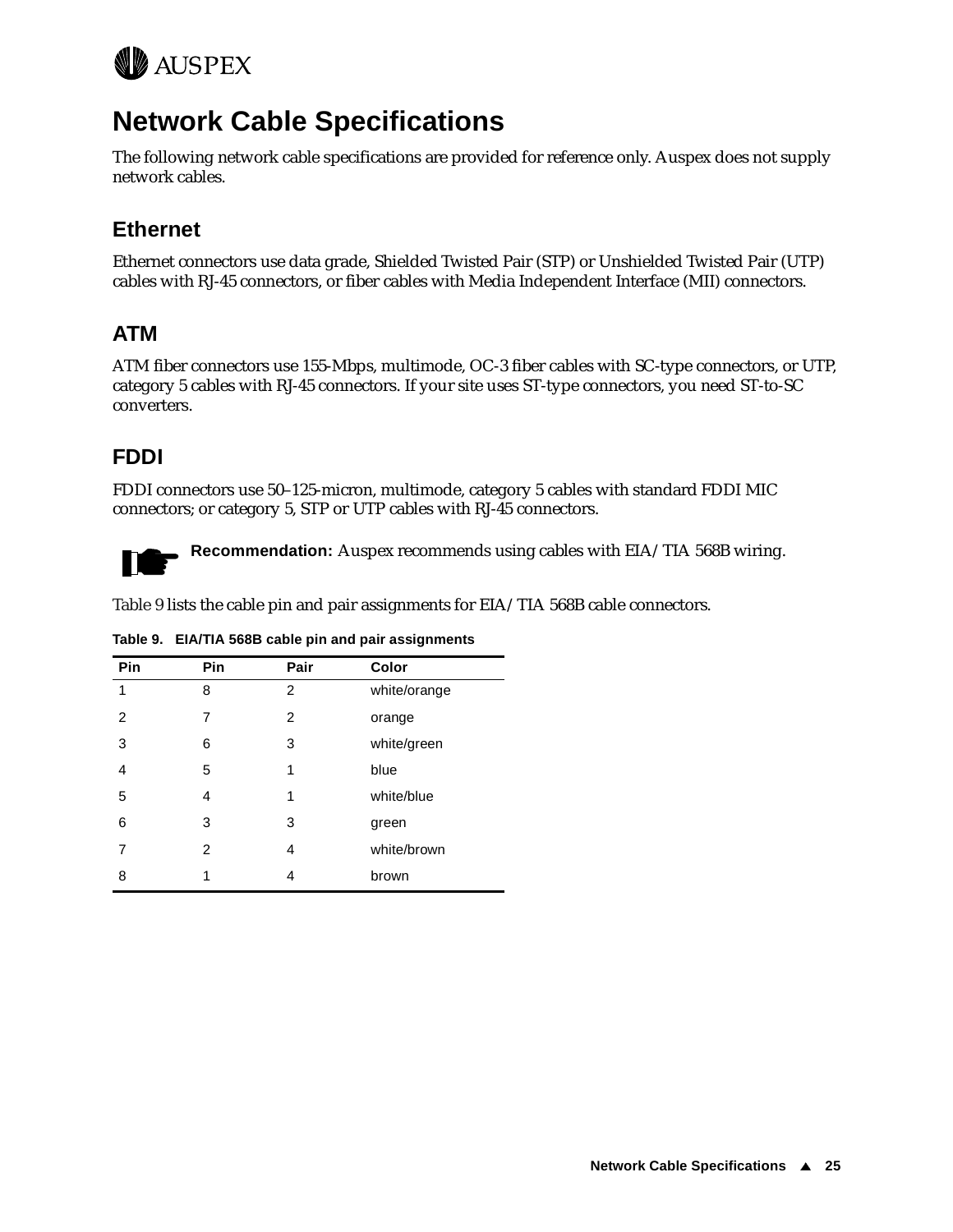

# <span id="page-29-0"></span>**Connecting the NetServer to a Network**

This section describes how to connect the NetServer to a network. It assumes the appropriate network is installed at your site, and you have the proper network cables to complete the procedure.



**Note:** Auspex does not supply network cables (r[efer to "Network Cable Specifications" on](#page-28-0)  [page 25](#page-28-0) for a list of recommended cables).

#### **To connect the NetServer to a Network**

- 1. Open the back door of the base cabinet.
- 2. Put on the antistatic wrist strap.
- 3. For NS 7000/500, NS 7000/650, NS 7000/700, and NS 7000/800 Series NetServers, route each end of the network cable through the opening in the PDU at the back of the cabinet (see Figure 17).

In raised-floor environments, cables can be routed through the floor panel of the server. Contact your authorized Auspex service representative for assistance.

4. For NS 7000/150 and NS 7000/250 Series NetServers, open the back door, and route each end of the network cables to the cardcage.



**Figure 17. Routing cables to the NetServer** 

- 5. Attach each network cable to the appropriate connector on the NP boards. Hang up the wrist strap, and close the back door of the base cabinet.
- 6. Power on the NetServer.
- 7. If necessary, run the **NSconfig** command, and update the appropriate fields (refer to the *System Manager's Guide* for more information).

This completes the procedure for connecting the NetServer to a network.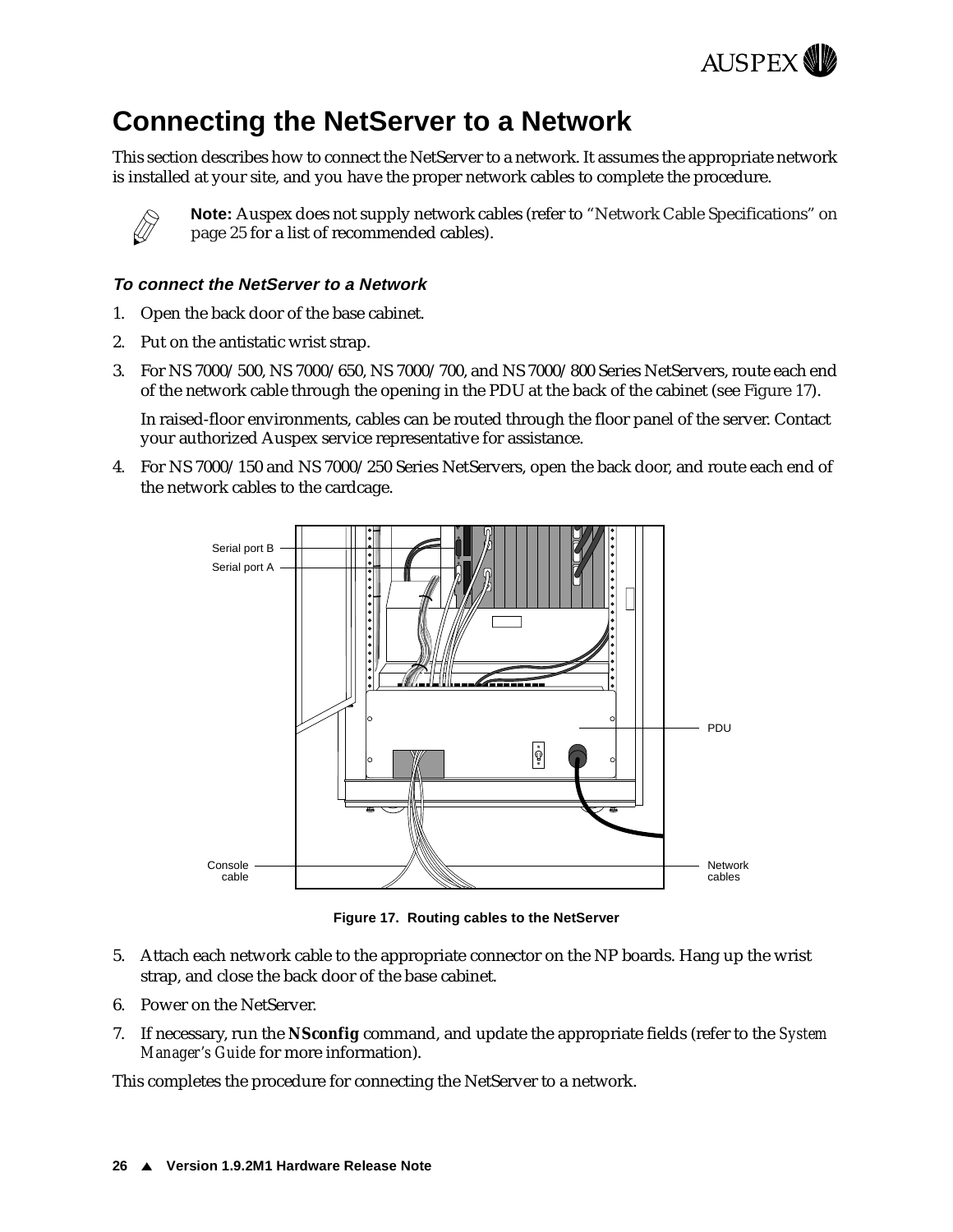<span id="page-30-0"></span>

# **NetServer Expansion Cabinet**

This section describes the NS 7000/060 expansion cabinet supported with your NetServer base cabinet.



**Note:** For information on the NS 7000/080 expansion cabinet, which is supported with the NS 7000/800 Series NetServer, refer to the *NS 7000 Model 800 Series Hardware Manual*.

The NetServer supports up to two expansion cabinets.

Table 10 lists the supported expansion cabinet configurations.

|  |  |  |  | Table 10. Supported expansion cabinet configurations |
|--|--|--|--|------------------------------------------------------|
|--|--|--|--|------------------------------------------------------|

| NetServer expansion cabinet configurations                                           |
|--------------------------------------------------------------------------------------|
| Base cabinet + one NS 7000/060 expansion cabinet                                     |
| Base cabinet + one NS 7000/050 expansion cabinet                                     |
| Base cabinet + two NS 7000/060 expansion cabinets                                    |
| Base cabinet + one NS 7000/060 expansion cabinet + one NS 7000/050 expansion cabinet |
|                                                                                      |

The NS 7000/060 expansion cabinet supports 3.5-inch disk drives and 5.25-inch half-height tape and CD-ROM drives. The expansion cabinet supports up to 84 drives. The NS 7000/060 expansion cabinet contains four types of 19-inch rackmountable subassemblies:

- Disk drive racks (up to 12)
- <sup>s</sup> PDU
- Power supply enclosure with power supply installed. As an option, a redundant power supply can be installed

Each NS 7000/060 expansion cabinet requires up to two SP V boards in the cardcage. The SP V has six parallel SCSI channels for disk, tape, and CD-ROM drives and an optional Write Accelerator board to enhance NFS write operations. Each SP supports up to 42 drives.



**Note:** If you need to connect an expansion cabinet to the base cabinet, contact your authorized Auspex service representative.

For general unpacking instructions, refer to your hardware manual.



**Warning:** The NS 7000/060 weighs approximately 500 pounds when empty. Do not attempt to move or uncrate the expansion cabinet unless you have someone to assist you. Any attempt to uncrate the expansion cabinet alone could result in injury.

For installation at customer sites with raised flooring, the expansion cabinet has a floor access panel, allowing the NetServer cabling to pass through the hole in the floor of the cabinet. For assistance with removing the floor access panel, contact your authorized Auspex service representative.

[Figure 18](#page-31-0) an[d Figure](#page-32-0) 19 show the front and back views of the NS 7000/060 expansion cabinet, respectively.



**Note:** The NS 7000/060 expansion cabinet has drive racks in both the front and back.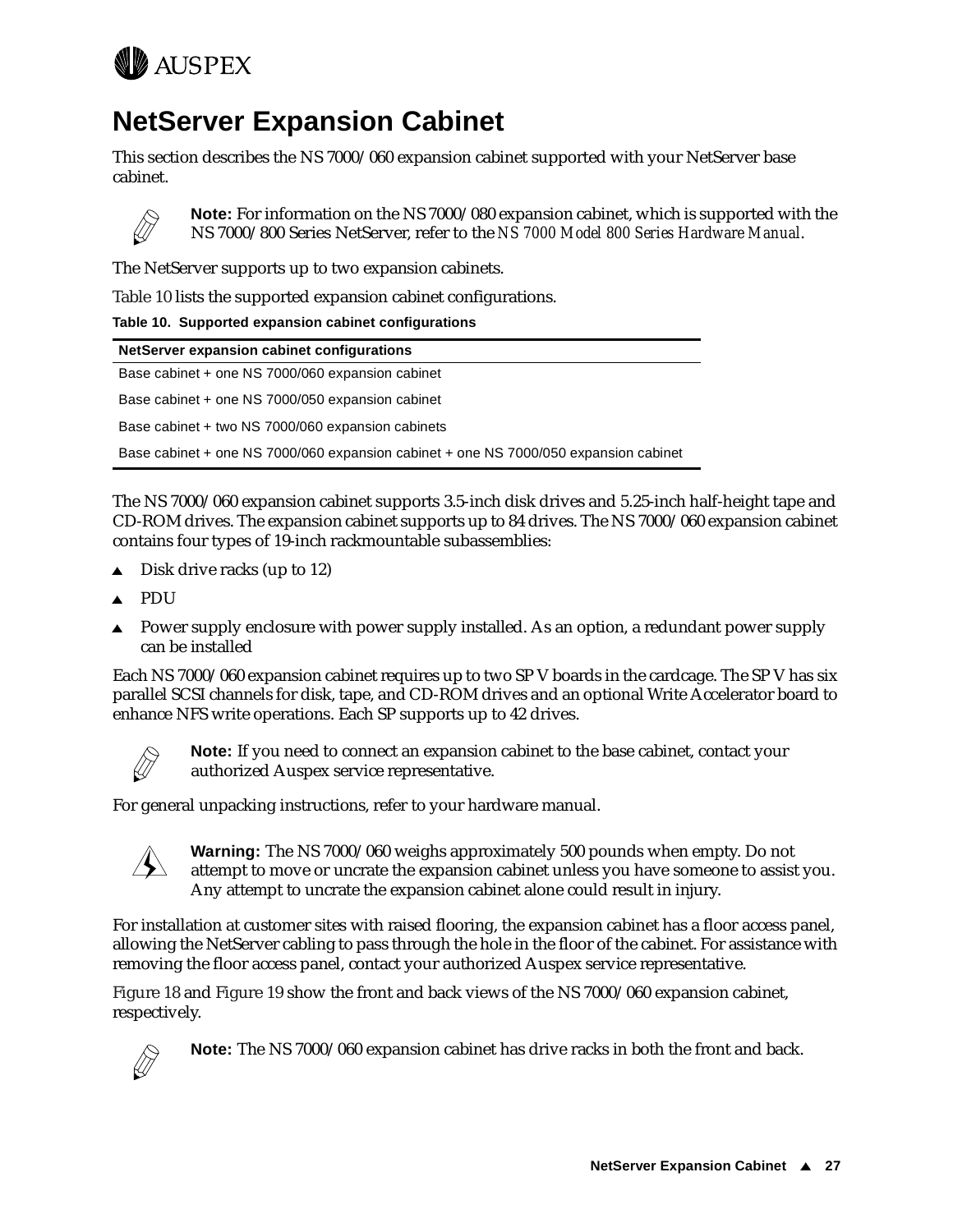

<span id="page-31-0"></span>

**Figure 18. NS 7000/060 expansion cabinet subassemblies (front)**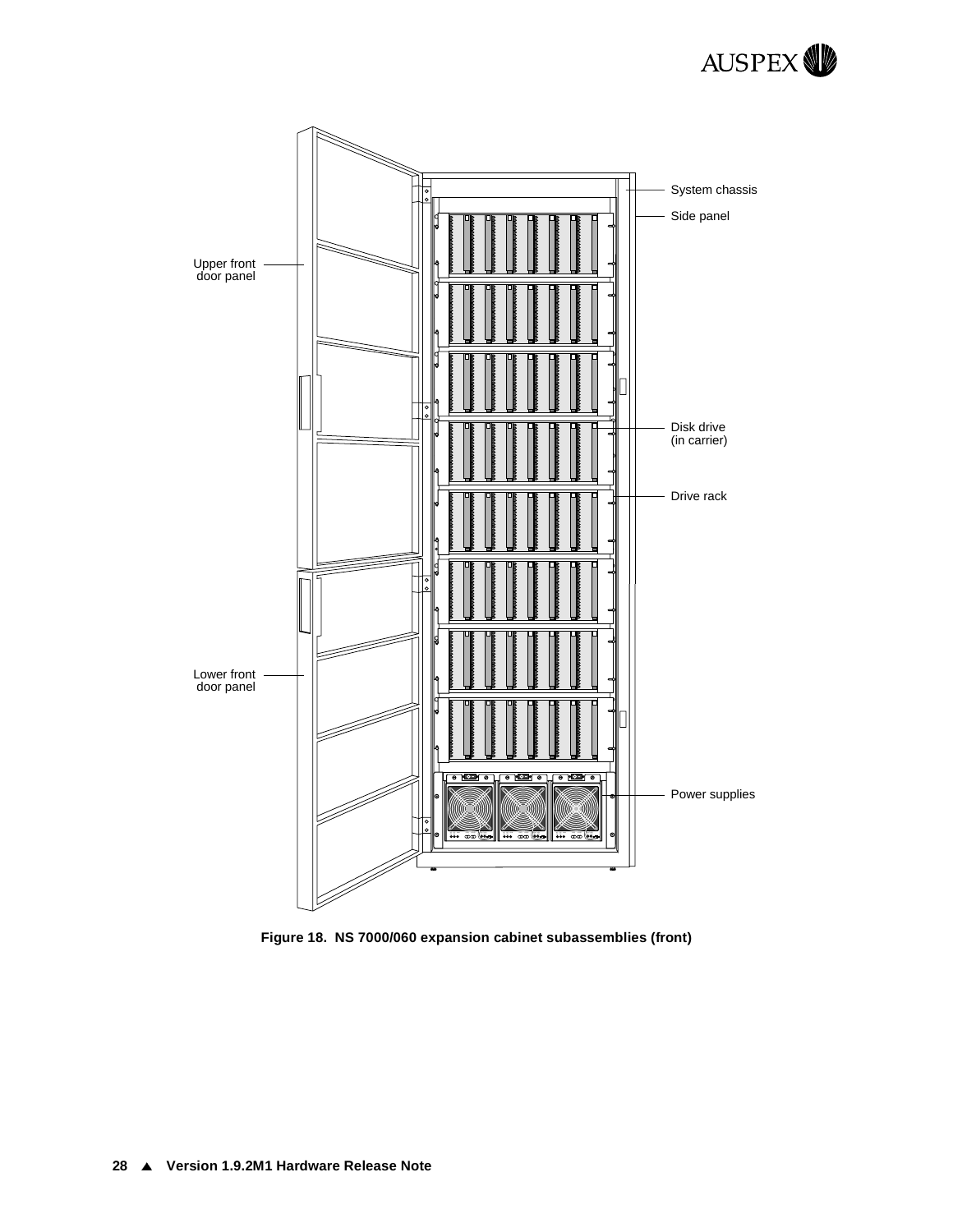<span id="page-32-0"></span>



**Figure 19. NS 7000/060 expansion cabinet subassemblies (back)**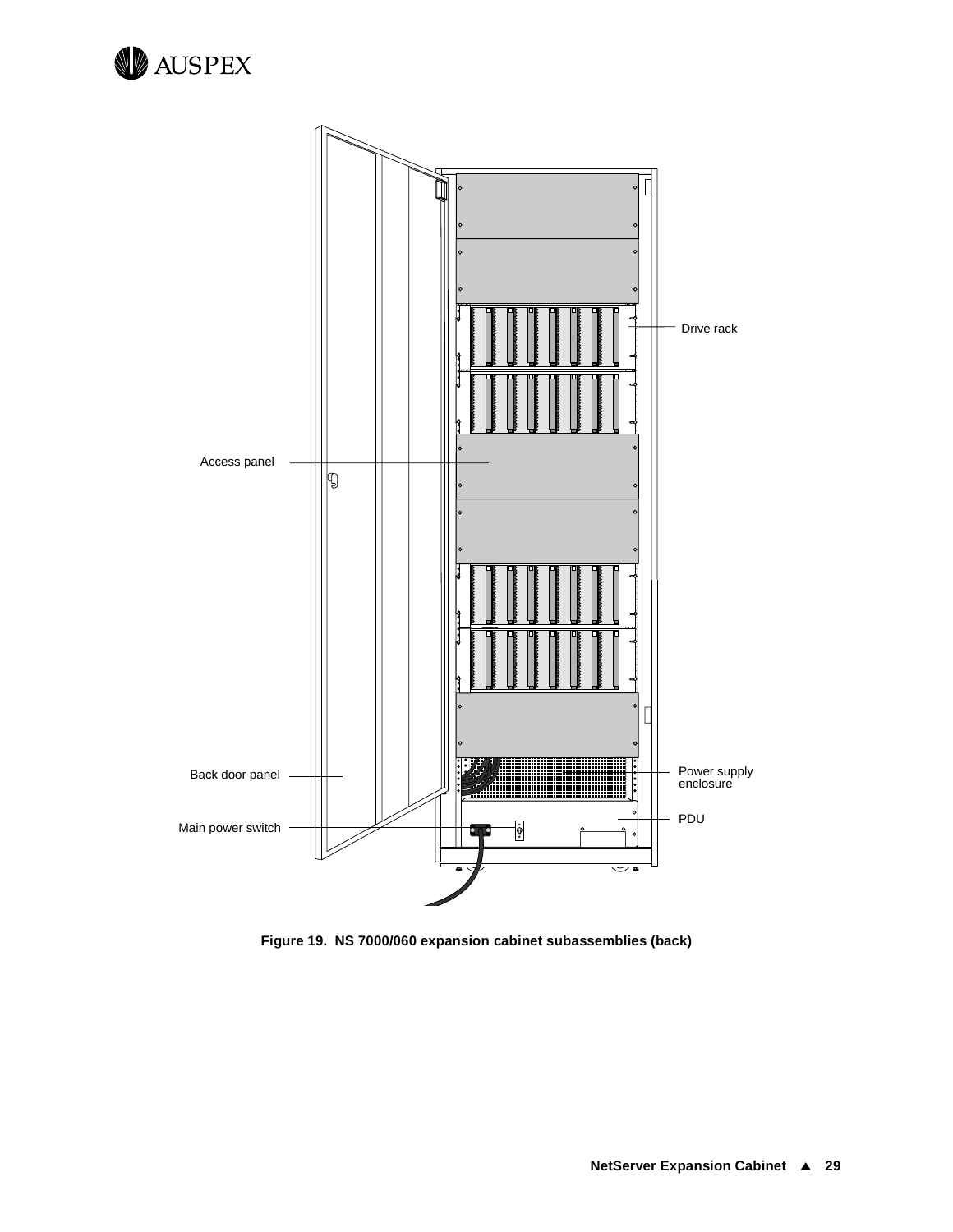

### <span id="page-33-0"></span>**NS 7000/060 Environmental Requirements**

Operate the NetServer in a temperature-controlled, contaminant-free atmosphere within the recommended levels of humidity. Table 11 lists the necessary environmental conditions.

**Table 11. NS 7000/060 Environmental requirements**

|                                                            | <b>Minimum</b>                  | Maximum                          |
|------------------------------------------------------------|---------------------------------|----------------------------------|
| Operating temperature                                      | 40 $\degree$ F (5 $\degree$ C)  | 104 $\degree$ F (40 $\degree$ C) |
| Storage temperature                                        | $32^{\circ}$ F (0 $^{\circ}$ C) | 150 $\degree$ F (65 $\degree$ C) |
| Operating altitude                                         | 0 feet $(0 \text{ m})$          | 7,000 feet (2,150 m)             |
| Storage altitude                                           | 0 feet $(0, m)$                 | 40,000 feet (12,000 m)           |
| Operating humidity<br>(noncondensing at $40^{\circ}$ C)    | 20%                             | 80%                              |
| Nonoperating humidity<br>(noncondensing at $40^{\circ}$ C) | 10%                             | 90%                              |
| Audible noise                                              | N/A                             | 75 dB                            |



**Note:** The NetServer can operate at an altitude of up to 10,000 feet (3,000 m). However, the maximum operating temperature at an altitude between 7,000 feet (2,150 m) and 10,000 feet (3,000 m) is  $86^{\circ}$  F (30 $^{\circ}$  C).

### **Space Requirements**

Place the NS 7000/060 in a location no less than three feet from the nearest wall or other equipment (except for the base cabinet). Three feet of clearance allows easy access to the front and back of the server and permits adequate air circulation around the equipment.

You must allow enough space at the installation site, including three feet of clearance on all sides, for the base cabinet and expansion cabinets to stand side by side, approximately two inches apart.

Table 12 lists the dimensions of the NS 7000/060 expansion cabinet. The weight shown is for a fully configured cabinet.

**Table 12. NS 7000/060 expansion cabinet dimensions** 

| 77 inches (195 cm)   |
|----------------------|
| 24 inches (61 cm)    |
| 39.5 inches (100 cm) |
| 1,040 lbs. (475 kg)  |
|                      |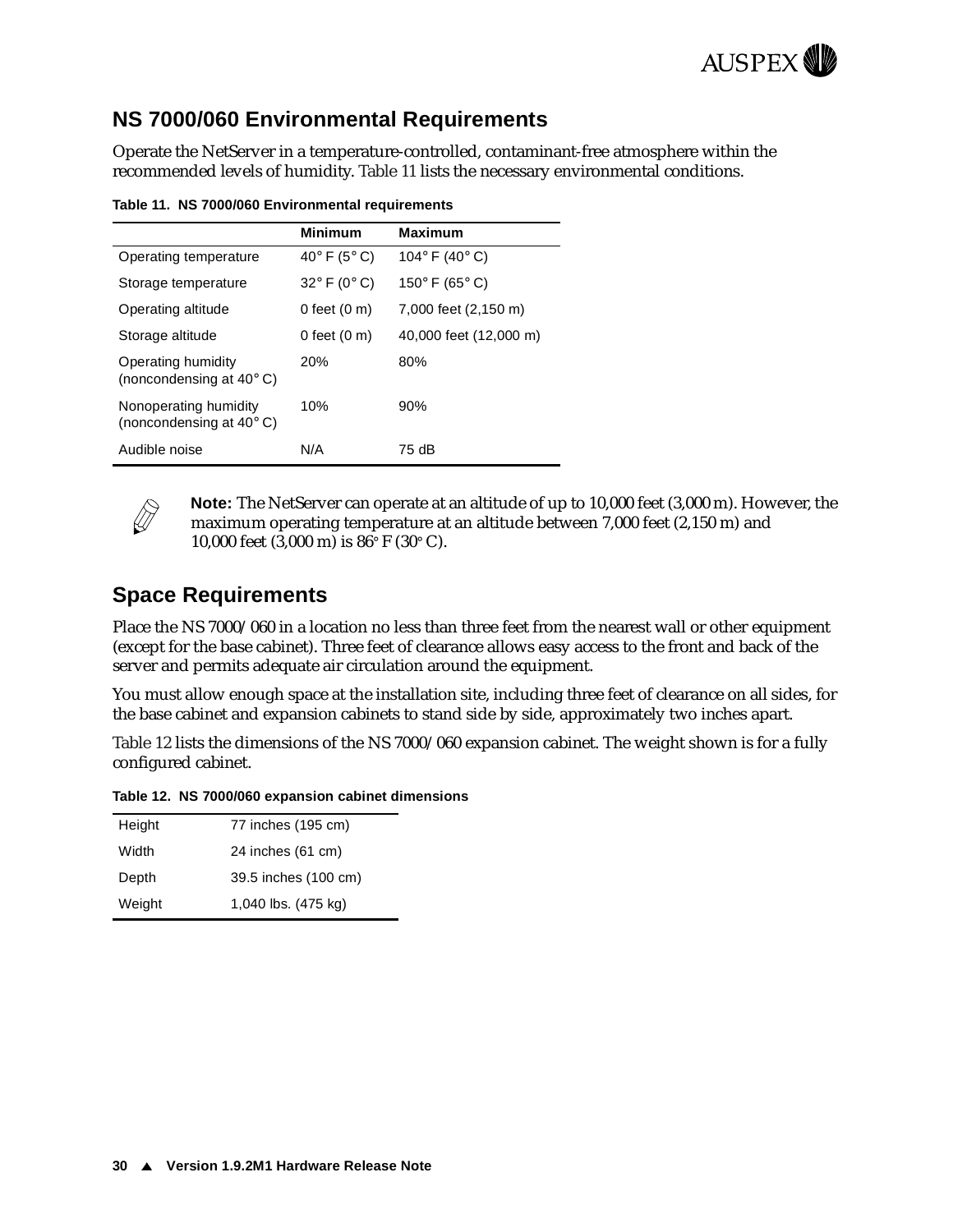<span id="page-34-0"></span>

### **NS 7000/060 Electrical Requirements**

The NS 7000/060 expansion cabinet requires an electrical power source that is free of surges and other irregularities. The equipment must be adequately grounded to protect it from electrostatic interference during operation. Maintaining proper environmental humidity also helps reduce the risk of electrostatic damage.



**Caution:** Power the expansion cabinet from a different circuit than the base cabinet to prevent electrical power surges.

Table 13 and Table 14 list the electrical power requirements and specifications for the NS 7000/060 expansion cabinet.

#### **Table 13. NS 7000/060 electrical power requirements**

| <b>Expansion cabinet (84 drives)</b> |  |
|--------------------------------------|--|
| 2.250 W                              |  |
| 2.250 KVA                            |  |
| 7,700 BTUs/Hour                      |  |
|                                      |  |



**Caution:** The NS 7000/060 expansion cabinet only accepts a nominal input voltage range of 200 to 240 VAC.

| Table 14. NS 7000/060 electrical specifications |  |
|-------------------------------------------------|--|
|                                                 |  |

| Nominal input voltage range                          | 200-240 VAC                                                              |
|------------------------------------------------------|--------------------------------------------------------------------------|
| Operating input voltage range                        | 180-264 VAC                                                              |
| Current rating                                       | 16 A                                                                     |
| Service current rating                               | 20 A                                                                     |
| Frequency                                            | 50-60 $\pm$ 3 Hz                                                         |
| Inrush current                                       | 20 A peak max per power supply<br>(up to three power supplies supported) |
| Power factor                                         | 0.98                                                                     |
| Turn-on time                                         | AC to DC $\approx$ 3 seconds                                             |
| Electromagnetic Immunity (EMI) filter<br>(conducted) | Class A                                                                  |
| Leakage current                                      | 2.5 mA with three power supplies                                         |



**Caution:** For proper air flow and EMI reduction, operate the NS 7000/060 expansion cabinet with the doors closed and all access panels in place.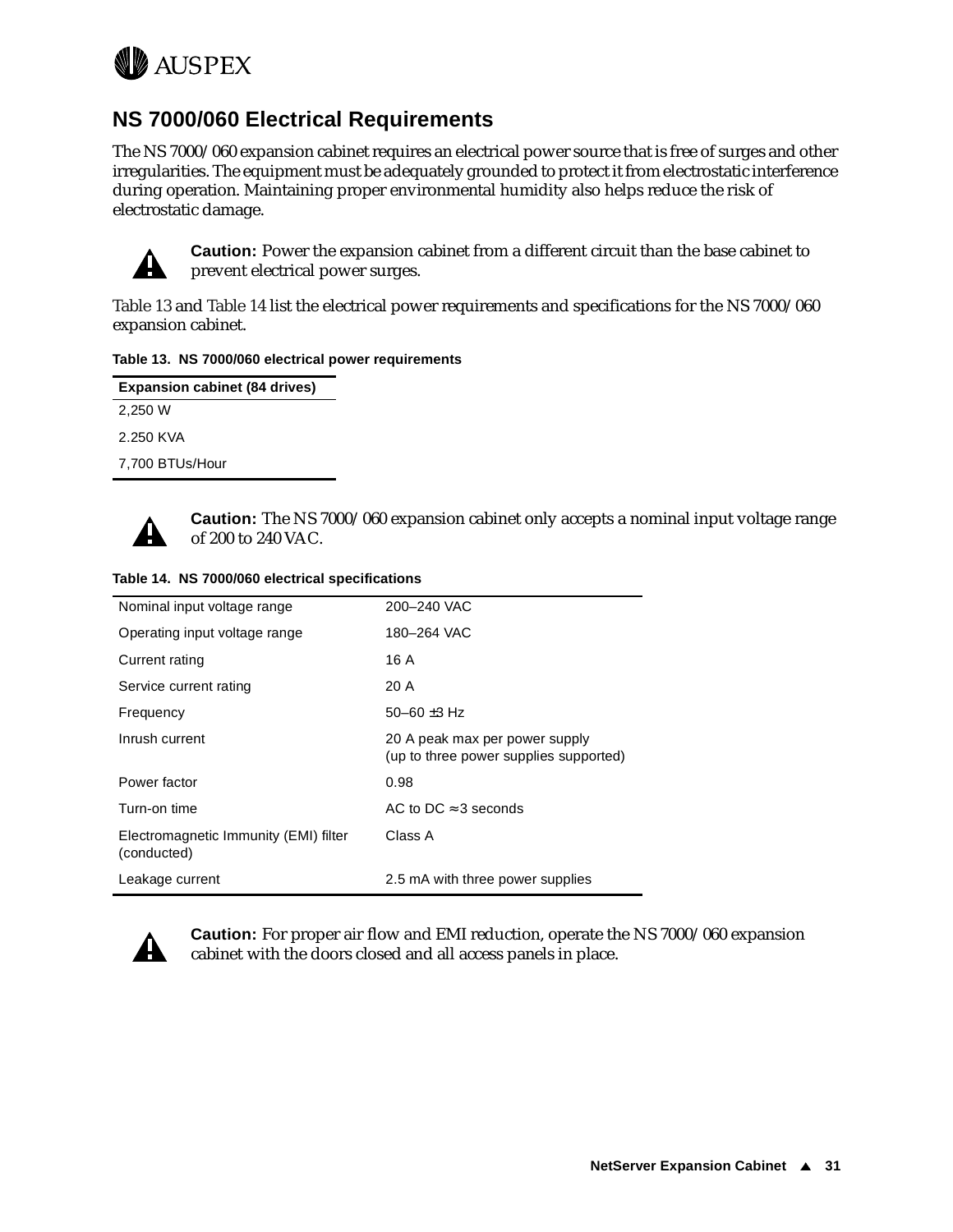

# <span id="page-35-0"></span>**Grounding the NS 7000/060 Expansion Cabinet**

After you unpack the NS 7000/060 NetServer cabinet and place it in its final location, you must plug the power cord into a 16-amp outlet to create a ground path for the antistatic wrist strap.

In the United States, Canada, and Mexico, the NS 7000/060 is shipped with an L6-20P plug. International configurations (except for Canada and Mexico) are shipped without a plug. The customer is responsible for providing a plug appropriate for the wall outlet.



**Warning:** The wiring at your site must provide for ground fault protection to prevent electrical shock.

#### **To create a ground path**

1. Locate the main power switch on the PDU inside the back door at the bottom of the expansion cabinet. Set this switch to OFF (O) (see Figure 20).



**Caution:** Use the main power switch on the PDU only. The switch at the top of each power supply located at the front of the cabinet should always be turned to ON (**—**).



**Figure 20. Locating the power switch on the NS 7000/060**

- 2. Locate the power cable, which is coiled on top of the panel covering the power supply.
- 3. Cut the red tie-wraps to release the power cable, and plug the appropriate end to the back of the PDU. The plug on the PDU is located to the left of the main power switch.
- 4. Tighten the strain relief surrounding the plug at the PDU.
- 5. Make sure power to the system is off.
- 6. Plug the power cable to a separate 16-amp grounded outlet.



**Caution:** Do not power on the expansion cabinet at this time. You connected the power cable only to provide a ground path for the antistatic wrist strap. For instructions on powering on the NetServer, refer to your hardware manual.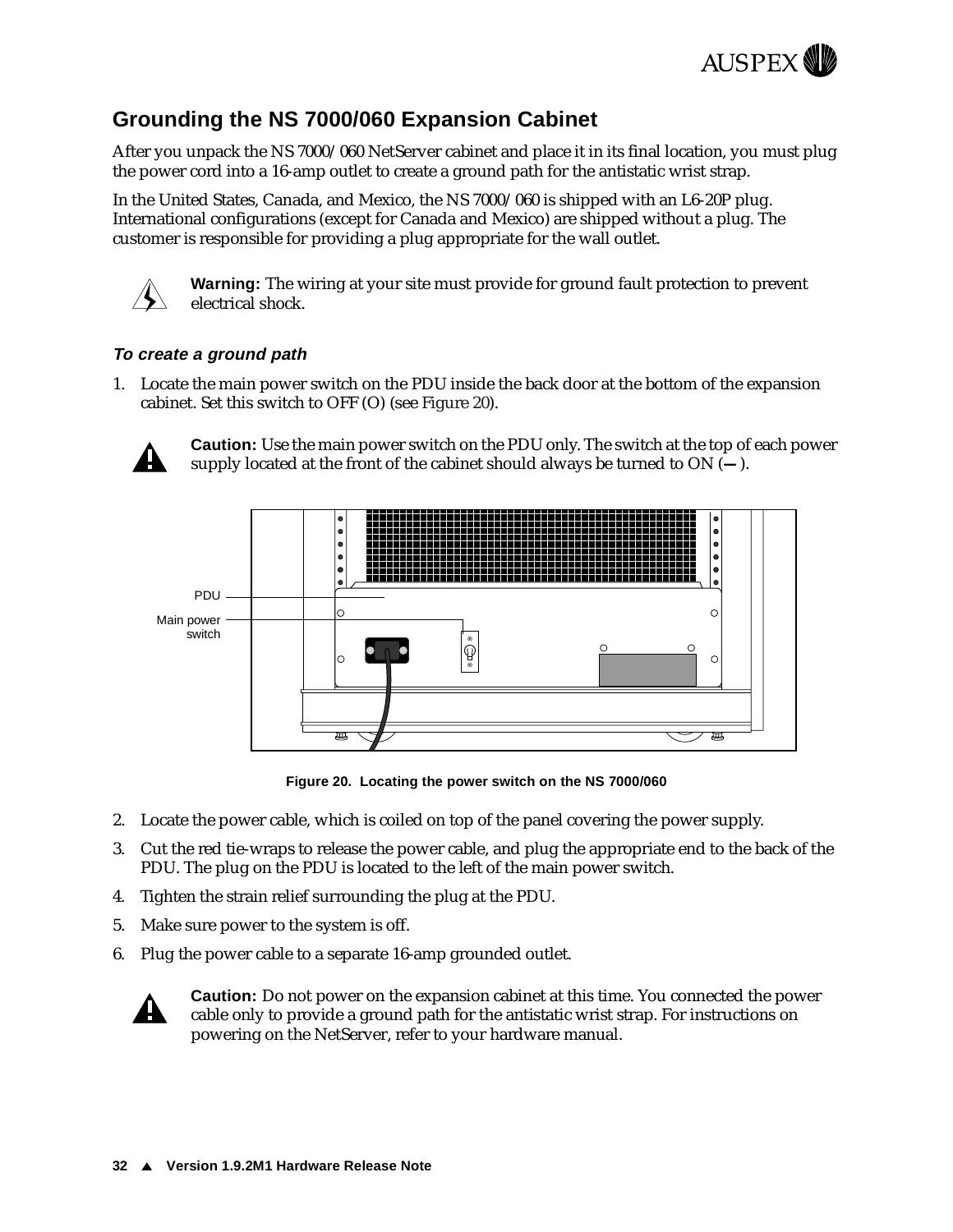<span id="page-36-0"></span>

# **Connecting SCSI Cables**

This section explains how to route SCSI cables from each expansion cabinet to the base cabinet, and connect the cables to SP boards in the base cabinet. The procedures in this section assume the base cabinet and expansion cabinet are connected.



**Note:** If you need to connect an expansion cabinet to the base cabinet, contact your authorized Auspex service representative.

The SCSI cables from the NS 7000/060 expansion cabinet must be connected to an SP IV or SP V in the base cabinet. The SCSI cables from the NS 7000/050 expansion cabinet must be connected to an SP III-E in the base cabinet. The following sections describe these connections.

#### **NS 7000/060 Expansion Cabinet SCSI Cabling**

Each NS 7000/060 expansion cabinet is shipped with 12 SCSI cables installed inside the cabinet. The following procedure explains how to connect the SCSI cables to the SP IV or SP V boards in the base cabinet. The procedure assumes that the base cabinet and the expansion cabinet are connected. [Figure 21 on page 3](#page-38-0)5 shows an NS 7000/060 expansion cabinet connected to an NS 7000/700 base cabinet.

#### **To connect the SCSI cables to the base cabinet**

- 1. Locate the SCSI drive cables tie-wrapped to the left side of the expansion cabinet inside the back door.
- 2. Cut the red tie-wraps securing the cables.
- 3. Route the free end of each SCSI cable through the open side of the expansion cabinet and into the open side of the base cabinet.
- 4. Gently pull the cable in through the opening, being careful to avoid bending it in a tight radius. Leave a small amount of slack in the cable inside the expansion cabinet.
- 5. Connect each cable to the SP IV or SP V connector indicated on the label affixed to the cable.

[Table 15](#page-37-0) lists the cable connections to an SP IV or SP V from drive racks in the first and second NS 7000/060 expansion cabinets (ref[er to "Drive Slot Numbering" on](#page-42-0) page 39 for the drive rack numbering scheme).



**Note:** Verify that the SCSI cable has been routed from the proper expansion cabinet. The first expansion cabinet is to the right of the base cabinet when viewed from the back. The second expansion cabinet is to the left.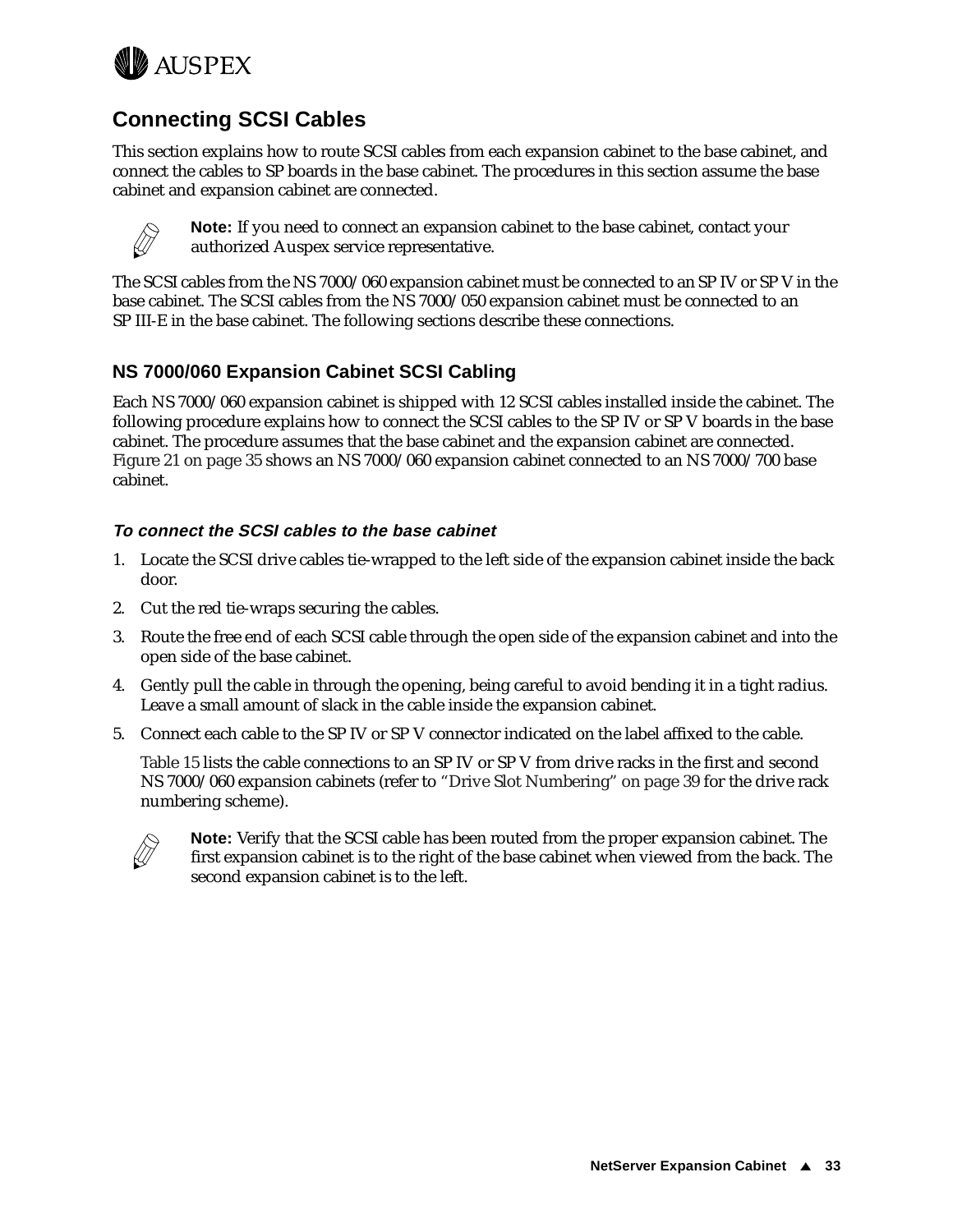| <b>First expansion cabinet</b> |                                | Second expansion cabinet |                                         |  |
|--------------------------------|--------------------------------|--------------------------|-----------------------------------------|--|
| <b>Drive</b><br>rack no.       | SP V or SP IV<br>connector     | <b>Drive</b><br>rack no. | SP V or SP IV<br>connector <sup>T</sup> |  |
| 1                              | SP1 J1                         | 1                        | SP <sub>3</sub> J <sub>1</sub>          |  |
| $\overline{2}$                 | SP <sub>1</sub> J <sub>2</sub> | $\overline{2}$           | SP <sub>3</sub> J <sub>2</sub>          |  |
| 3                              | SP <sub>1</sub> J <sub>3</sub> | 3                        | SP3 J3                                  |  |
| 4                              | SP <sub>1</sub> J <sub>4</sub> | 4                        | SP <sub>3</sub> J <sub>4</sub>          |  |
| 5                              | SP1 J5                         | 5                        | SP3 J5                                  |  |
| 6                              | SP <sub>1</sub> J <sub>6</sub> | 6                        | SP <sub>3</sub> J <sub>6</sub>          |  |
| $\overline{7}$                 | SP <sub>2</sub> J <sub>1</sub> | 7                        | <b>SP4 J1</b>                           |  |
| 8                              | SP <sub>2</sub> J <sub>2</sub> | 8                        | SP4 J2                                  |  |
| 9                              | SP <sub>2</sub> J <sub>3</sub> | 9                        | SP4 J3                                  |  |
| 10                             | SP <sub>2</sub> J <sub>4</sub> | 10                       | SP4 J4                                  |  |
| 11                             | SP2 J5                         | 11                       | SP4 J5                                  |  |
| 12                             | SP <sub>2</sub> J <sub>6</sub> | 12                       | SP4 J6                                  |  |

<span id="page-37-0"></span>**Table 15. SCSI connections for NS 7000/060 expansion cabinets**

\* SP1 and SP2 are located in slots 13 and 14, respectively.

† SP3 and SP4 are located in slots 3 and 4, respectively.

[Figure 23 on page 3](#page-41-0)8 illustrates the SCSI cabling between the first NS 7000/060 expansion cabinet and the NS 7000/700 base cabinet.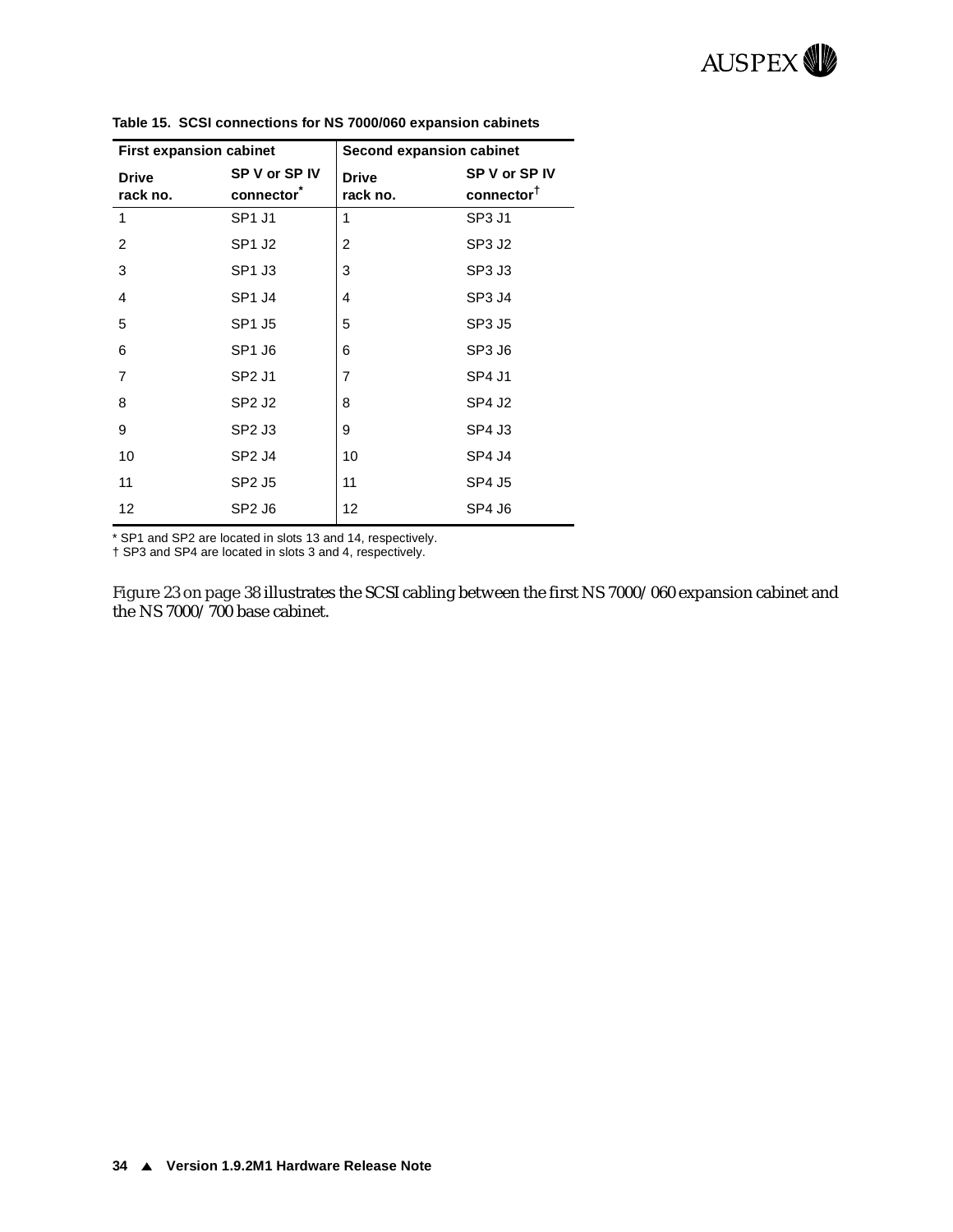<span id="page-38-0"></span>



**Figure 21. NS 7000/060 expansion cabinet connected to an NS 7000/700 base cabinet**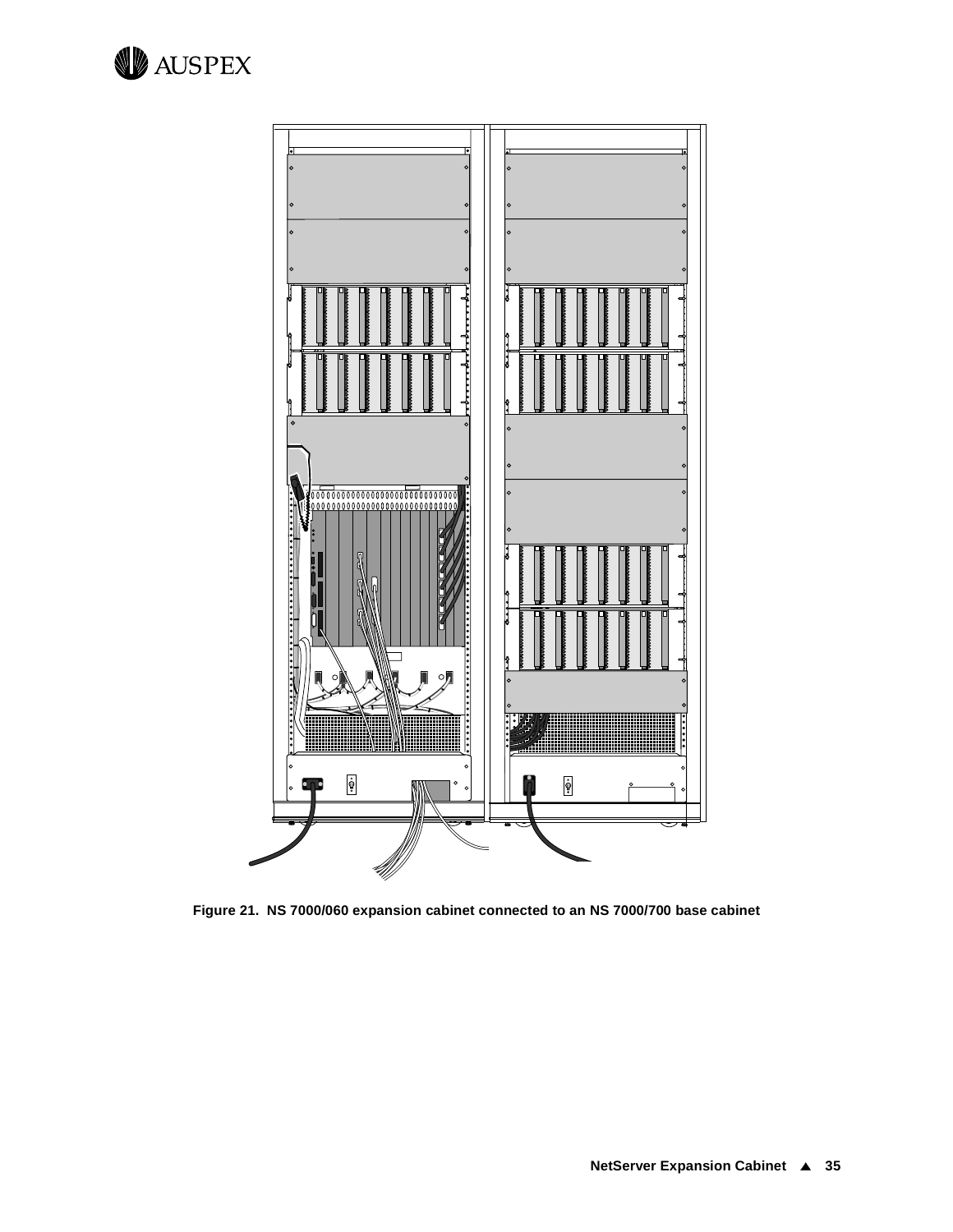

<span id="page-39-0"></span>

#### **Figure 22. SCSI cabling from the first NS 7000/060 expansion cabinet**

#### **NS 7000/050 Expansion Cabinet SCSI Cabling**

One NS 7000/050 expansion cabinet can be connected to the NetServer as an option. The expansion cabinet is shipped with twelve SCSI drive cables. The following procedure explains how to connect SCSI cables to the SP III-E board in the base cabinet. The procedure assumes the base cabinet and expansion cabinet are connected.



**Note:** The NS 7000/050 expansion cabinet must be installed as the first expansion cabinet. This is to the right of the base cabinet when viewed from the back.

#### **To connect SCSI cables to the SP III-E board in the base cabinet**

- 1. Locate the SCSI drive cables tie-wrapped to the left side of the expansion cabinet inside the back door.
- 2. Cut the red tie-wraps securing the cables.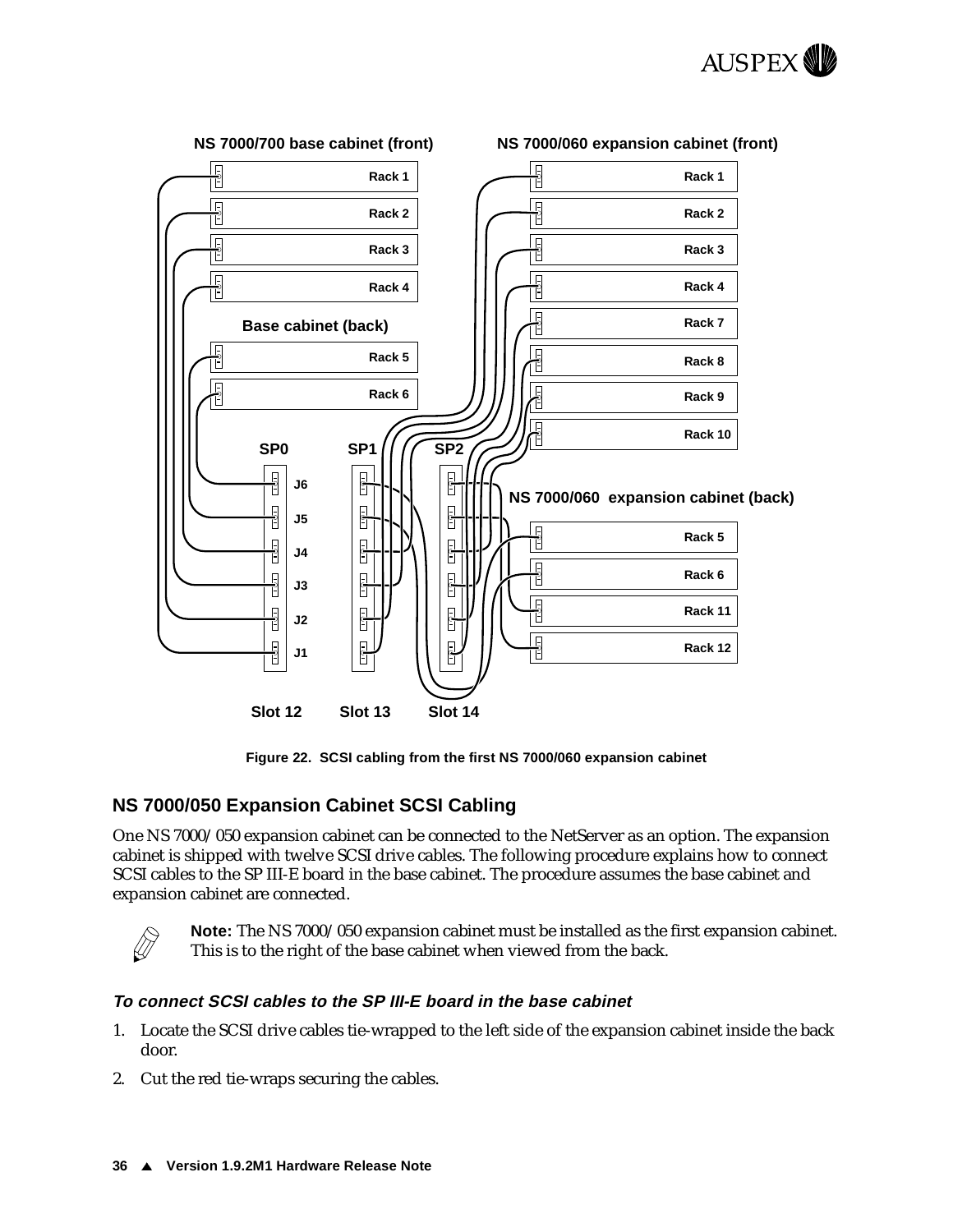

- 3. Route the free end of each SCSI cable through the open side of the expansion cabinet and into the open side of the base cabinet.
- 4. Gently pull the cable in through the opening, being careful to avoid bending it in a tight radius. Leave a small amount of slack in the cable inside the expansion cabinet.
- 5. Connect each cable to the SP III-E connector indicated on the label affixed to the cable.

Table 16 lists all cable connections to the SP III-E board from drive racks in the NS 7000/050 expansion cabinet.



**Note:** Drive racks 3, 4, 7, and 8 are not listed in the table because they are daisy-chained from racks 1, 2, 5, and 6, respectively, and are not connected directly to an SP III-E board.

**Drive rack no.** SP III-E connector<sup>\*</sup> Rack 1 J0 SP1 J1 Rack 1 J2 SP1 J2 Rack 1 J4 SP1 J3 Rack 2 J0 SP1 J4 Rack 2 J2 SP1 J5 Rack 2 J4 SP1 J6 Rack 5 J0 SP2 J1 Rack 5 J2 SP2 J2 Rack 5 J4 SP2 J3 Rack 6 J0 SP2 J4 Rack 6 J2 SP2 J5 Rack 6 J4 SP2 J6

**Table 16. SP III-E and NS 7000/050 SCSI connections**

\* SP1 and SP2 are located in slots 13 and 14, respectively.

[Figure 23](#page-41-0) shows the SCSI cabling between the NS 7000/050 expansion cabinet and an NS 7000/700 base cabinet.

Refer t[o "Drive Slot Numbering" on pag](#page-42-0)e 39 for the drive rack numbering schemes used with the expansion cabinets. For more information on how to connect SCSI cables between an SP III-E board and the NS 7000/050 expansion cabinet, refer to your hardware manual.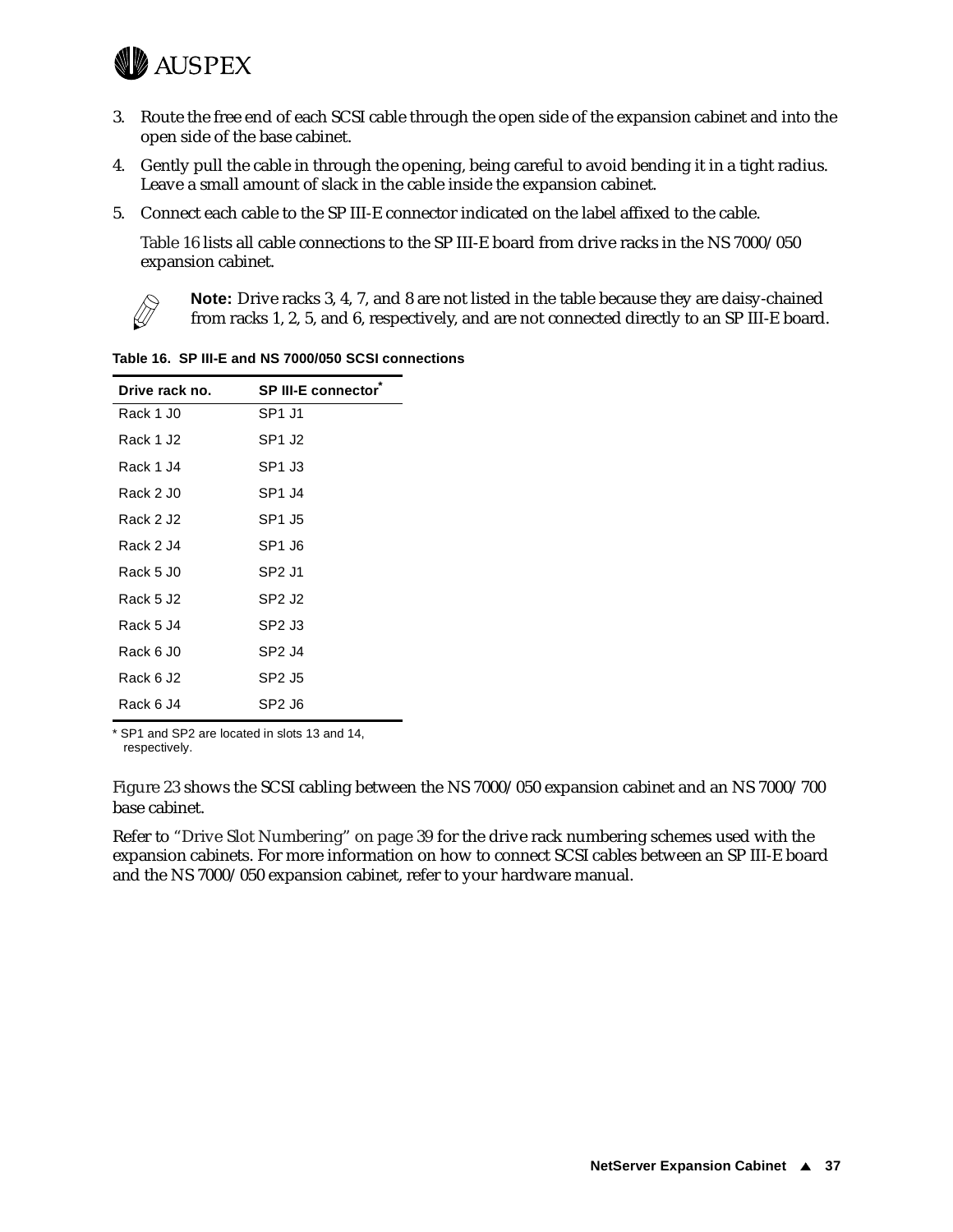

<span id="page-41-0"></span>

**Figure 23. SCSI cabling from the NS 7000/050 expansion cabinet**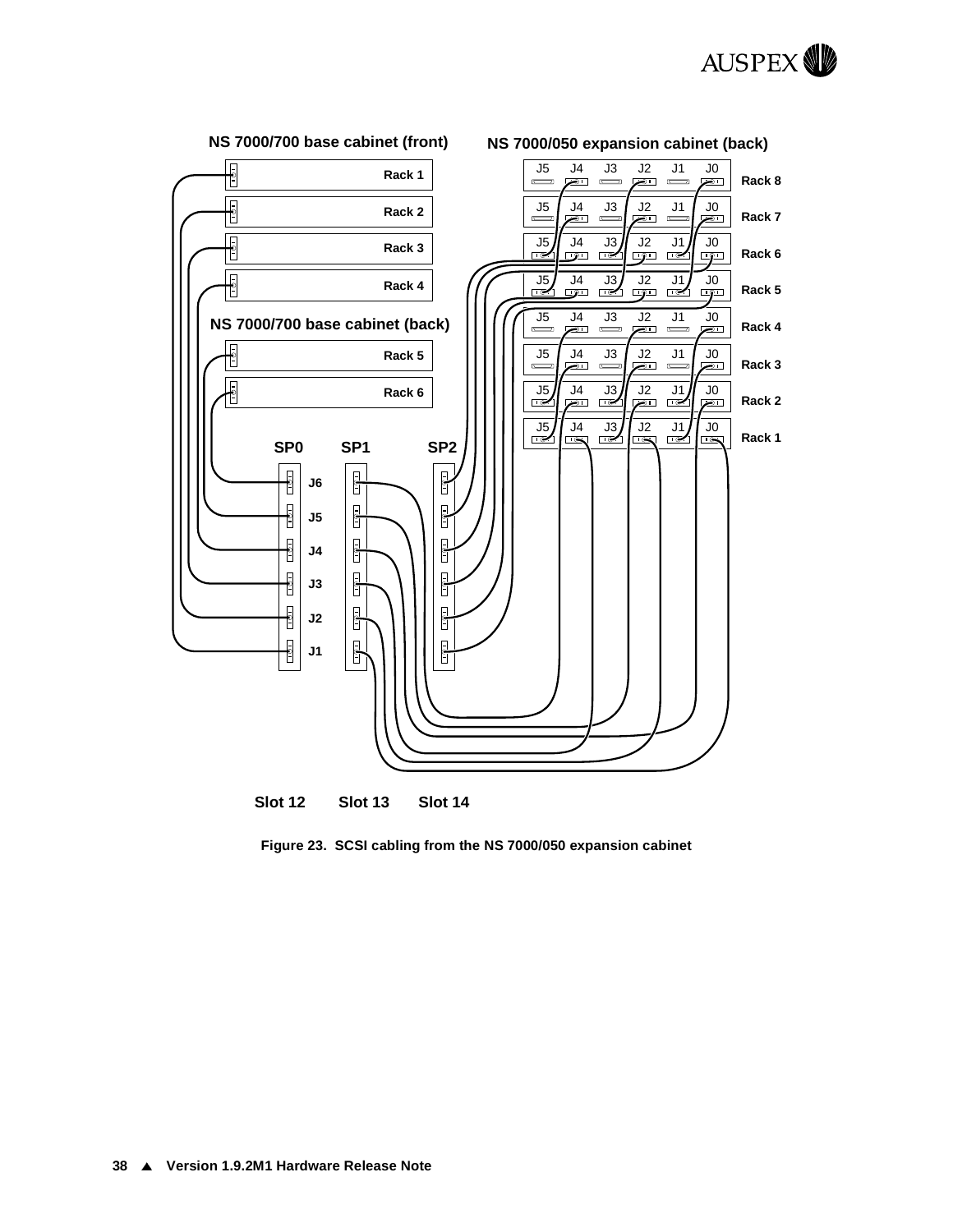<span id="page-42-0"></span>

# **Drive Slot Numbering**

The system software recognizes slot numbers as a continuation from the base cabinet to the first expansion cabinet, and then to the second expansion cabinet. The slot numbering varies, depending on the type of cabinets installed. The NS 7000/060 expansion cabinet supports up to 84 drives. The NS 7000/050 expansion cabinet supports up to 40 drives.



**Caution:** Slot numbering starts from top to bottom in the NS 7000/650 and NS 7000/700 Series NetServers. In the NS 7000/500 Series NetServer, slot numbering starts from bottom to top.

For information on installing and removing drives in the NetServer, refer to Appendix A in your hardware manual.

Figure 24 shows slot and drive rack numbering for an NS 7000/060 expansio[n cabinet.](#page-43-0) Figure 25 shows slot and drive rack numbering for an NS 7000/050 expansion cabinet.



**Figure 24. NS 7000/060 expansion cabinet drive slot numbering**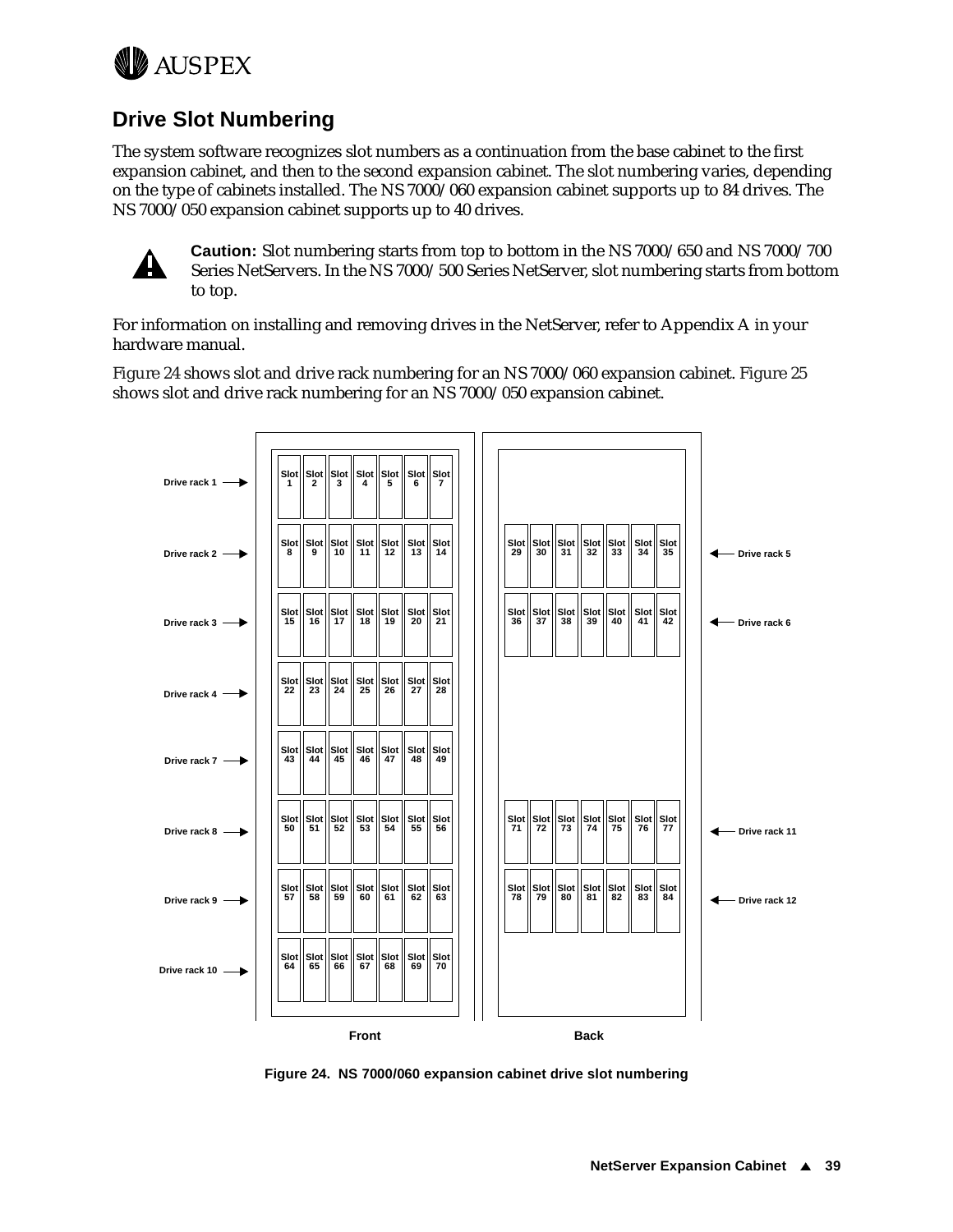<span id="page-43-0"></span>

| Slot<br>36 | Slot<br>37 | Slot<br>38 | Slot<br>39 | Slot<br>40 | Drive rack 8       |
|------------|------------|------------|------------|------------|--------------------|
| Slot<br>31 | Slot<br>32 | Slot<br>33 | Slot<br>34 | Slot<br>35 | Drive rack 7       |
| Slot<br>26 | Slot<br>27 | Slot<br>28 | Slot<br>29 | Slot<br>30 | Drive rack 6       |
| Slot<br>21 | Slot<br>22 | Slot<br>23 | Slot<br>24 | Slot<br>25 | Drive rack 5       |
| Slot<br>16 | Slot<br>17 | Slot<br>18 | Slot<br>19 | Slot<br>20 | Drive rack 4       |
| Slot<br>11 | Slot<br>12 | Slot<br>13 | Slot<br>14 | Slot<br>15 | Drive rack 3<br>└─ |
| Slot<br>6  | Slot<br>7  | Slot<br>8  | Slot<br>9  | Slot<br>10 | Drive rack 2       |
| Slot<br>1  | Slot<br>2  | Slot<br>3  | Slot<br>4  | Slot<br>5  | Drive rack 1       |
|            |            |            |            |            |                    |

**Figure 25. NS 7000/050 expansion cabinet drive slot numbering** 

Using addition, you can determine the proper slot number recognized by the system software. To calculate the proper slot number recognized by the system software, see the following examples. The examples assume the base cabinet is an NS 7000/700.

#### **Example 1**

If a drive is in slot 54 of the first NS 7000/060 expansion cabinet, then the slot number recognized by the system software is equal to that slot number (54) plus the last slot number in the NS 7000/700 base cabinet (41). The system software recognizes the drive in slot 95 (54+41).

#### **Example 2**

If a drive is in slot 54 of a second NS 7000/060 expansion cabinet, and the first expansion cabinet is also an NS 7000/060, then the slot number recognized by the system software is equal to that slot number (54) plus the total number of slots in the first expansion cabinet (84) plus the last slot number in the NS 7000/700 base cabinet (41). The drive is in slot 179 (54+84+41).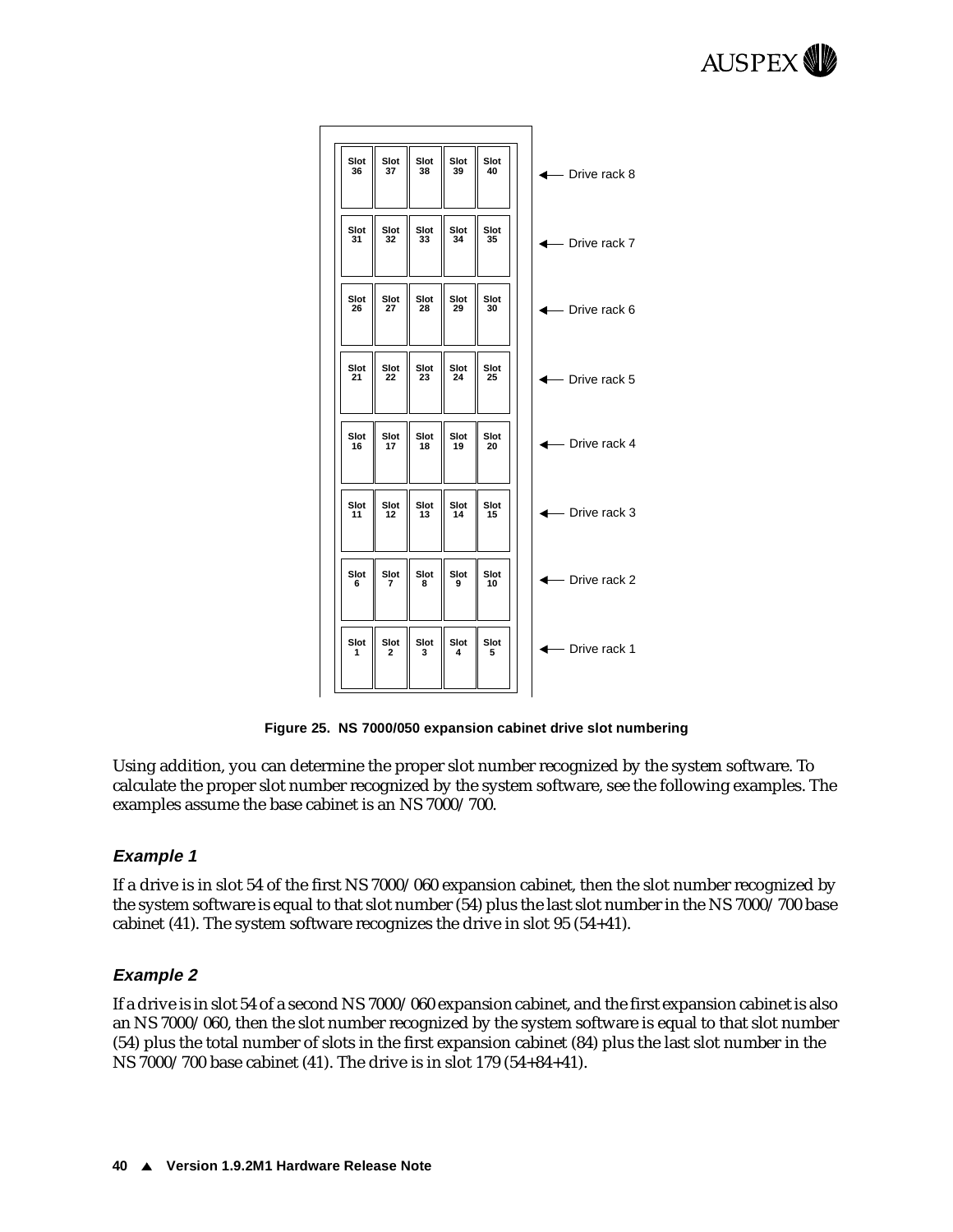<span id="page-44-0"></span>

#### **Example 3**

If a drive is in slot 54 of the second NS 7000/060 expansion cabinet and the first expansion cabinet is an NS 7000/050, then the slot number recognized by the system software is equal to that slot number (54) plus the total number of slots in the first expansion cabinet (40) plus the last slot number in the NS 7000/700 base cabinet (41). The drive is in slot 135 (54+40+41).

# **NS 7000/060 Power Supply Configurations and LEDs**

Follow these guidelines when configuring the NS 7000/060:

- Always place a disk drive in slot 1, which is the upper-left slot in front of the expansion cabinet (see [Figure 22 on page](#page-39-0) 36 for the location of slot 1).
- $\blacktriangle$  When adding additional drives, make sure your power supply can support the additional electrical requirements.

The NS 7000/060 expansion cabinet supports two power supplies in a nonredundant configuration or three power supplies in a redundant configuration. Redundant operation ensures the system continues to operate in case one power supply fails. The power supplies can be hot-plugged; that is, installed or replaced while the NetServer is running if the system is operating in a redundant configuration.



**Note:** Contact your authorized Auspex service representative to install or replace power supplies.

[Figure 21 on page 3](#page-38-0)5 shows an NS 7000/060 expansion cabinet connected to an NS 7000/700 base cabinet. Each NS 7000/060 expansion cabinet power supply has three LE[Ds \(see Figure 26 on](#page-45-0) page 42). During normal operation, the AC and DC LEDs light green to indicate the system is receiving proper power. If the ALM LED is yellow, the power supply failed. Contact your authorized Auspex service representative to replace the power supply.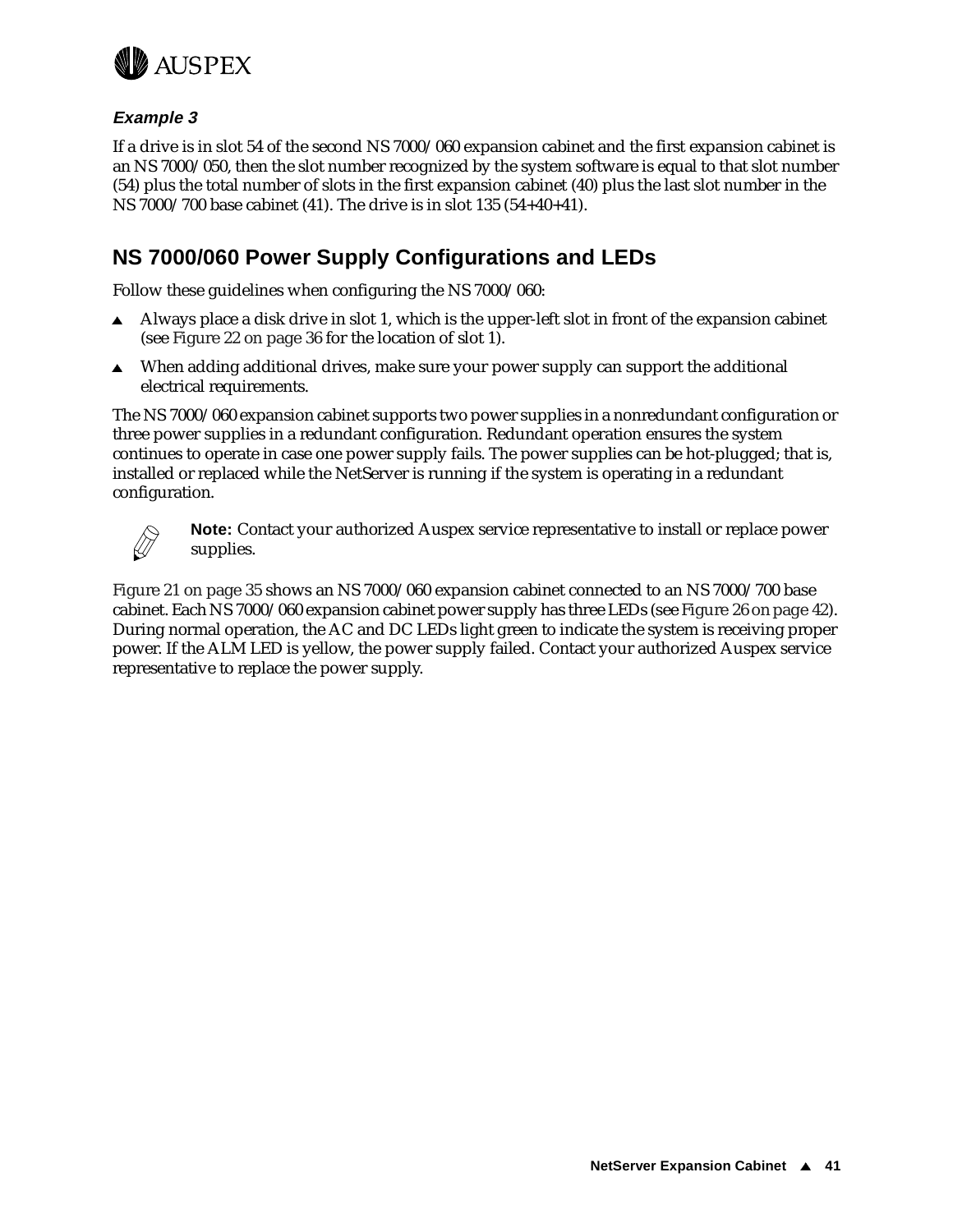

<span id="page-45-0"></span>

**Figure 26. Power supply LEDs**

**Caution:** The power switch at the top of each power supply should always be turned ON (**—**). Refer to Chapter 4 of your hardware manual for proper shutdown procedures using the main power switch on the PDU.

Table 17 summarizes required actions when the LEDs are on.

**Table 17. Main power supply status indicators**

A

| <b>LEDs</b>               | Power supply status                                                 | <b>Required action</b>                                                                         |
|---------------------------|---------------------------------------------------------------------|------------------------------------------------------------------------------------------------|
| AC and DC LEDs<br>(green) | Fully operational.                                                  | None.                                                                                          |
| ALM LED (yellow)          | Supply failed.                                                      | Replace supply.                                                                                |
| None                      | Supply not receiving AC<br>power, or has a<br>catastrophic failure. | Check the system power switch,<br>or contact your authorized<br>Auspex service representative. |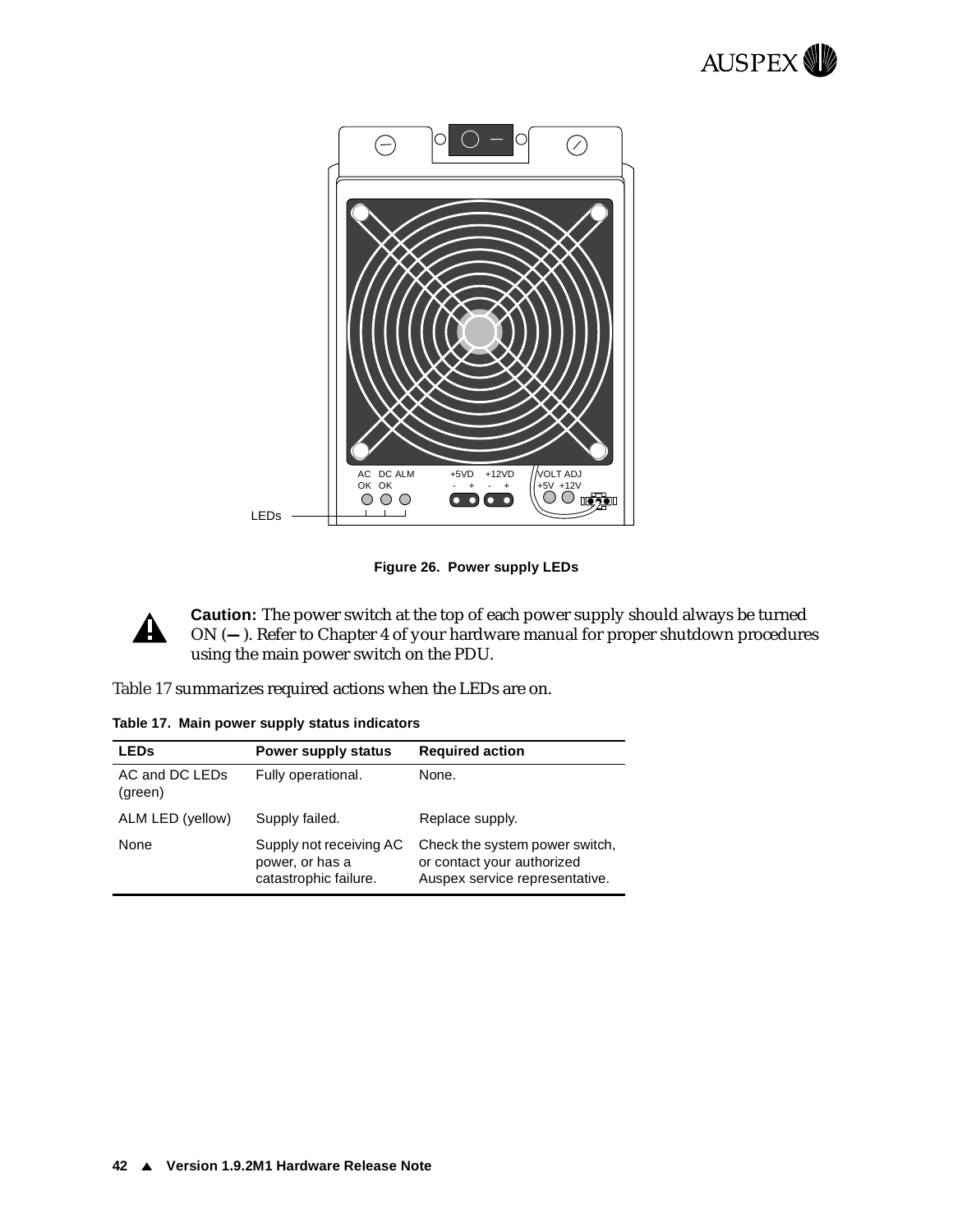<span id="page-46-0"></span>

# **System Console**

Auspex provides a DEC VT510 ASCII terminal with each NetServer for use as a system console. The following sections describe how to configure the console for your NetServer:

- $\triangle$  Setting up the system console
- $\triangle$  System console configurations
- <sup>s</sup> Setup parameter values for any system console with the NetServer

# **Setting Up the System Console**

#### **To setup the system console**

- 1. Place the packing box containing the console near the server.
- 2. Remove the console and its associated components from the packing box.
- 3. Attach the keyboard and power cable to the console as described in the console's user manual.



**Caution:** Do not power on the console at this time.

- 4. Remove the console cable from the packing box.
- 5. Open the back door of the NetServer base cabinet, and put on the antistatic wrist strap.

For the NS 6000, NS 7000/500, NS 7000/600, and NS 7000/700 Series NetServers, route one end of the console cable through the opening in the PD[U \(see Figure 17 on](#page-29-0) page 26 for the location of the PDU in the NS 6000 and NS 7000/500 base cabinets). In raised-floor environments, the cable can be routed through the floor panel of the server; contact your authorized Auspex service representative for assistance.

For NS 7000/150 and NS 7000/250 Series NetServers, open the back door and route one end of the console cable to the back of the cabinet.

- 6. Attach one end of the console cable to the *TTYA* connector on the HP.
- 7. Attach the other end of the console cable to the left *Comm 1* connector on the back of the console (there are two **Comm 1** connectors).
- 8. Make sure the console power cord is properly connected to the console, and plug it into a grounded power outlet.



**Caution:** Do not use any utility outlets on the PDU to power the console unless the console can accept the same voltage as the wall outlet. If there is a mismatch in voltage, you can damage the console.

9. Power on the console.

This completes the procedure for setting up the system console. Proceed to the following sections for additional console configurations.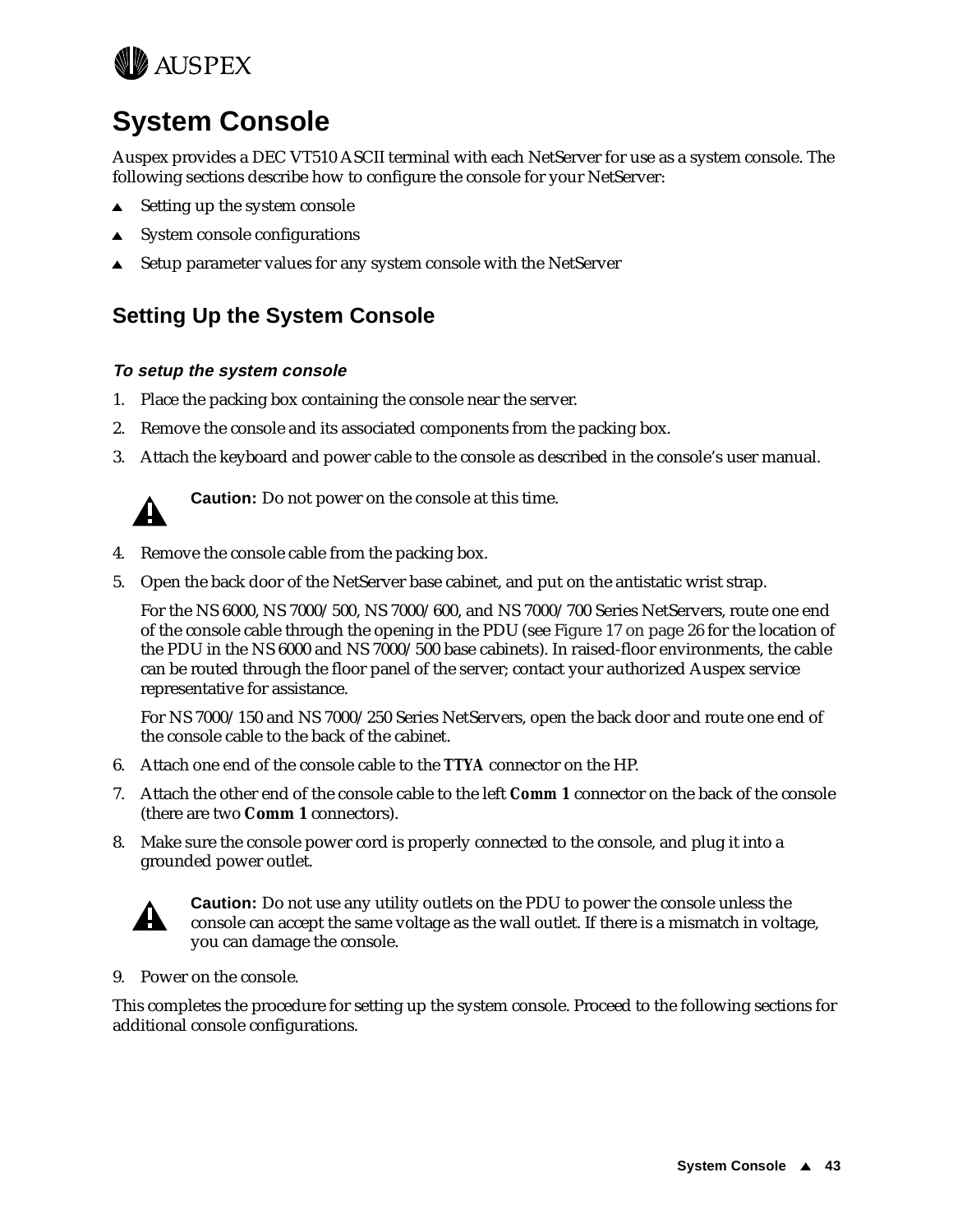

# <span id="page-47-0"></span>**System Console Configurations**

This section covers the following topics:

- $\triangle$  System console parameters
- **Break function**
- **Enabling Delete key**
- Configuring the PgUp and PgDn keys
- Using diacritics for key functions

Refer to the DEC VT510 console user's manual for more information.



**Note:** The following procedures require you to access the Terminal Setup menu by pressing the Caps Lock and Print Screen/Sys Rq keys simultaneously. If this does not work, you can access the Terminal Setup menu by powering off the terminal, powering it on again, and pressing the F3 key.

#### **System Console Parameters**

System consoles shipped from Auspex are preconfigured and typically do not require additional configuring. However, if you need to reset parameters for the DEC VT510, use the following procedure:

1. Press the Caps Lock and Print Screen/Sys Rq keys simultaneously to display the Terminal Setup menu. The currently selected field, **Actions**, is highlighted.



**Note:** Use the Up and Down Arrow keys to select another line on the screen. Use the Right Arrow key to select a submenu. Use the Left Arrow key to return to the previous menu.

- 2. Use the Right and Down Arrow keys to select **Restore factory defaults**, and press the Enter key.
- 3. Use the Left Arrow key to return to main menu. Select **Save settings,** and press the Enter key.
- 4. Select **Exit Setup,** and press the Enter key.

This completes the setup procedure for the DEC VT510 terminal.

#### **Break Function**

To enter a break on the DEC VT510 system console, press the Caps Lock and Pause/Break keys simultaneously. This factory default setting cannot be disabled. However, if you prefer, you can add a different keystroke for the break function using the following procedure:

1. Press the Caps Lock and Print Screen/Sys Rq keys simultaneously to display the Terminal Setup menu*.*



**Note:** Use the Up and Down Arrow keys to select another line on the screen. Use the Right Arrow key to select a submenu. Use the Left Arrow key to return to the previous menu.

- 2. Select **Keyboard,** and press the Right Arrow key.
- 3. Select **Define key,** and press the Enter key.
- 4. At **Press key to be defined**, press the Pause/Break key.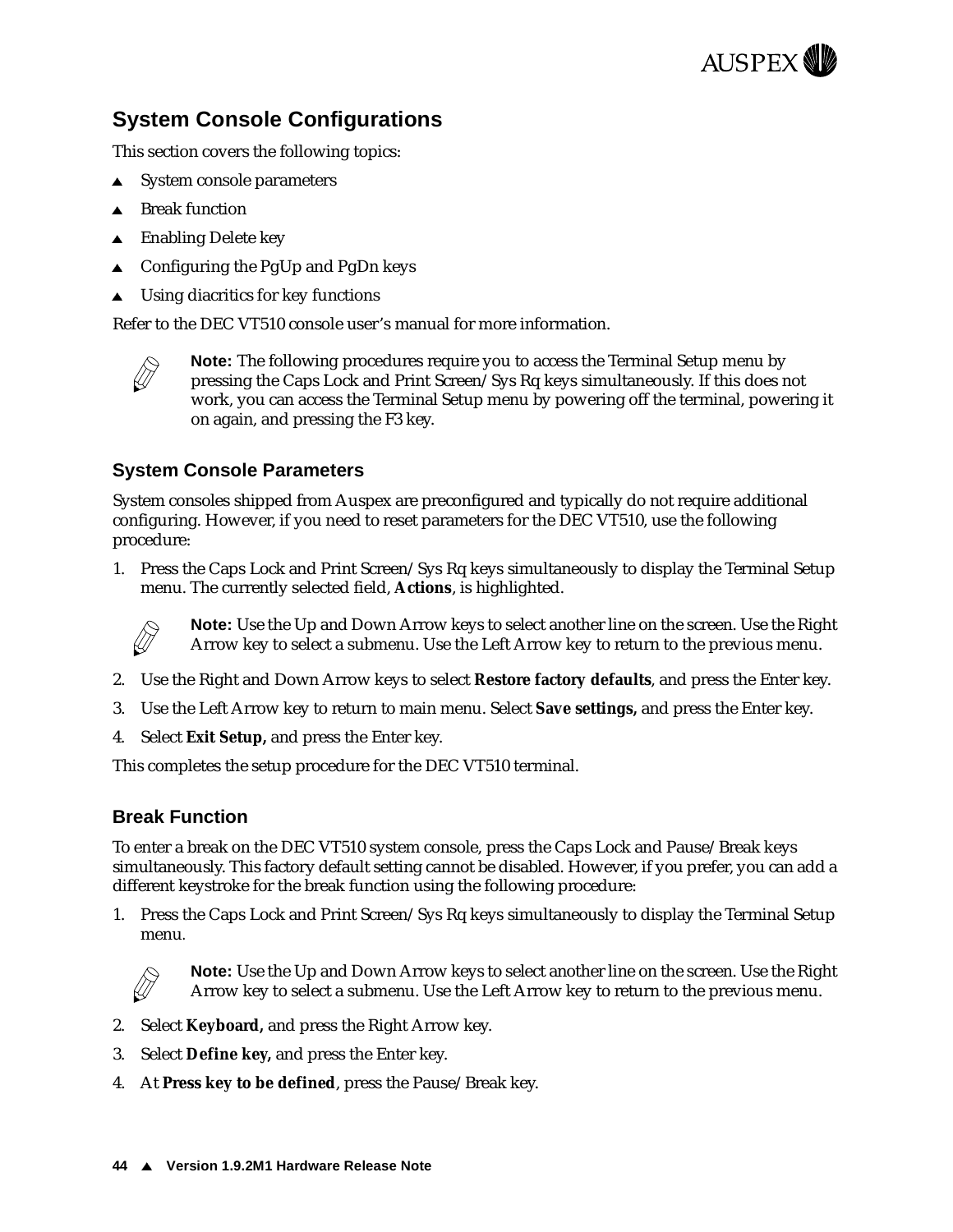<span id="page-48-0"></span>

5. Use the Down Arrow key to select **Unshifted** under the **Modifiers** field, and press the Right Arrow key to enter the Select function menu.



**Note:** You may choose another key combination, such as **Shifted**, to represent the Break function. **Unshifted** is used as an example.

- 6. Use the Up Arrow key, and select **Break**.
- 7. Press the Enter key.
- 8. Use the Left Arrow key to return to the **Modifiers** field.
- 9. Use the Down Arrow key to select **OK,** and press the Enter key.
- 10. Select **Save settings,** and press the Enter key.
- 11. Select **Exit Setup**, and press the Enter key.

This completes the procedure for enabling the Break key on the DEC VT510 console. To disable the user-configured Break key, repeat the procedure, selecting **No function** instead of **Break** in step 6.

#### **Enabling the Delete Key**

The Delete key on the DEC VT510 system console does not work properly if you use a different.  $login$ file other than the standard one shipped with your system for root. For the Delete key to work properly, you must include one of the following commands in your nonstandard. login file:

```
stty dec
or
stty erase ^?
```
#### **Configuring the PgUp and PgDn Keys for vi editor**

The PgUp and PgDn keys on the DEC VT510 system console are not configured to work with the **vi** editor.

#### **To configure the PgUp and PgDn keys to work with the vi editor**

1. Press the Caps Lock and Print Screen/Sys Rq keys simultaneously to display the Terminal Setup Menu.



**Note:** Use the Up and Down Arrow keys to select another line on the screen. Use the Right Arrow key to select a submenu. Use the Left Arrow key to return to previous menu.

- 2. Select **Keyboard,** and press the Right Arrow key.
- 3. Select **Define key,** and press the Enter key.
- 4. When asked **Press key to be defined,** press the PgUp or PgDn key.
- 5. Use the Down Arrow key to select **Unshifted** under the **Modifiers** field, and press the Right Arrow key to enter the Select Function Menu.
- 6. Select **UDK Sequence,** and press the Enter key. The **UDK:** field appears.
- 7. Press Ctrl-B for PgUp function or Ctrl-F for PgDn function, according to your selection in step 4.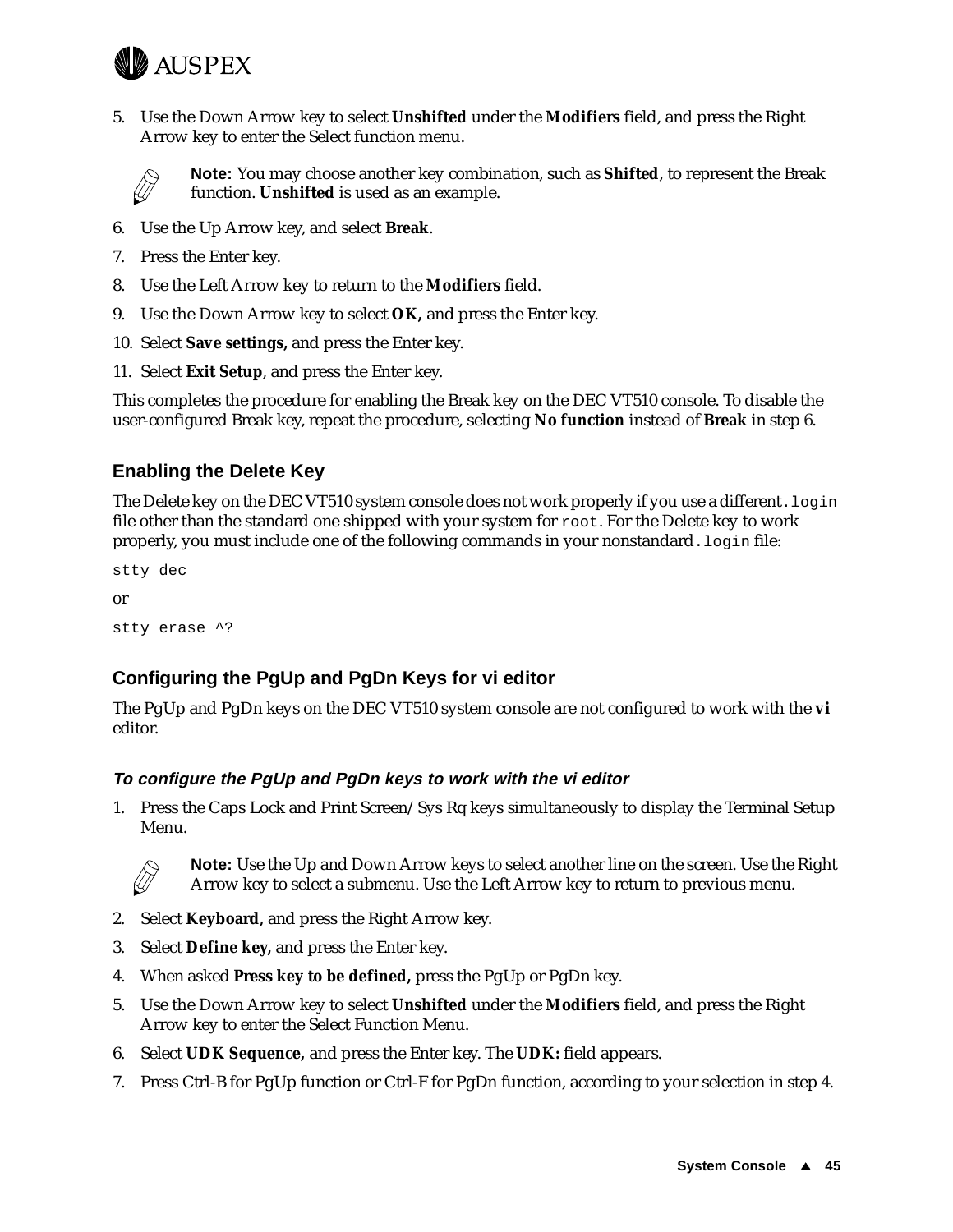

- <span id="page-49-0"></span>8. Use the Down Arrow key to select the **Apply F**ield.
- 9. Use the Left Arrow key to select **OK**, and press the Enter key.
- 10. At this point, you have configured one of the PgUp and PgDn keys. Repeat steps 2 through 9 to configure the second key.
- 11. Select **Save Settings,** and press the Enter key.
- 12. Select **Exit Setup,** and press the Enter key.

This completes the procedure for configuring the PgUp and PgDn keys for the DEC VT510 console.

### **Using Diacritics for Key Functions**

Auspex recommends you do not assign diacritics as key functions, because they may not function correctly in UNIX. Diacritics are described in the console setup menu under the Define Key Editor as nonspacing accents. Some diacritics include "~" (tilde), """ (dieresis), " " (breve), and " " (cedilla).

### **Setup Parameter Values for System Consoles**

The setup parameter values vary according to the type of system console. Refer to the system console's user manual for more information.



**Note:** The setup parameter values are preconfigured for system consoles shipped from Auspex.

Table 18 lists the key setup parameter values necessary to configure any system console for use with the NetServer.

|  | Table 18. Setup parameter values for System Console |  |  |
|--|-----------------------------------------------------|--|--|
|  |                                                     |  |  |

| <b>Parameter</b>          | Value           |  |  |  |
|---------------------------|-----------------|--|--|--|
| Handshake or flow control | <b>XON/XOFF</b> |  |  |  |
| Mode                      | Full duplex     |  |  |  |
| Data bits                 | 8               |  |  |  |
| Stop bit                  | 1               |  |  |  |
| Parity bit                | None            |  |  |  |
| Modem baud rate           | 9600            |  |  |  |
| Compatible mode           | ANSI            |  |  |  |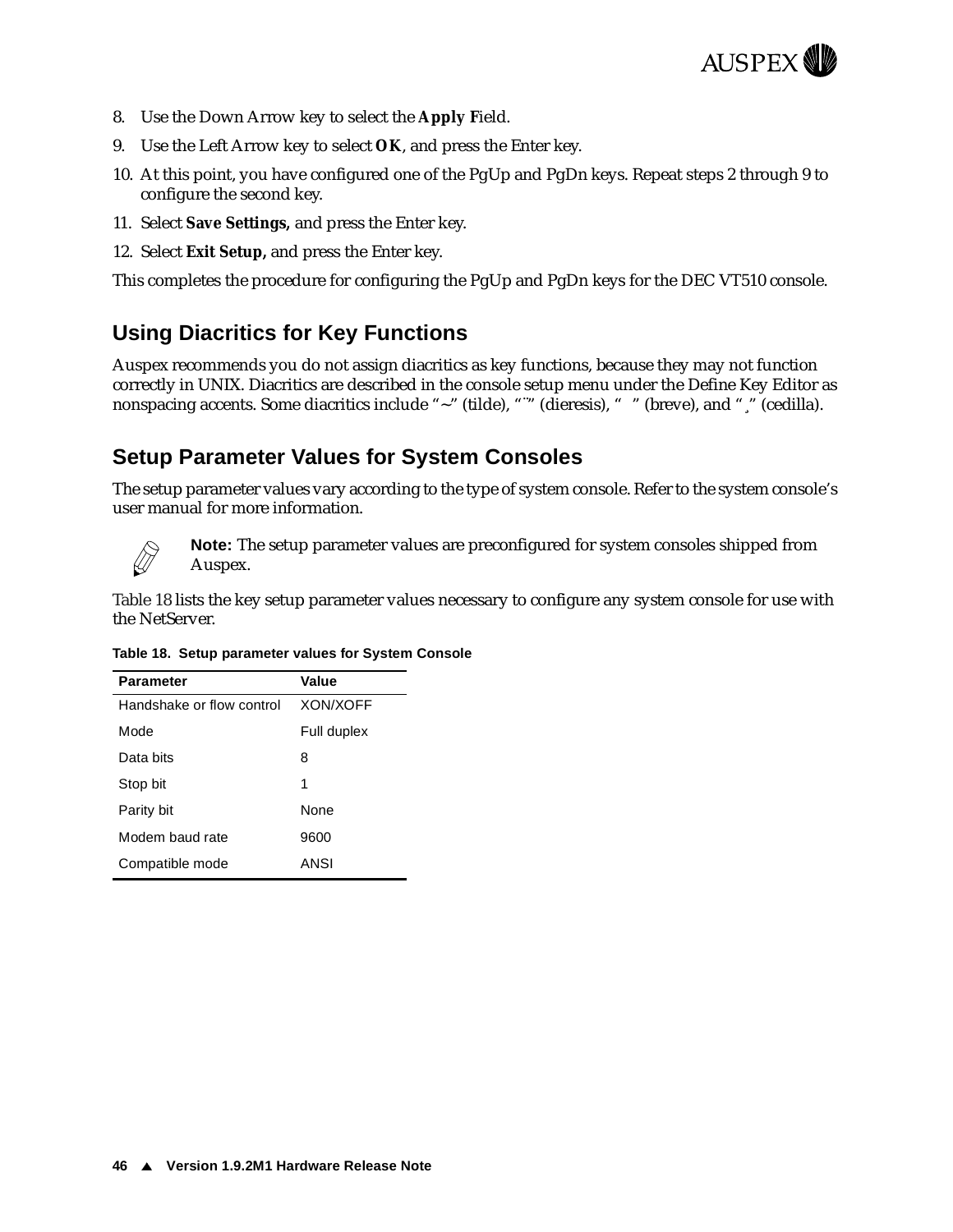<span id="page-50-0"></span>

# **Power-On Self Test (POST) and Boot Sequence**

At power on, the NetServer performs a series of WarmStart self tests. A WarmStart bypasses lengthy power-on board-level hardware and memory test procedures, speeding up the overall boot time for the system. For information on additional boot options after the initial NetServer power on, refer to the *System Manager's Guide*.

The following is a sample boot message file. System messages can vary depending on the individual system configurations.

EEPROM boot device...ad(0,0,0) sp - status 70 71 f0 skipping SP loopback test passed SP inquiry cmd to the boot device passed SP test unit ready cmd to the boot device sp found in slot = 12 Boot device: /mvic/vme/asp@6d,1180/ad@0,0:0 File and args: 0x4000 bootblock loaded sp - status f0 skipping SP loopback test passed SP inquiry cmd to the boot device passed SP test unit ready cmd to the boot device sp - status f0 skipping SP loopback test passed SP inquiry cmd to the boot device passed SP test unit ready cmd to the boot device root on ad0a fstype 4.2 Boot: vmunix Size: 1212416+251080+557648 bytes m16u\_npages\_dvma = 588 m16u\_net\_interfaces = 30 VAC ENABLED in COPYBACK mode Auspex 1.9.2M1/SunOS 4.1.4 (AUSPEX1) #1: Tue May 26 23:32:37 PDT 1998 Copyright 1989-1998 Auspex Systems, Inc. Copyright 1983-1994 Sun Microsystems, Inc. cpu = ASPX,Auspex SPARC Processor mod0 = Ross,RT625 (mid = 2) mem = 262144K (0x10000000) avail mem = 248889344 dma0 at SBus slot 1 0x400000 esp0 at SBus slot 1 0x800000 pri 3 zs0 at obio 0x200000 pri 12 SP0 at Auspex VME slot 12 SP1 at Auspex VME slot 13 SP2 at Auspex VME slot 14 SP3 at Auspex VME slot 3 SP4 at Auspex VME slot 4 IOP0 at Auspex VME slot 5 VME address 0x10000000 memory 64 MB IOP1 at Auspex VME slot 7 VME address 0x20000000 memory 128 MB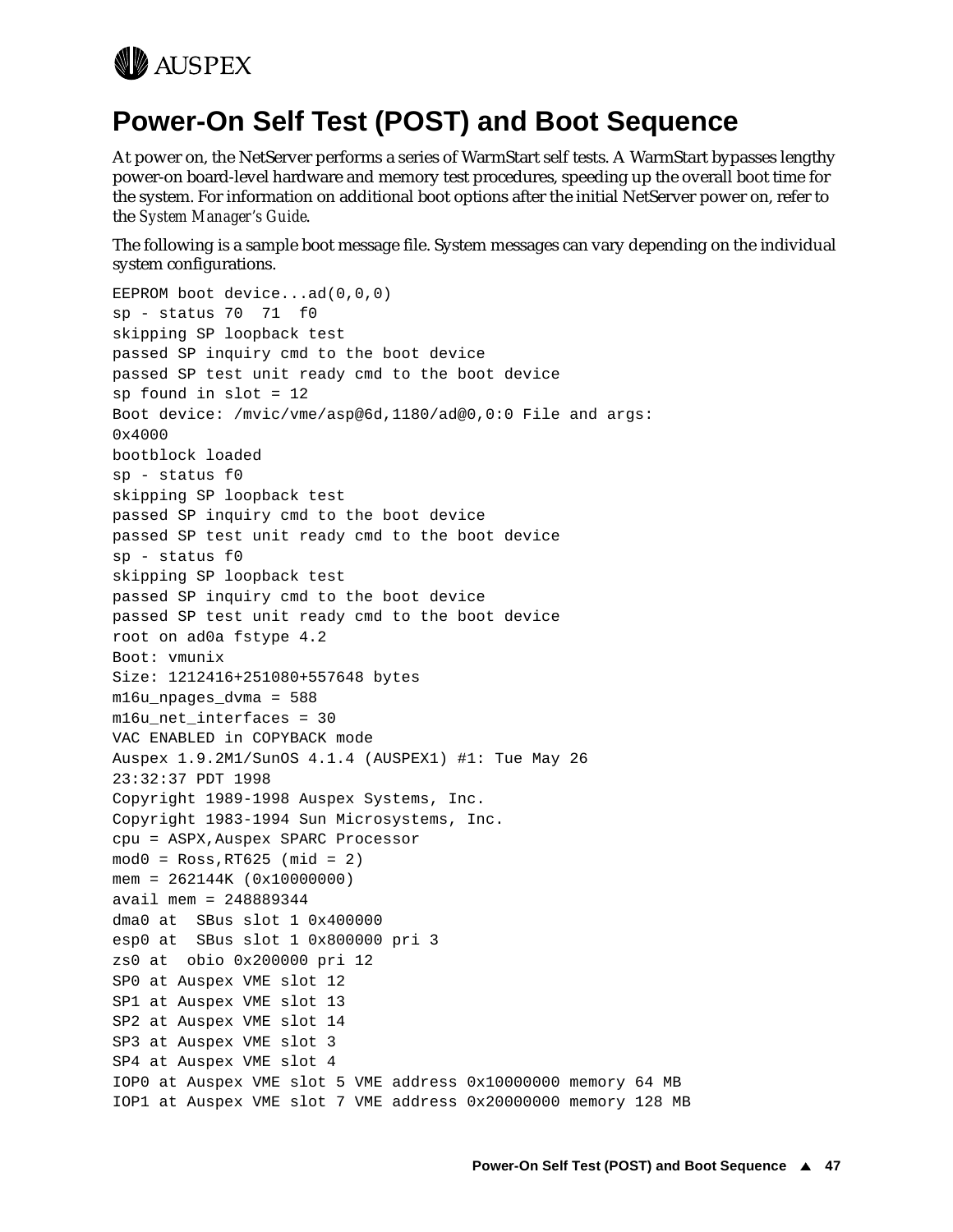

ad0: <Auspex 4GB cyl 4094 alt 1 hd 16 sec 128> ad1: <Auspex 4GB cyl 4094 alt 1 hd 16 sec 128> ad2: <Auspex 4GB cyl 4094 alt 1 hd 16 sec 128> ad3: <Auspex 4GB cyl 4094 alt 1 hd 16 sec 128> ad4: <Auspex 4GB cyl 4094 alt 1 hd 16 sec 128> ad5: <Auspex 4GB cyl 4094 alt 1 hd 16 sec 128> ad6: <Auspex 4GB cyl 4094 alt 1 hd 16 sec 128> ad7: <Auspex 4GB cyl 4094 alt 1 hd 16 sec 128> ad8: <Auspex 9GB cyl 8668 alt 1 hd 16 sec 128> ad9: <Auspex 9GB cyl 8668 alt 1 hd 16 sec 128> ad10: <SEAGATE ST19171N S09C; 8668 MBs> ad11: <SEAGATE ST19171N S09C; 8668 MBs> ad12: <SEAGATE ST19171N S09C; 8668 MBs> ad13: <SEAGATE ST19171N S09C; 8668 MBs>

> . .

. ad194: <SEAGATE ST15150N 4611; 4094 MBs> ad195: <SEAGATE ST19171N S09C; 8668 MBs> ad196: <SEAGATE ST15150N 4611; 4094 MBs> ad197: <Auspex 4GB cyl 4094 alt 1 hd 16 sec 128> ad198: <Auspex 4GB cyl 4094 alt 1 hd 16 sec 128> ad199: <Auspex 4GB cyl 4094 alt 1 hd 16 sec 128> ad200: <Auspex 4GB cyl 4094 alt 1 hd 16 sec 128> ad201: <Auspex 4GB cyl 4094 alt 1 hd 16 sec 128> ad202: <Auspex 4GB cyl 4094 alt 1 hd 16 sec 128> ast203: <Quantum DLT4000 (CC33)> ast204: <Quantum DLT4000 (CC33)> qec unit 0 at iop0 SBus slot 0 qe unit 0 at iop0 SBus slot 0 qe unit 0 at iop0 SBus slot 1 qe unit 0 at iop0 SBus slot 2 qe unit 0 at iop0 SBus slot 3 ASPX,net-acc unit 0 at iop0 SBus slot 3 FORE,sba-200e unit 0 at iop1 SBus slot 0 CRES,cddi unit 0 at iop1 SBus slot 1 root on ad0a fstype 4.2 swap on ad0b fstype spec size 614400K dump on ad0b fstype spec size 614388K checking root and /usr filesystems /dev/rad0a: 10295 files, 23884 used, 71667 free /dev/rad0a: (107 frags, 8945 blocks, 0.1% fragmentation) /dev/rad0g: is clean.

rc.auspex: Starting System Level 1 Diagnostics. axd: Enter ^C to display axd selection menu. rc.auspex: Running ax\_startup (download boards and start daemons). ax\_startup: Starting execution. ax\_startup: Opening /dev/ipc. ax startup: Preparing to download M16 in the boards.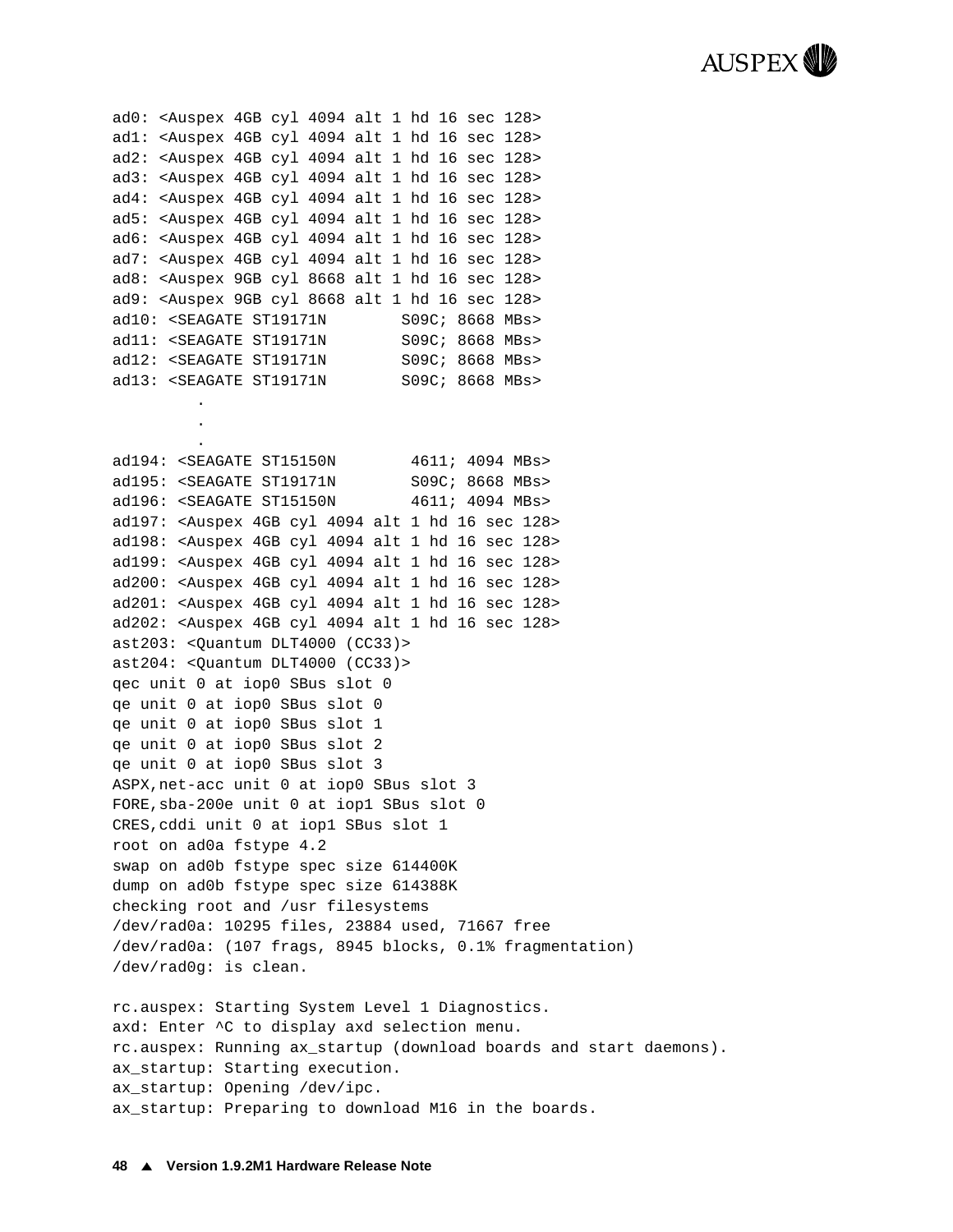

ax\_startup: Starting k\_init. ax\_startup: Starting M16 daemon AX\_KPROC on the HP. ax\_startup: Starting M16 daemon AX\_SMON on the HP. startup about to get\_configuration getting configuration.......... ax startup: Checking for M16 up in all the boards. ax\_startup: M16 is not up in all the boards, reset if needed (in parallel). ax startup: Checking HP0 in slot 1 for reset. ax startup: HP0 in slot 1 does not need to be reset. ax\_startup: Checking SP3 in slot 3 for reset. ax\_startup: SP3 in slot 3 does not need to be reset. ax\_startup: Checking SP4 in slot 4 for reset. ax\_startup: SP4 in slot 4 does not need to be reset. ax\_startup: Checking IOP0 in slot 5 for reset. ax\_startup: IOP0 in slot 5 does not need to be reset. ax\_startup: Checking IOP1 in slot 7 for reset. ax\_startup: IOP1 in slot 7 does not need to be reset. ax startup: Checking SP0 in slot 12 for reset. ax\_startup: SP0 in slot 12 does not need to be reset. ax\_startup: Checking SP1 in slot 13 for reset. ax startup: SP1 in slot 13 does not need to be reset. ax\_startup: Checking SP2 in slot 14 for reset. ax\_startup: SP2 in slot 14 does not need to be reset. ax startup: Downloading M16 in IOP3 NP:0 slot 5. ax\_startup: Downloading M16 complete in IOP3\_NP:0 slot 5. ax\_startup: Downloading M16 in IOP3\_NP:1 slot 7. ax\_startup: Downloading M16 complete in IOP3\_NP:1 slot 7. ax\_startup: Downloading M16 in IOP3\_FP:0 slot 5. ax\_startup: Downloading M16 complete in IOP3\_FP:0 slot 5. ax\_startup: Downloading M16 in IOP3\_FP:1 slot 7. ax\_startup: Downloading M16 complete in IOP3\_FP:1 slot 7. ax\_startup: Waiting for IOP3\_NP:0 slot 5 to initialize. ax\_startup: IOP3\_NP:0 slot 5 is initialized. ax\_startup: Waiting for IOP3\_NP:1 slot 7 to initialize. ax\_startup: IOP3\_NP:1 slot 7 is initialized. ax\_startup: Waiting for IOP3\_FP:0 slot 5 to initialize. ax startup: IOP3 FP:0 slot 5 is initialized. ax\_startup: Waiting for IOP3\_FP:1 slot 7 to initialize. ax startup: IOP3 FP:1 slot 7 is initialized. ax\_startup: Disable board probing. ax\_startup: Downloading M16 in the SPs. ax\_startup: Downloading M16 in SP5:3 slot 3. ax\_startup: Downloading M16 complete in SP5:3 slot 3. ax\_startup: Disable board probing. ax\_startup: Downloading M16 in SP5:4 slot 4. ax\_startup: Downloading M16 complete in SP5:4 slot 4. ax\_startup: Disable board probing. ax\_startup: Downloading M16 in SP5:0 slot 12. ax\_startup: Downloading M16 complete in SP5:0 slot 12. ax\_startup: Disable board probing.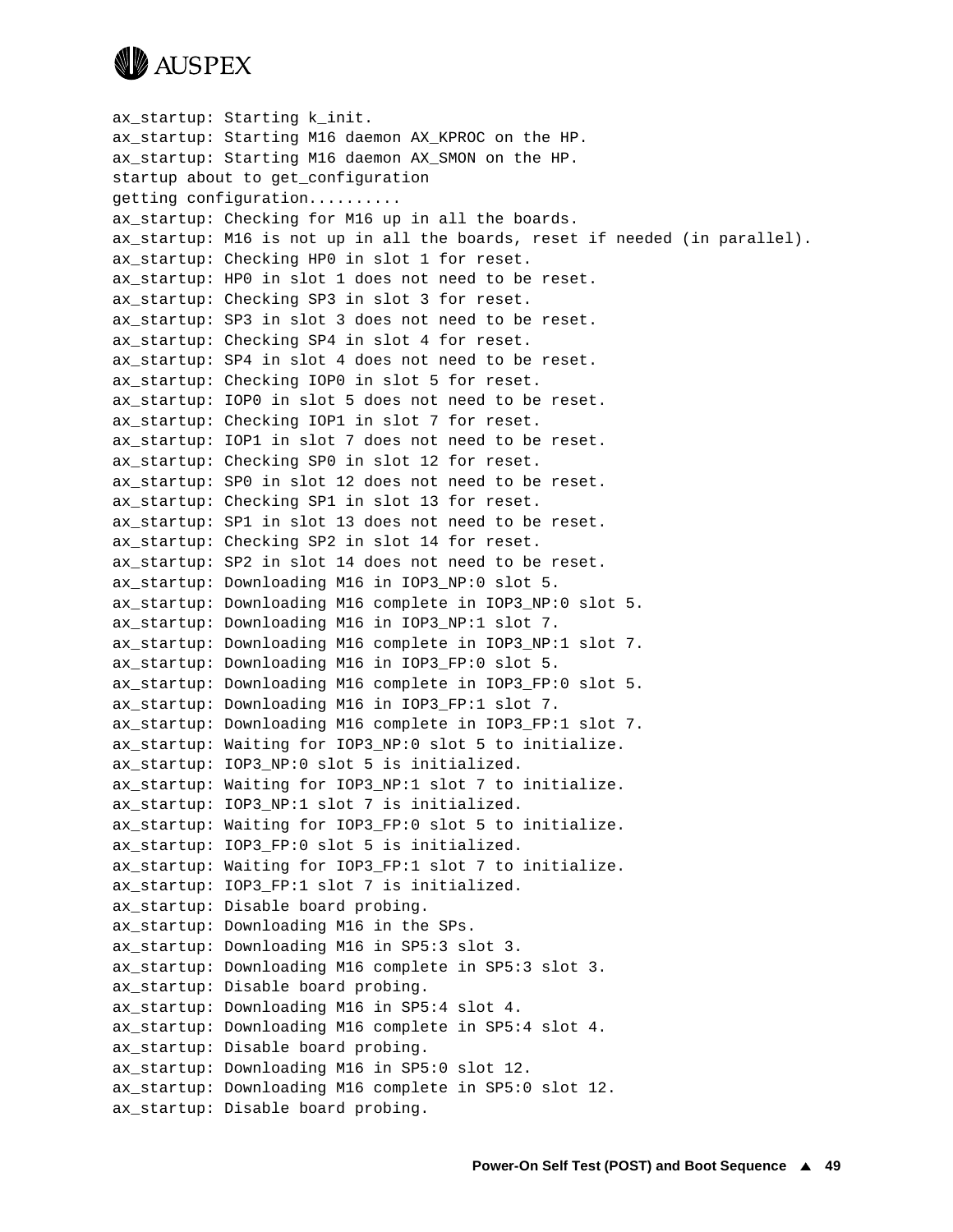**AUSPEX** 

ax\_startup: Downloading M16 in SP5:1 slot 13. ax\_startup: Downloading M16 complete in SP5:1 slot 13. ax startup: Disable board probing. ax\_startup: Downloading M16 in SP5:2 slot 14. ax startup: Downloading M16 complete in SP5:2 slot 14. ax startup: Disable board probing. ax\_startup: Enable board probing. ax startup: Inter board probing successful, set default timeouts. getting configuration.......... ax\_startup: M16 is up in all the boards. ax\_startup: Complete, boards are operational. running ax\_chkdrive... ax write cache: SP0 initializing write cache. ax\_write\_cache: SP1 initializing write cache. ax\_write\_cache: SP2 initializing write cache. ax\_write\_cache: SP3 initializing write cache. ax\_write\_cache: SP4 initializing write cache. ax write cache: SP0 enabling write cache. ax write cache: SP0 write cache is 'ON'. ax\_write\_cache: SP1 enabling write cache. ax write cache: SP1 write cache is 'ON'. ax\_write\_cache: SP2 enabling write cache. ax\_write\_cache: SP2 write cache is 'ON'. ax write cache: SP3 enabling write cache. ax\_write\_cache: SP3 write cache is 'ON'. ax write cache: SP4 enabling write cache. ax\_write\_cache: SP4 write cache is 'ON'. ax\_enable: AXdguard enabled ax\_enable: AXftp enabled ax\_enable: AXbackup enabled ax\_enable: AXdrvgrd enabled rc.auspex: Running from rc.boot (start virtual partitions). checking other filesystems /dev/rard14a: is clean. /dev/rard16a: is clean. /dev/rvp0: is clean. /dev/rard15a: is clean. /dev/rvp256: is clean. /dev/rad0f: is clean. /dev/rard17a: is clean. /dev/rvp512: is clean. /dev/rvp1024: is clean. /dev/rard14b: is clean. /dev/rard17b: is clean. /dev/rvp257: is clean. /dev/rard16b: is clean. /dev/rvp1025: is clean. /dev/rvp513: is clean. Jun 5 17:05:40 SP0: 1190:Warning, a mirrored partition has a dirty or damaged component, vp2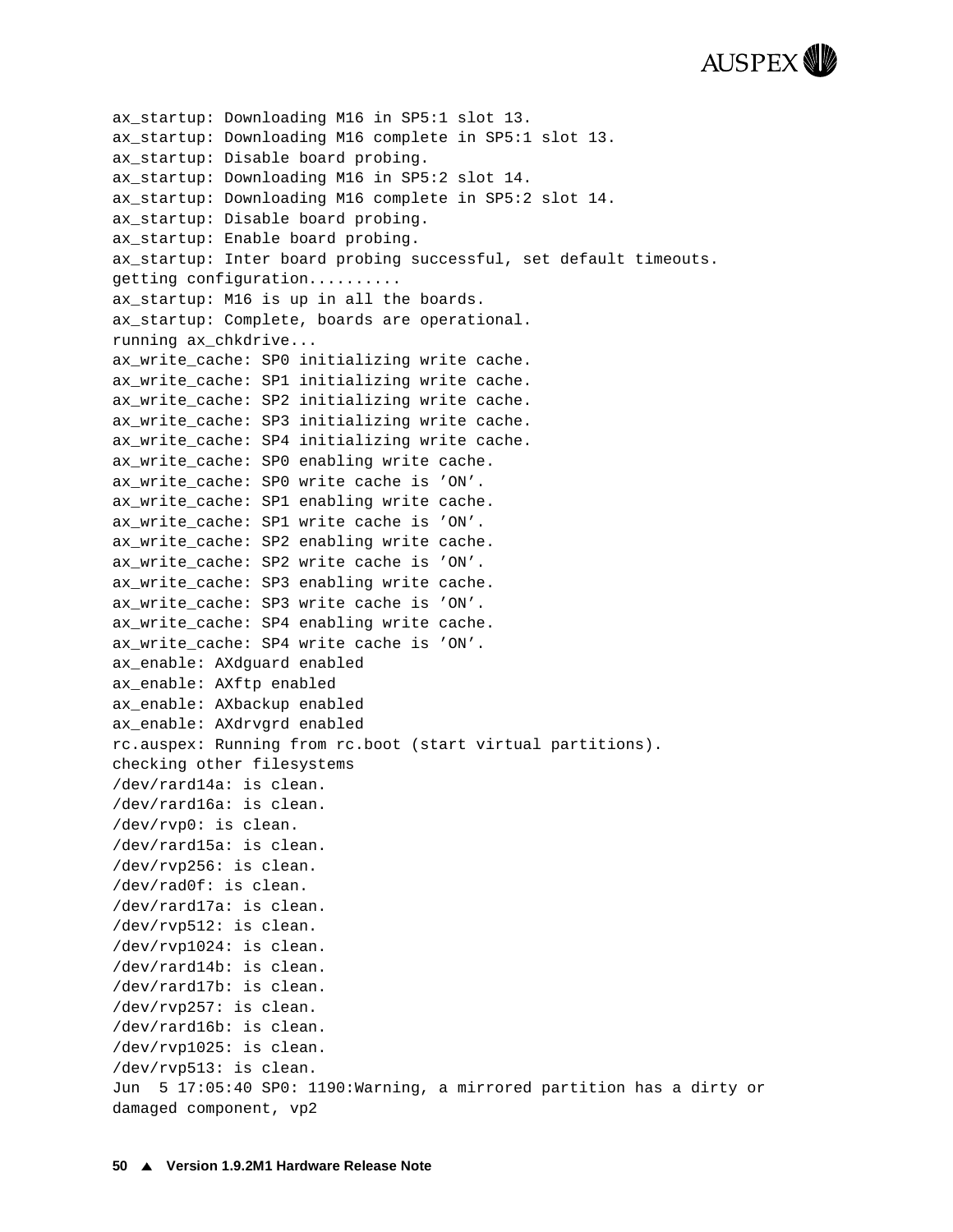

```
/dev/rvp3: is clean.
/dev/rard15b: is clean.
/dev/rad0h: is stable.
/dev/rard17g: is clean.
/dev/rard16g: is clean.
/dev/rard15g: is clean.
/dev/rvp258: is clean.
/dev/rard14g: is clean.
/dev/rvp1026: is clean.
/dev/rard17h: is clean.
/dev/rard16h: is clean.
/dev/rvp259: is clean.
/dev/rard14h: is clean.
/dev/rard15h: is clean.
CHECKING NP:7 FOR LANE INTERFACES:0
LANE MSG STATUS 0
Initializing IOP-based SBA-200's...
Trying to Download Firmware....
Downloading FORE SBA-200E firmware on board:0
     Start address is : 00001234
=>
-- Download complete --
=>
Jun 5 17:06:05 IOP1/NP1 (CPU A): afa0: SBA-200E Operational.
Creating ATM LANE interfaces if specified.
Package "AXEC1" not found in the system
ifconfig: minimum MTU value is 576
ifconfig: current MTU 4352, current off-net MTU 4352
ifconfig: on-net MTU cannot be less than off-net MTU
ifconfig: "afddi0" MTU set to 4352, off-net MTU remains at 4352
Package "AXhippi1" not found in the system
Package "AXEC1" not found in the system
Automatic reboot in progress...
Fri Jun 5 17:06:32 PDT 1998
rc: mounting 4.2 and lfs file systems.
checking quotas: done.
rc.auspex: Running from rc (start more auspex daemons).
The following mirrored filesystems will be
automatically ax_mrestored:
/dev/vp3
/dev/vp6
/dev/vp262
rc.auspex: Executing ax_restore_mirrors.
starting rpc port mapper.
starting RPC key server.
starting Auspex key daemon.
network interface configuration:
age0: flags=56<UP, BROADCAST, NOTRAILERS, RUNNING>
```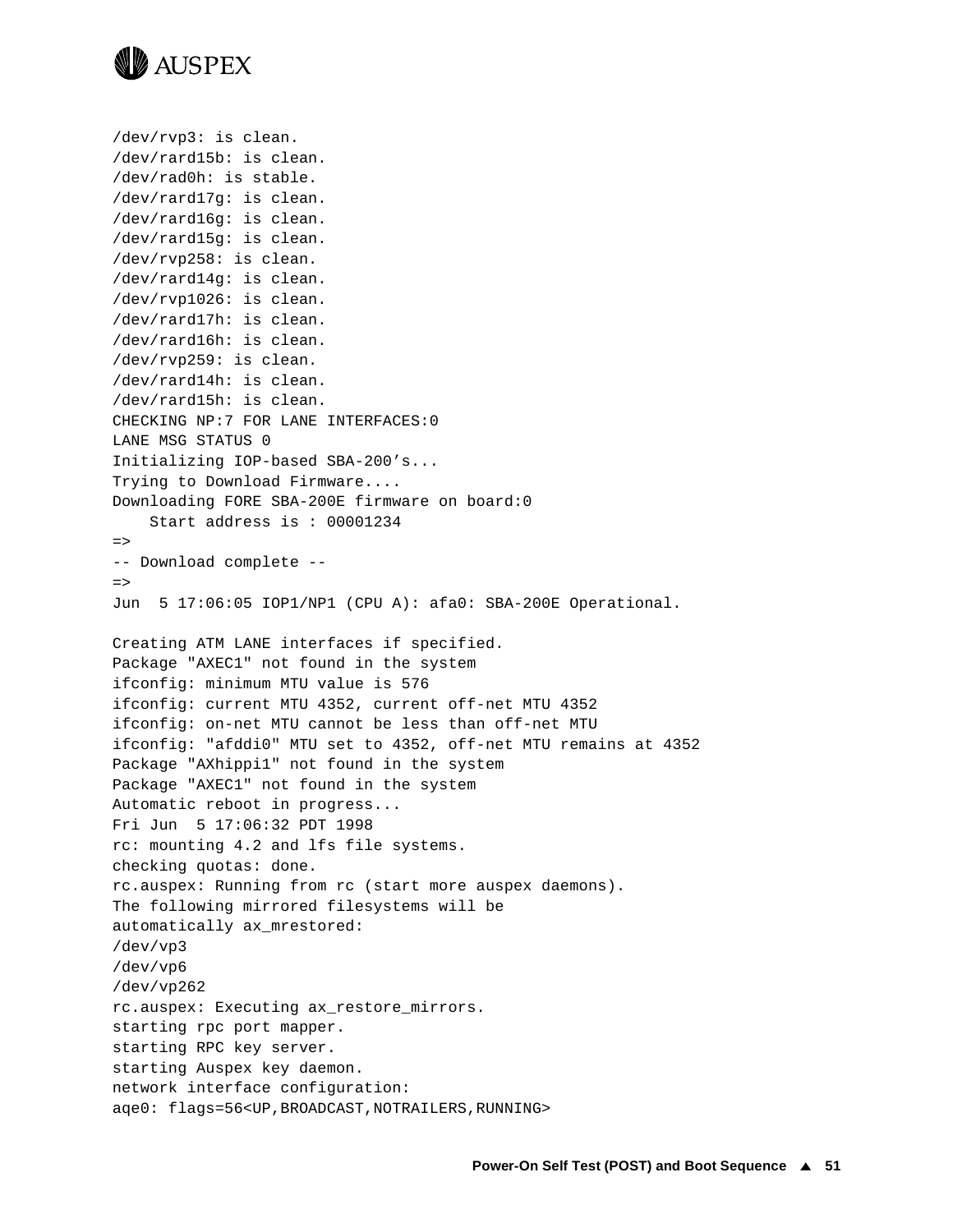

```
 inet 12.34.5.67 netmask ffffff80 broadcast 12.34.5.6
         ether 0:0:3c:7:89:a3 
aqe1: flags=56<BROADCAST,RUNNING>
         ether 0:0:3c:7:89:a2 
aqe2: flags=56<BROADCAST,RUNNING>
         ether 0:0:3c:7:89:a1 
aqe3: flags=56<BROADCAST,RUNNING>
         ether 0:0:3c:7:89:a0 
afa0: flags=56<BROADCAST,RUNNING>
         ether 1:23:45:6:78:90 
aqa0: flags=56<RUNNING>
         ether 1:23:45:6:78:90 
aqa1: flags=56<RUNNING>
         ether 1:23:45:6:78:90 
aqa2: flags=56<RUNNING>
         ether 1:23:45:6:78:90 
aqa3: flags=56<RUNNING>
         ether 1:23:45:6:78:90 
afddi0: flags=56<UP,BROADCAST,NOTRAILERS,RUNNING>
         inet 12.34.5.67 netmask ffffff80 broadcast 12.34.5.6
         ether 1:23:b:45:6a:7f 
lo0: flags=56<UP,LOOPBACK,RUNNING>
         inet 123.4.5.6 netmask ff000000 
Jun 5 17:06:50 ax_ilmid: ILMI: Registered prefix 
12.34.56.78.90.aa.bb.cc.dd.12.34.56.78 on port 1
Jun 5 17:06:50 ax_ilmid: ILMI: Registered NSAP 
12.34.56.78.90.aa.bb.cc.dd.12.34.56.78.90.12.34.56.78.90.12 on port 1
add net default: gateway pa-gw-le0
running routing daemon in quiet mode.
starting additional services: biod.
starting system logger
starting local daemons: auditd sendmail
ax_lfsd
exportfs -av
exported /usr/openwin
exported /home
exported /disks/raid/normal1
exported /disks/raid/normal2
exported /disks/raid/normal3
exported /disks/raid/normal4
exported /disks/raid/degrade1
exported /disks/raid/degrade2
exported /disks/raid/degrade3
exported /disks/raid/degrade4
exported /disks/raid/verify1
exported /disks/raid/verify2
exported /disks/raid/verify3
exported /disks/raid/verify4
```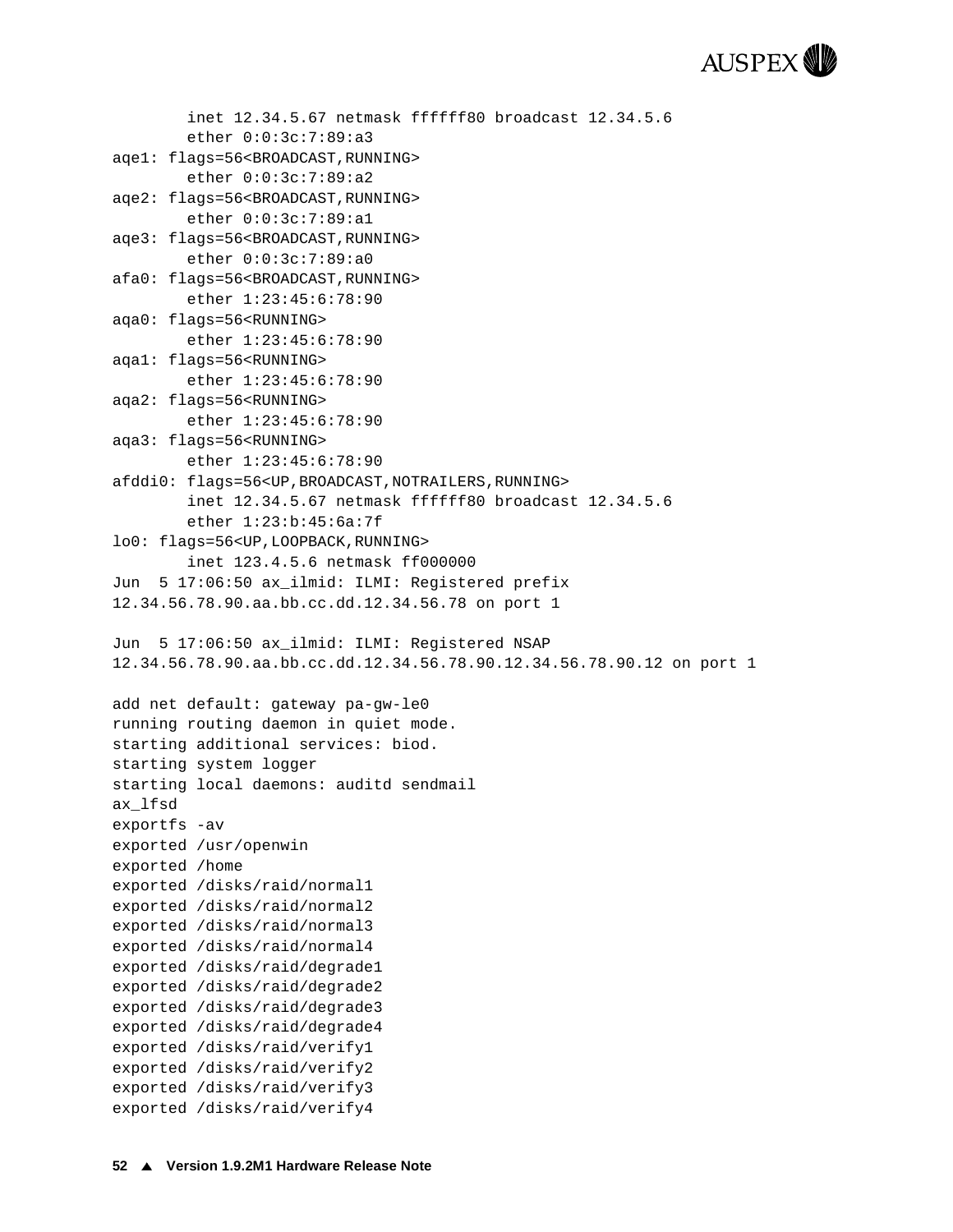

```
exported /disks/raid/rebuild1
exported /disks/raid/rebuild2
exported /disks/raid/rebuild3
exported /disks/raid/rebuild4
exported /disks/vp/delayed1
exported /disks/vp/delayed2
exported /disks/vp/delayed3
exported /disks/vp/delayed4
exported /disks/vp/vlf144-137
exported /disks/vp/vlf64-62
exported /disks/vp/vlf64-35
exported /disks/vp/vlf34-18
exported /disks/vp/vlf34-cp
exported /disks/vp/vlf64
exported /disks/vp/vlf64-7
exported /disks/sg/vp0
starting NFS daemons: nfsd ax_nfsd mountd
mount -vat nfs
rarpd: interface-pid in /tmp/rarplog
rarpd bootparamd statd
Jun 5 17:07:04 server1 syslog: ax_enable: AXdrvgrd licensed
Jun 5 17:07:04 server1 syslog: ax_enable: AXbackup licensed
Jun 5 17:07:04 server1 syslog: ax_enable: AX100bt licensed
Jun 5 17:07:05 server1 syslog: ax_enable: AXftp licensed
Jun 5 17:07:05 server1 syslog: ax_enable: AXdguard licensed
starting lockd.
link-editor directory cache
ax_isolated
checking for crash dump... 
preserving editor files
clearing /tmp
standard daemons: update cron uucp.
starting network daemons: inetd printer.
Fri Jun 5 17:07:07 PDT 1998
```
login: